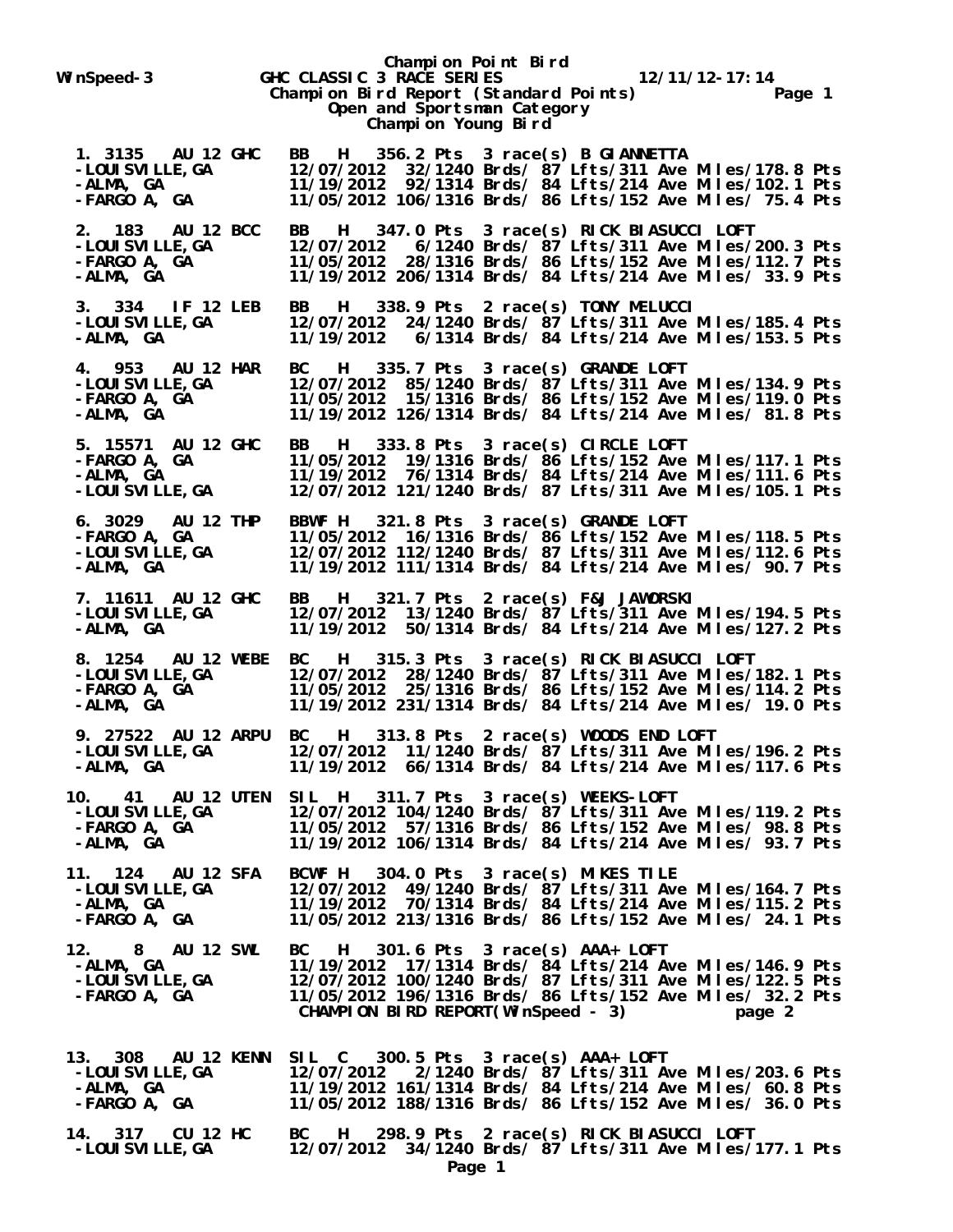| -ALMA, GA                                                                         | Champion Point Bird<br>11/19/2012 59/1314 Brds/ 84 Lfts/214 Ave Miles/121.8 Pts                                                                                                                                                                                                                                                                                                                                                                          |  |
|-----------------------------------------------------------------------------------|----------------------------------------------------------------------------------------------------------------------------------------------------------------------------------------------------------------------------------------------------------------------------------------------------------------------------------------------------------------------------------------------------------------------------------------------------------|--|
| -LOUI SVI LLE, GA<br>-ALMA, GA                                                    | 15. 569 AU 12 SMCC BB H 292.4 Pts 2 race(s) RICK BIASUCCI LOFT<br>12/07/2012 52/1240 Brds/ 87 Lfts/311 Ave Miles/162.2 Pts<br>11/19/2012 45/1314 Brds/ 84 Lfts/214 Ave Miles/130.2 Pts                                                                                                                                                                                                                                                                   |  |
| 16. 27521 AU 12 ARPU<br>$\frac{6.61351}{2.140}$ CA<br>-ALMA, GA                   | BB C<br>288.3 Pts 2 race(s) WOODS END LOFT<br>12/07/2012 44/1240 Brds/ 87 Lfts/311 Ave Miles/168.8 Pts<br>11/19/2012 63/1314 Brds/ 84 Lfts/214 Ave Miles/119.4 Pts                                                                                                                                                                                                                                                                                       |  |
| 17. 8 AU 12 CANT<br>-LOUI SVI LLE, GA<br>-FARGO A, GA                             | BBSP H 284.6 Pts 2 race(s) LOREFICE M&S<br>12/07/2012 30/1240 Brds/ 87 Lfts/311 Ave Miles/180.4 Pts<br>11/05/2012 46/1316 Brds/ 86 Lfts/152 Ave Miles/104.1 Pts                                                                                                                                                                                                                                                                                          |  |
| 18. 2263 AU 12 TCW<br>-LOUI SVI LLE, GA<br>-ALMA, GA                              | C 282.5 Pts 2 race(s) F&J JAWORSKI<br><b>BC</b><br>12/07/2012 17/1240 Brds/ 87 Lfts/311 Ave Miles/191.2 Pts<br>11/19/2012 110/1314 Brds/ 84 Lfts/214 Ave Miles/ 91.3 Pts                                                                                                                                                                                                                                                                                 |  |
| 19. 1947 AU 12 GHC<br>-LOUI SVI LLE, GA<br>$-FARGO A, GA$                         | H 280.5 Pts 3 race(s) WEEKS-LOFT<br>BB and the set of the set of the set of the set of the set of the set of the set of the set of the set of the set of the set of the set of the set of the set of the set of the set of the set of the set of the set of the se<br>12/07/2012 72/1240 Brds/ 87 Lfts/311 Ave Miles/145.7 Pts<br>11/19/2012 100/1314 Brds/ 84 Lfts/214 Ave Miles/ 97.3 Pts<br>11/05/2012 185/1316 Brds/ 86 Lfts/152 Ave Miles/ 37.5 Pts |  |
| 20. 877 AU 12 TFC<br>-LOUI SVI LLE, GA<br>-FARGO $A_i$ GA<br>-ALMA, GA            | BC C 280.0 Pts 3 race(s) MALAY LOFT<br>12/07/2012 60/1240 Brds/ 87 Lfts/311 Ave Miles/155.6 Pts<br>11/05/2012 97/1316 Brds/ 86 Lfts/152 Ave Miles/ 79.7 Pts<br>11/19/2012 188/1314 Brds/ 84 Lfts/214 Ave Miles/ 44.7 Pts                                                                                                                                                                                                                                 |  |
| 21. 3796 AU 12 SCHE<br>-LOUI SVI LLE, GA<br>-ALMA, GA<br>-FARGO A, GA             | H 276.4 Pts 3 race(s) RENEGADE<br><b>BB</b><br>12/07/2012 20/1240 Brds/ 87 Lfts/311 Ave Miles/188.7 Pts<br>11/19/2012 158/1314 Brds/ 84 Lfts/214 Ave Miles/ 62.6 Pts<br>11/05/2012 211/1316 Brds/ 86 Lfts/152 Ave Miles/ 25.0 Pts                                                                                                                                                                                                                        |  |
| 22. 59 AU 12 GUYS<br>-LOUI SVI LLE, GA<br>-ALMA, GA                               | H 273.2 Pts 2 race(s) YOSVANY OJEDA<br><b>BB</b><br>12/07/2012 47/1240 Brds/ 87 Lfts/311 Ave Miles/166.4 Pts<br>11/19/2012 84/1314 Brds/ 84 Lfts/214 Ave Miles/106.9 Pts                                                                                                                                                                                                                                                                                 |  |
| 23. 20743 AU 12 AA<br>-ALMA, GA<br>-ALWA, GA<br>-LOUI SVI LLE, GA<br>-FARGO A, GA | BBWF C 266.4 Pts 3 race(s) RENEGADE<br>11/19/2012 85/1314 Brds/ 84 Lfts/214 Ave Miles/106.3 Pts<br>12/07/2012 134/1240 Brds/ 87 Lfts/311 Ave Miles/ 94.4 Pts<br>11/05/2012 126/1316 Brds/ 86 Lfts/152 Ave Miles/ 65.8 Pts                                                                                                                                                                                                                                |  |
| <b>24. 778 AU 12 UTEN</b><br>-ALMA, GA<br><b>-FARGO A, GA</b>                     | 265.3 Pts 2 race(s) D & B LOFT<br>BB<br>H<br>11/19/2012  2/1314 Brds/ 84 Lfts/214 Ave Miles/155.9 Pts<br>11/05/2012 35/1316 Brds/ 86 Lfts/152 Ave Miles/109.4 Pts                                                                                                                                                                                                                                                                                        |  |
|                                                                                   | 25. 1102 AU 12 OCF BLSP H 262.3 Pts 3 race(s) RICK BIASUCCI LOFT<br>-ALMA, GA 11/19/2012 46/1314 Brds/ 84 Lfts/214 Ave Miles/129.6 Pts<br>-LOUISVILLE,GA 12/07/2012 137/1240 Brds/ 87 Lfts/311 Ave Miles/ 91.9 Pts<br>-FARGO A, GA 11/0                                                                                                                                                                                                                  |  |
| CHAMPION BIRD REPORT(WinSpeed - 3)                                                | page 3                                                                                                                                                                                                                                                                                                                                                                                                                                                   |  |
| -FARGO A, GA                                                                      | 26. 1255 AU 12 GHC BCWF C 261.6 Pts 2 race(s) AAA+ LOFT<br>-LOUISVILLE,GA     12/07/2012 78/1240 Brds/ 87 Lfts/311 A<br>12/07/2012 78/1240 Brds/ 87 Lfts/311 Ave Miles/140.7 Pts<br>11/05/2012 11/1316 Brds/ 86 Lfts/152 Ave Miles/120.9 Pts                                                                                                                                                                                                             |  |
| 27. 9841 AU 12 GHC<br>-LOUI SVI LLE, GA<br>-ALMA, GA<br>-FARGO A, GA              | 258.9 Pts 3 race(s) GALLO LOFT<br><b>PNBB H</b><br>12/07/2012 123/1240 Brds/ 87 Lfts/311 Ave Miles/103.5 Pts<br>11/19/2012 112/1314 Brds/ 84 Lfts/214 Ave Miles/ 90.1 Pts<br>11/05/2012 127/1316 Brds/ 86 Lfts/152 Ave Miles/ 65.3 Pts                                                                                                                                                                                                                   |  |
| 28. 5817 AU 12 CHIC BC H<br>-ALMA, GA<br>-FARGO A, GA                             | 258.8 Pts 2 race(s) F&J JAWORSKI<br>11/19/2012 40/1314 Brds/ 84 Lfts/214 Ave Miles/133.2 Pts<br>11/05/2012  1/1316 Brds/ 86 Lfts/152 Ave Miles/125.7 Pts                                                                                                                                                                                                                                                                                                 |  |
| 29. 2503<br><b>AU 12 GHC</b><br>-ALMA, GA<br>-FARGO A, GA                         | 257.3 Pts 2 race(s) WEEKS-LOFT<br>BB<br>H<br>11/19/2012 29/1314 Brds/ 84 Lfts/214 Ave Miles/139.7 Pts<br>11/05/2012 18/1316 Brds/ 86 Lfts/152 Ave Miles/117.5 Pts                                                                                                                                                                                                                                                                                        |  |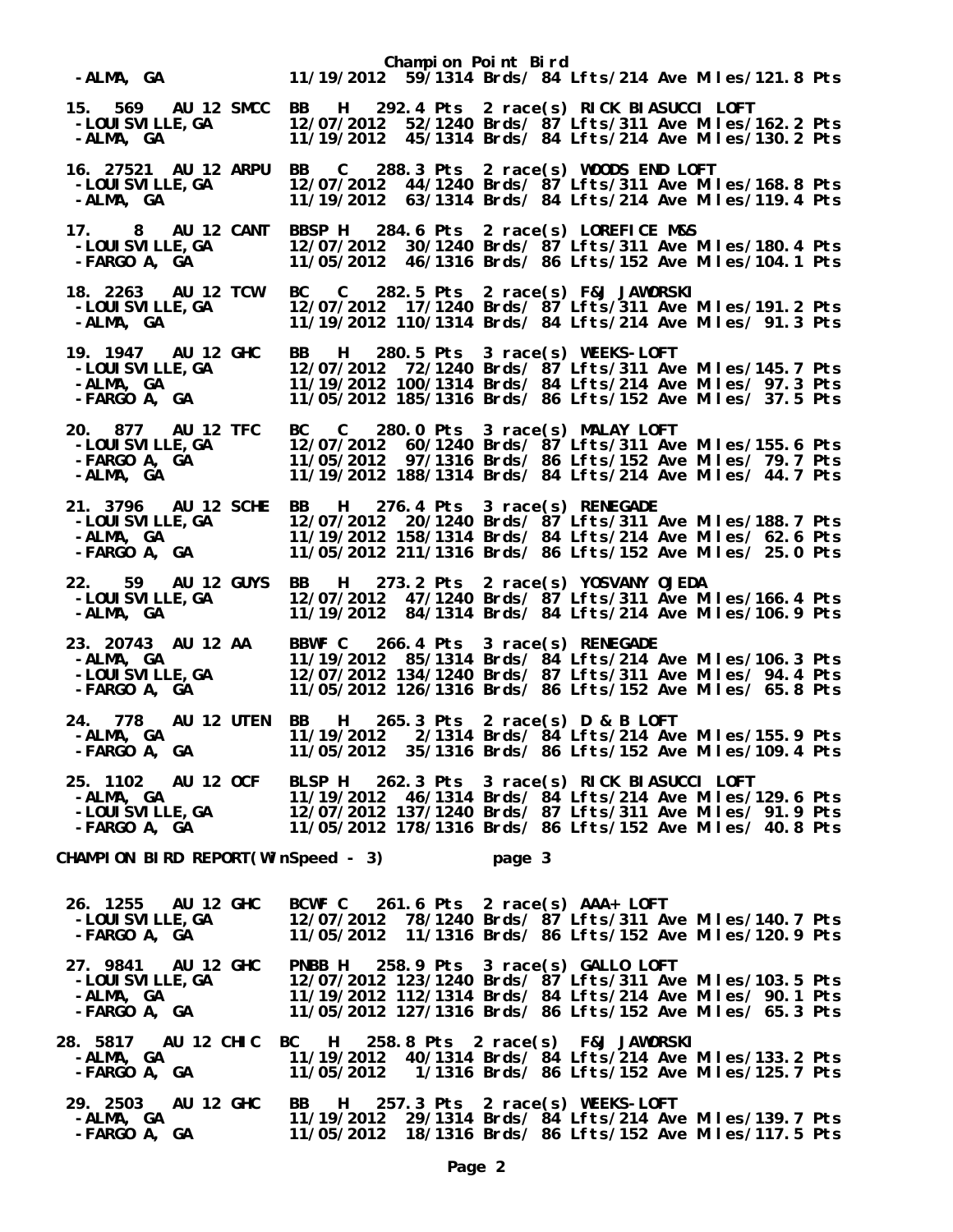**Champion Point Bird 30. 369 AU 12 SOF BB H 253.9 Pts 3 race(s) PLEASANT VIEW LOF -LOUISVILLE,GA 12/07/2012 48/1240 Brds/ 87 Lfts/311 Ave Miles/165.5 Pts -FARGO A, GA 11/05/2012 91/1316 Brds/ 86 Lfts/152 Ave Miles/ 82.5 Pts -ALMA, GA 11/19/2012 253/1314 Brds/ 84 Lfts/214 Ave Miles/ 5.9 Pts 31. 15434 AU 12 JEDD BB C 253.1 Pts 2 race(s) GRANDE LOFT -ALMA, GA 11/19/2012 20/1314 Brds/ 84 Lfts/214 Ave Miles/145.1 Pts -FARGO A, GA 11/05/2012 38/1316 Brds/ 86 Lfts/152 Ave Miles/108.0 Pts 32. 2451 AU 12 SAR BB C 250.3 Pts 2 race(s) LOREFICE FAMILY -LOUISVILLE,GA 12/07/2012 83/1240 Brds/ 87 Lfts/311 Ave Miles/136.6 Pts -FARGO A, GA 11/05/2012 26/1316 Brds/ 86 Lfts/152 Ave Miles/113.7 Pts 33. 1119 AU 12 TFC BB H 247.6 Pts 2 race(s) MALAY LOFT -ALMA, GA 11/19/2012 34/1314 Brds/ 84 Lfts/214 Ave Miles/136.7 Pts -FARGO A, GA 11/05/2012 32/1316 Brds/ 86 Lfts/152 Ave Miles/110.8 Pts 34. 58 AU 12 RAY BB H 247.2 Pts 2 race(s) YOSVANY OJEDA -LOUISVILLE,GA 12/07/2012 8/1240 Brds/ 87 Lfts/311 Ave Miles/198.6 Pts -FARGO A, GA 11/05/2012 162/1316 Brds/ 86 Lfts/152 Ave Miles/ 48.5 Pts 35. 16105 AU 12 GHC BB H 246.9 Pts 2 race(s) F&J JAWORSKI -ALMA, GA 11/19/2012 44/1314 Brds/ 84 Lfts/214 Ave Miles/130.8 Pts -FARGO A, GA 11/05/2012 21/1316 Brds/ 86 Lfts/152 Ave Miles/116.1 Pts 36. 35 AU 12 GALL SLT C 246.4 Pts 2 race(s) PENA-PLACETAS -ALMA, GA 11/19/2012 24/1314 Brds/ 84 Lfts/214 Ave Miles/142.7 Pts -FARGO A, GA 11/05/2012 47/1316 Brds/ 86 Lfts/152 Ave Miles/103.6 Pts 37. 25508 AU 12 ARPU BC H 242.5 Pts 2 race(s) CIRCLE LOFT -ALMA, GA 11/19/2012 57/1314 Brds/ 84 Lfts/214 Ave Miles/123.0 Pts -FARGO A, GA 11/05/2012 14/1316 Brds/ 86 Lfts/152 Ave Miles/119.5 Pts 38. 3328 AU 12 SCHE BB H 241.3 Pts 2 race(s) OSCAR AGULIERA -LOUISVILLE,GA 12/07/2012 82/1240 Brds/ 87 Lfts/311 Ave Miles/137.4 Pts -ALMA, GA 11/19/2012 89/1314 Brds/ 84 Lfts/214 Ave Miles/103.9 Pts 39. 59 AU 12 GALL BB C 240.7 Pts 2 race(s) PENA-PLACETAS -ALMA, GA 11/19/2012 27/1314 Brds/ 84 Lfts/214 Ave Miles/140.9 Pts -FARGO A, GA 11/05/2012 55/1316 Brds/ 86 Lfts/152 Ave Miles/ 99.8 Pts CHAMPION BIRD REPORT(WinSpeed - 3) page 4 40. 20757 AU 12 AA BC C 237.3 Pts 2 race(s) RENEGADE -LOUISVILLE,GA 12/07/2012 35/1240 Brds/ 87 Lfts/311 Ave Miles/176.3 Pts -FARGO A, GA 11/05/2012 136/1316 Brds/ 86 Lfts/152 Ave Miles/ 61.0 Pts 41. 1014 IF 12 UCPR BC C 237.0 Pts 2 race(s) RENEGADE -LOUISVILLE,GA 12/07/2012 66/1240 Brds/ 87 Lfts/311 Ave Miles/150.6 Pts -FARGO A, GA 11/05/2012 83/1316 Brds/ 86 Lfts/152 Ave Miles/ 86.4 Pts 42. 3363 AU 12 SCHE BC C 236.9 Pts 2 race(s) GRANDE LOFT -FARGO A, GA 11/05/2012 2/1316 Brds/ 86 Lfts/152 Ave Miles/125.2 Pts -LOUISVILLE,GA 12/07/2012 113/1240 Brds/ 87 Lfts/311 Ave Miles/111.7 Pts 43. 1721 AU 12 HRPC RED H 235.3 Pts 2 race(s) PENA-PLACETAS -ALMA, GA 11/19/2012 28/1314 Brds/ 84 Lfts/214 Ave Miles/140.3 Pts -FARGO A, GA 11/05/2012 65/1316 Brds/ 86 Lfts/152 Ave Miles/ 95.0 Pts 44. 97 AU 12 NB BCWF H 235.0 Pts 2 race(s) R BERKY -LOUISVILLE,GA 12/07/2012 26/1240 Brds/ 87 Lfts/311 Ave Miles/183.7 Pts -ALMA, GA 11/19/2012 177/1314 Brds/ 84 Lfts/214 Ave Miles/ 51.3 Pts 45. 427 AU 12 OCAL BBSP C 234.8 Pts 2 race(s) PLEASANT VIEW LOF -LOUISVILLE,GA 12/07/2012 75/1240 Brds/ 87 Lfts/311 Ave Miles/143.2 Pts -FARGO A, GA 11/05/2012 72/1316 Brds/ 86 Lfts/152 Ave Miles/ 91.7 Pts 46. 3115 AU 12 HRPC BB H 232.8 Pts 2 race(s) YOSVANY OJEDA -ALMA, GA 11/19/2012 56/1314 Brds/ 84 Lfts/214 Ave Miles/123.6 Pts Page 3**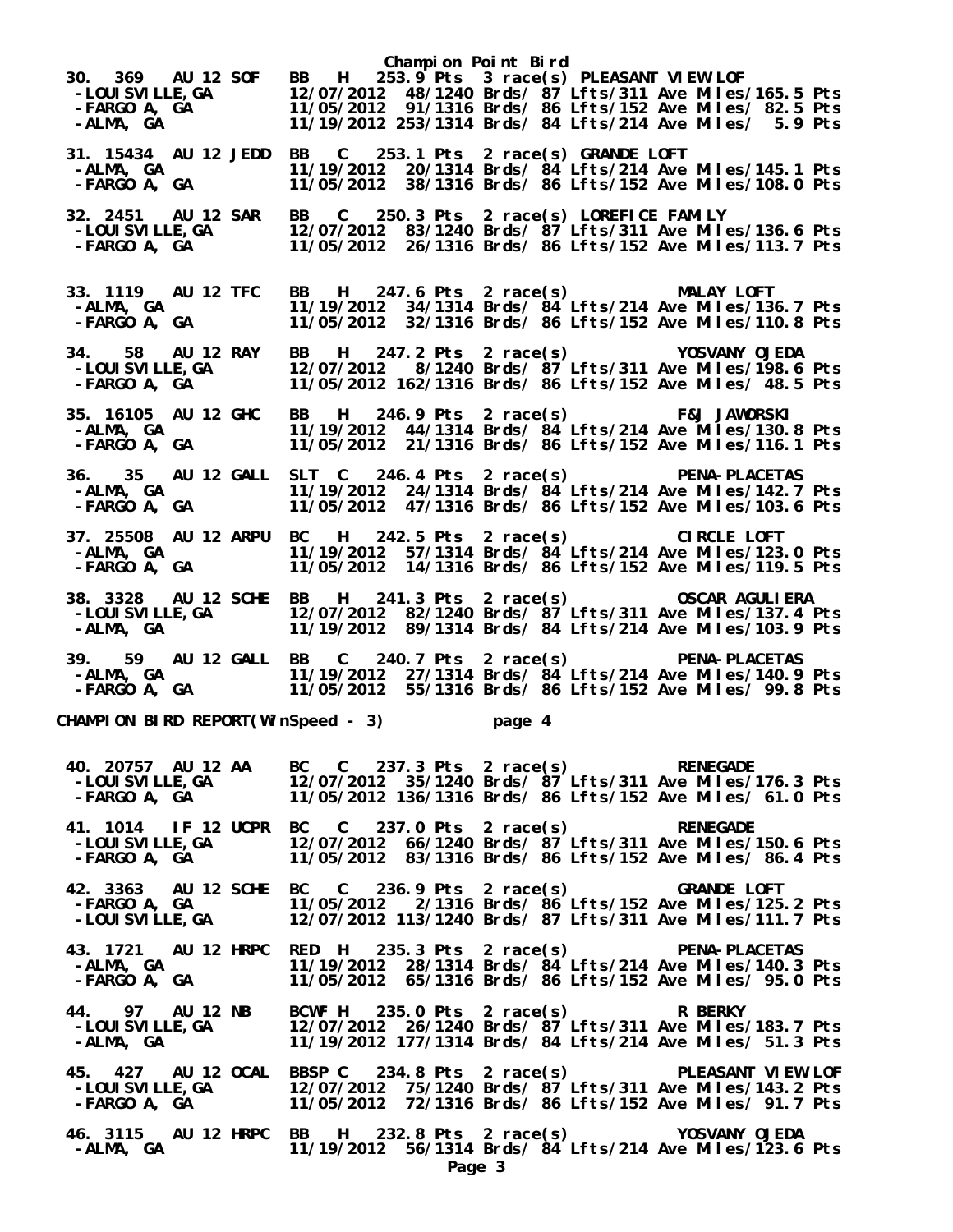| -LOUISVILLE, GA 12/07/2012 116/1240 Brds/ 87 Lfts/311 Ave Miles/109.3 Pts                                                                                                                                                          | Champion Point Bird                                                                                                                                                  |                                |                                                                                                                      |
|------------------------------------------------------------------------------------------------------------------------------------------------------------------------------------------------------------------------------------|----------------------------------------------------------------------------------------------------------------------------------------------------------------------|--------------------------------|----------------------------------------------------------------------------------------------------------------------|
| 47. 14688 AU 12 JEDD BC C 231.3 Pts 2 race(s) LOREFICE FAMILY<br>LUREFILE, GA - ---- 12/07/2012 37/1240 Brds/ 87 Lfts/311 Ave Miles/174.6 Pts<br>FARGO A, GA ---- 11/05/2012 145/1316 Brds/ 86 Lfts/152 Ave Miles/ 56.7 Pts        |                                                                                                                                                                      |                                |                                                                                                                      |
| 48. 84 AU 12 GALL BB H 230.8 Pts 3 race(s) PENA-PLACETAS<br>-FARGO A, GA 11/05/2012 69/1316 Brds/ 86 Lfts/152 Ave Miles/ 93.1 Pts<br>-FARGO A, GA<br>-ALMA, GA<br>-LOUISVILLE,GA                                                   | 11/19/2012 139/1314 Brds/ 84 Lfts/214 Ave Miles/ 74.0 Pts<br>12/07/2012 171/1240 Brds/ 87 Lfts/311 Ave Miles/ 63.7 Pts                                               |                                |                                                                                                                      |
| 49. 22 AU 12 MIST BB H 229.4 Pts 2 race(s) WEEKS-LOFT<br>-ALMA, GA<br>-FARGO A, GA                                                                                                                                                 | 11/19/2012 13/1314 Brds/ 84 Lfts/214 Ave Miles/149.3 Pts<br>11/05/2012 96/1316 Brds/ 86 Lfts/152 Ave Miles/ 80.2 Pts                                                 |                                |                                                                                                                      |
| 50. 1314 AU 12 GHC<br>-LOUI SVI LLE, GA<br>-FARGO   A,    GA                                                                                                                                                                       | BCWF H 226.4 Pts 2 race(s) GALLO LOFT<br>12/07/2012 29/1240 Brds/ 87 Lfts/311 Ave Miles/181.3 Pts<br>11/05/2012 169/1316 Brds/ 86 Lfts/152 Ave Miles/ 45.2 Pts       |                                |                                                                                                                      |
| 51. 16903 AU 12 GHC<br>-LOUI SVI LLE, GA<br>-FARGO   A,   GA                                                                                                                                                                       | BBSP H 226.3 Pts 2 race(s) PLEASANT VIEW LOF<br>12/07/2012 76/1240 Brds/ 87 Lfts/311 Ave Miles/142.4 Pts<br>11/05/2012 88/1316 Brds/ 86 Lfts/152 Ave Miles/ 84.0 Pts |                                |                                                                                                                      |
| 52. 568 AU 12 SMCC BC H 224.9 Pts 2 race(s) RICK BIASUCCI LOFT<br>-ALMA, GA<br>-FARGO A, GA                                                                                                                                        |                                                                                                                                                                      |                                | 11/19/2012 47/1314 Brds/ 84 Lfts/214 Ave Miles/129.0 Pts<br>11/05/2012 63/1316 Brds/ 86 Lfts/152 Ave Miles/ 96.0 Pts |
|                                                                                                                                                                                                                                    |                                                                                                                                                                      |                                |                                                                                                                      |
| CHAMPION BIRD REPORT(WinSpeed - 3) page 5                                                                                                                                                                                          |                                                                                                                                                                      |                                |                                                                                                                      |
| 54. 763 AU 12 GHCS BB C 222.5 Pts 2 race(s) MALAY LOFT<br>-ALMA, GA               11/19/2012  65/1314 Brds/ 84 Lfts/214 Ave Miles/118.2 Pts<br>-LOUISVILLE,GA         12/07/2012 122/1240 Brds/ 87 Lfts/311 Ave Miles/104.3 Pts    |                                                                                                                                                                      |                                |                                                                                                                      |
| 55. 94 AU 12 NB<br>-ALMA, GA<br><b>-LOUI SVILLE, GA</b>                                                                                                                                                                            | BC H 221.5 Pts 2 race(s) GALLO LOFT<br>11/19/2012 32/1314 Brds/ 84 Lfts/214 Ave Miles/137.9 Pts                                                                      |                                | 12/07/2012 147/1240 Brds/ 87 Lfts/311 Ave Miles/ 83.6 Pts                                                            |
| 56. 12137 CU 12 XYZ<br>-ALMA, GA<br>- EARCO A CA<br>-FARGO A, GA       11/05/2012 119/1316 Brds/ 86 Lfts/152 Ave Miles/ 69.1 Pts                                                                                                   | BB<br>$\mathbf{c}$<br>11/19/2012 8/1314 Brds/ 84 Lfts/214 Ave Miles/152.3 Pts                                                                                        | 221.4 Pts 2 race(s) J BLAZIER  |                                                                                                                      |
| 57. 85 AU 12 NB BB H 216.8 Pts 3 race(s) AAA+ LOFT<br>-FARGO A, GA         11/05/2012 12/1316 Brds/ 86 Lfts/152 Ave Miles/120.4 Pts<br>-LOUISVILLE,GA       12/07/2012 135/1240 Brds/ 87 Lfts/311 Ave Miles/ 93.5 Pts<br>-ALMA, GA |                                                                                                                                                                      |                                |                                                                                                                      |
| 58. 610 AU 12 KRPC BB H<br>-LOUI SVI LLE, GA<br>-ALMA, GA                                                                                                                                                                          | GA 12/07/2012 88/1240 Brds/ 87 Lfts/311 Ave Miles/132.4 Pts<br>11/19/2012 127/1314 Brds/ 87 Lfts/311 Ave Miles/132.4 Pts                                             | 213.6 Pts 2 race(s) GALLO LOFT |                                                                                                                      |
| 59. 51 AU 12 LOK<br>-ALMA, GA<br>-FARGO A, GA                                                                                                                                                                                      | BBAR C 207.6 Pts 2 race(s) BOOMERANG<br>11/19/2012 23/1314 Brds/ 84 Lfts/214 Ave Miles/143.3 Pts<br>11/05/2012 129/1316 Brds/ 86 Lfts/152 Ave Miles/ 64.3 Pts        |                                |                                                                                                                      |
| 60. 11601 AU 12 GHC BCWF H 207.6 Pts 2 race(s) BOOMERANG<br>11/19/2012 36/1314 Brds/84 Lfts/214 Ave Miles/1:4 --<br>12/07/2012 161/1240 Brds/87 Lfts/311 Ave Miles/                                                                | 11/19/2012 36/1314 Brds/ 84 Lfts/214 Ave Miles/135.5 Pts<br>12/07/2012 161/1240 Brds/ 87 Lfts/311 Ave Miles/ 72.0 Pts                                                |                                |                                                                                                                      |
| 61. 470 IF 12 BID<br>-LOUI SVI LLE, GA                                                                                                                                                                                             | BB H 204.4 Pts 1 race(s) LOREFICE FAMILY                                                                                                                             |                                |                                                                                                                      |
| 62. 3811 AU 12 GHC BB H 204.0 Pts 2 race(s)      GUAJIRO LOFT<br>-ALMA, GA      11/19/2012 60/1314 Brds/ 84 Lfts/214 Ave Miles/121.2 Pts<br>-LOUISVILLE,GA     12/07/2012 148/1240 Brds/ 87 Lfts/311 Ave Miles/ 82.8 Pts           |                                                                                                                                                                      |                                |                                                                                                                      |
| 63. 12065 AU 12 PUEB BC C 202.8 Pts 1 race(s) YOSVANY OJEDA                                                                                                                                                                        | Page 4                                                                                                                                                               |                                |                                                                                                                      |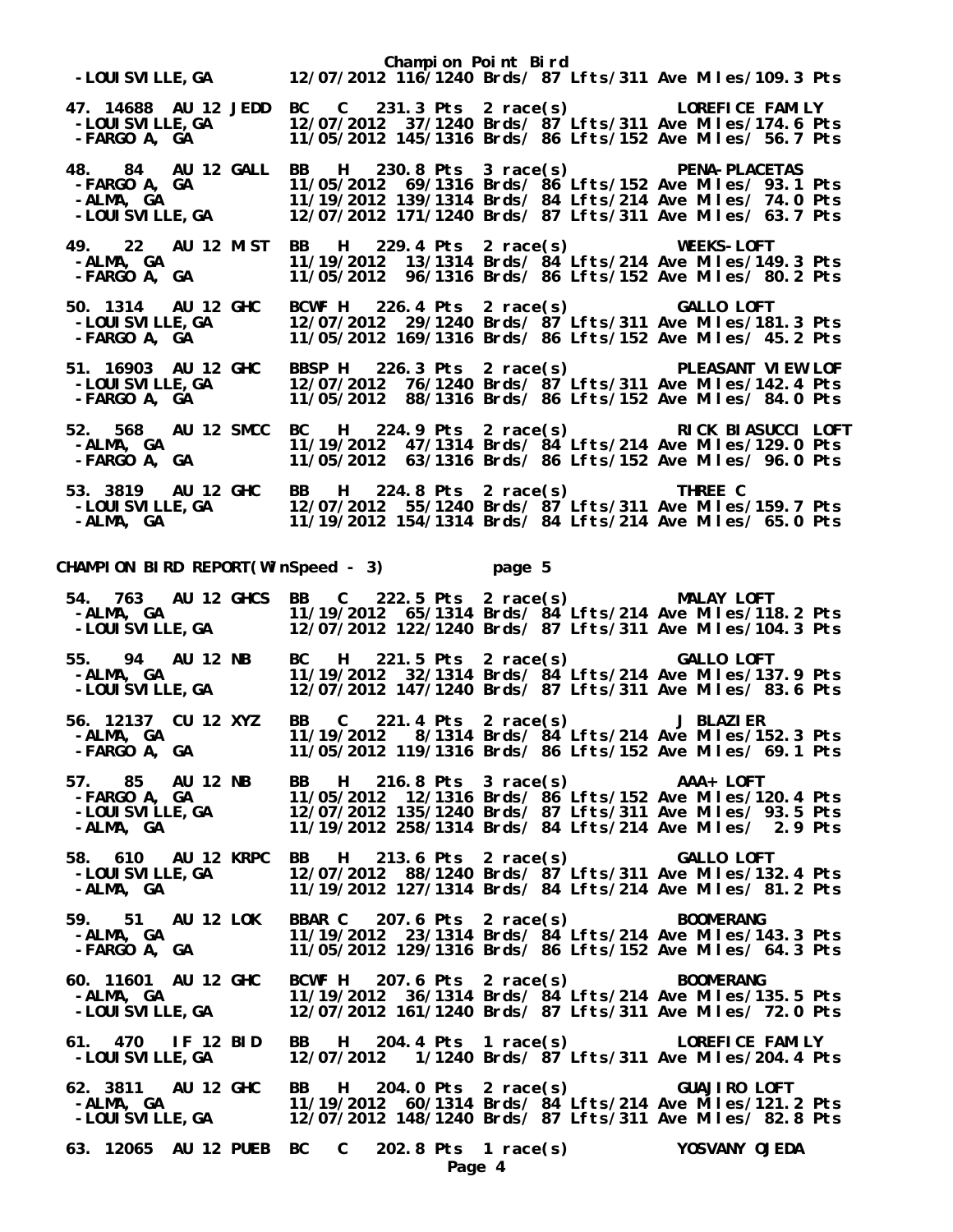|                                                               | Champion Point Bird<br>LOUISVILLE,GA    12/07/2012  3/1240 Brds/ 87 Lf<br>3/1240 Brds/ 87 Lfts/311 Ave Miles/202.8 Pts                                                                                                                  |
|---------------------------------------------------------------|-----------------------------------------------------------------------------------------------------------------------------------------------------------------------------------------------------------------------------------------|
| 64. 2 AU 12 HKY<br>-ALMA, GA<br>-ALMA, GA<br>-FARGO A, GA     | BB H 202.5 Pts 2 race(s) BLUE GRASS LOFT<br>11/19/2012 75/1314 Brds/ $\frac{3}{4}$ Lfts/214 Ave Miles/112.2 Pts<br>11/05/2012 75/1316 Brds/ 86 Lfts/152 Ave Miles/ 90.2 Pts                                                             |
| 65. 147 AU 12 TWAY<br>-ALMA, GA<br>-аlша, ча<br>-FARGO A, GA  | BB H 202.5 Pts 2 race(s) R & M FAMILY LOFT<br>11/19/2012 71/1314 Brds/ $\frac{3}{4}$ Lfts/214 Ave Miles/114.6 Pts<br>11/05/2012 80/1316 Brds/ 86 Lfts/152 Ave Miles/ 87.8 Pts                                                           |
| 66. 16012 AU 12 GHC<br>-FARGO A, GA<br>-ALMA, GA              | BC C 202.4 Pts 2 race(s) AAA+ LOFT<br>11/05/2012 9/1316 Brds/ 86 Lfts/152 Ave Miles/121.9 Pts<br>11/19/2012 128/1314 Brds/ 84 Lfts/214 Ave Miles/ 80.6 Pts                                                                              |
| 67. 562 AU 12 ATLA<br>-LOUI SVI LLE, GA                       | PNBB C<br>202.0 Pts 1 race(s) FRASER LOFT<br>12/07/2012 4/1240 Brds/ 87 Lfts/311 Ave Miles/202.0 Pts                                                                                                                                    |
|                                                               | 68. 11927 AU 12 GHC BC C 201.6 Pts 2 race(s) MALAY LOFT<br>-LOUISVILLE,GA 12/07/2012 103/1240 Brds/ 87 Lfts/311 Ave Miles/120.0 Pts<br>-FARGO A, GA 11/05/2012 93/1316 Brds/ 86 Lfts/152 Ave Miles/ 81.6 Pts                            |
|                                                               | CHAMPION BIRD REPORT(WinSpeed - 3) page 6                                                                                                                                                                                               |
|                                                               | 69. 91 AU 12 NB BB H 201.2 Pts 3 race(s) DRAGAN LOFT<br>-LOUISVILLE,GA 12/07/2012 109/1240 Brds/ 87 Lfts/311 Ave Miles/115.0 Pts<br>-FARGO A, GA 11/05/2012 102/1316 Brds/ 86 Lfts/152 Ave Miles/ 77.3 Pts<br>-ALMA, GA 11/19/2012 248/ |
| 70. 1231 IF 12 CHH<br>-LOUI SVI LLE, GA                       | BB H 201.1 Pts 1 race(s) LOREFICE FAMILY<br>12/07/2012  5/1240 Brds/ $87$ Lfts/311 Ave Miles/201.1 Pts                                                                                                                                  |
| 71. 3896 AU 12 HRPC<br>-LOUI SVI LLE, GA                      | BBWF H 199.5 Pts 1 race(s) TRETO FAMILY LOFT<br>12/07/2012  7/1240 Brds/ 87 Lfts/311 Ave Miles/199.5 Pts                                                                                                                                |
| 72. 389 AU 12 CHT<br>-ALMA, GA<br>-ALMA, GA<br>-LOUISVILLE,GA | H 198.8 Pts 2 race(s) YOEL LOFT<br><b>BB</b><br>11/19/2012 41/1314 Brds/ $84$ Lfts/214 Ave Miles/132.6 Pts<br>12/07/2012 168/1240 Brds/ 87 Lfts/311 Ave Miles/ 66.2 Pts                                                                 |
| 73. 1886 AU 12 GHC<br>-LOUI SVI LLE, GA<br>-FARGO   A,    GA  | RC H 198.7 Pts 2 race(s) DRAGAN LOFT<br>12/07/2012 22/1240 Brds/ 87 Lfts/311 Ave Miles/187.1 Pts<br>11/05/2012 239/1316 Brds/ 86 Lfts/152 Ave Miles/ 11.6 Pts                                                                           |
|                                                               | 74. 9749 IF 12 UCPR BCK H 197.8 Pts 1 race(s) PEDRO.PEREZ<br>-LOUISVILLE,GA     12/07/2012   9/1240 Brds/ 87 Lfts/311 Ave Miles/197.8 Pts                                                                                               |
|                                                               | 75. 501 AU 12 GKM BC H 197.6 Pts 3 race(s) YOSVANY OJEDA<br>-ALMA, GA             11/19/2012 80/1314 Brds/ 84 Lfts/214 Ave Miles/109.3 Pts<br>-FARGO A, GA         11/05/2012 148/1316 Brds/ 86 Lfts/152 Ave Miles/ 55.2 Pts<br>-LOUISV |
| -LOUI SVI LLE, GA<br>-ALMA, GA                                | 76. 139 AU 12 TWAY BB H 197.4 Pts 2 race(s) R BERKY<br>12/07/2012 91/1240 Brds/ 87 Lfts/311 Ave Miles/129.9 Pts<br>11/19/2012 150/1314 Brds/ 84 Lfts/214 Ave Miles/ 67.4 Pts                                                            |
| -LOUI SVI LLE, GA                                             | 77. 3723 AU 12 MCLO BB H 197.0 Pts 1 race(s) LOREFICE FAMILY<br>12/07/2012 10/1240 Brds/ 87 Lfts/311 Ave Miles/197.0 Pts                                                                                                                |
|                                                               | 78. 689 AU 12 GTO BB H 196.6 Pts 2 race(s) GRANDE LOFT<br>FARGO A, GA         11/05/2012 43/1316 Brds/ 86 Lfts/152 Ave Miles/105.6 Pts<br>LOUISVILLE,GA       12/07/2012 138/1240 Brds/ 87 Lfts/311 Ave Miles/ 91.0 Pts                 |
| -LOUI SVI LLE, GA                                             | 79. 1967 AU 12 GHC BBSP H 195.3 Pts 1 race(s) TONY MELUCCI<br>-LOUISVILLE,GA 12/07/2012 12/1240 Brds/ 87 Lfts/311 Ave Miles/195.<br>12/07/2012 12/1240 Brds/ 87 Lfts/311 Ave Miles/195.3 Pts                                            |
| -ALMA, GA<br>-ALMA, GA<br>-FARGO A, GA                        | 80. 12015 AU 12 COLD DC C 194.4 Pts 2 race(s) CIRCLE LOFT<br>11/19/2012  5/1314 Brds/ 84 Lfts/214 Ave Miles/154.1 Pts<br>11/05/2012 179/1316 Brds/ 86 Lfts/152 Ave Miles/ 40.4 Pts                                                      |
| -FARGO A, GA                                                  | 81. 4013 AU 12 GHC BB C 194.4 Pts 2 race(s) AAA+ LOFT<br>11/05/2012 7/1316 Brds/ 86 Lfts/152 Ave Miles/122.8 Pts<br>Page 5                                                                                                              |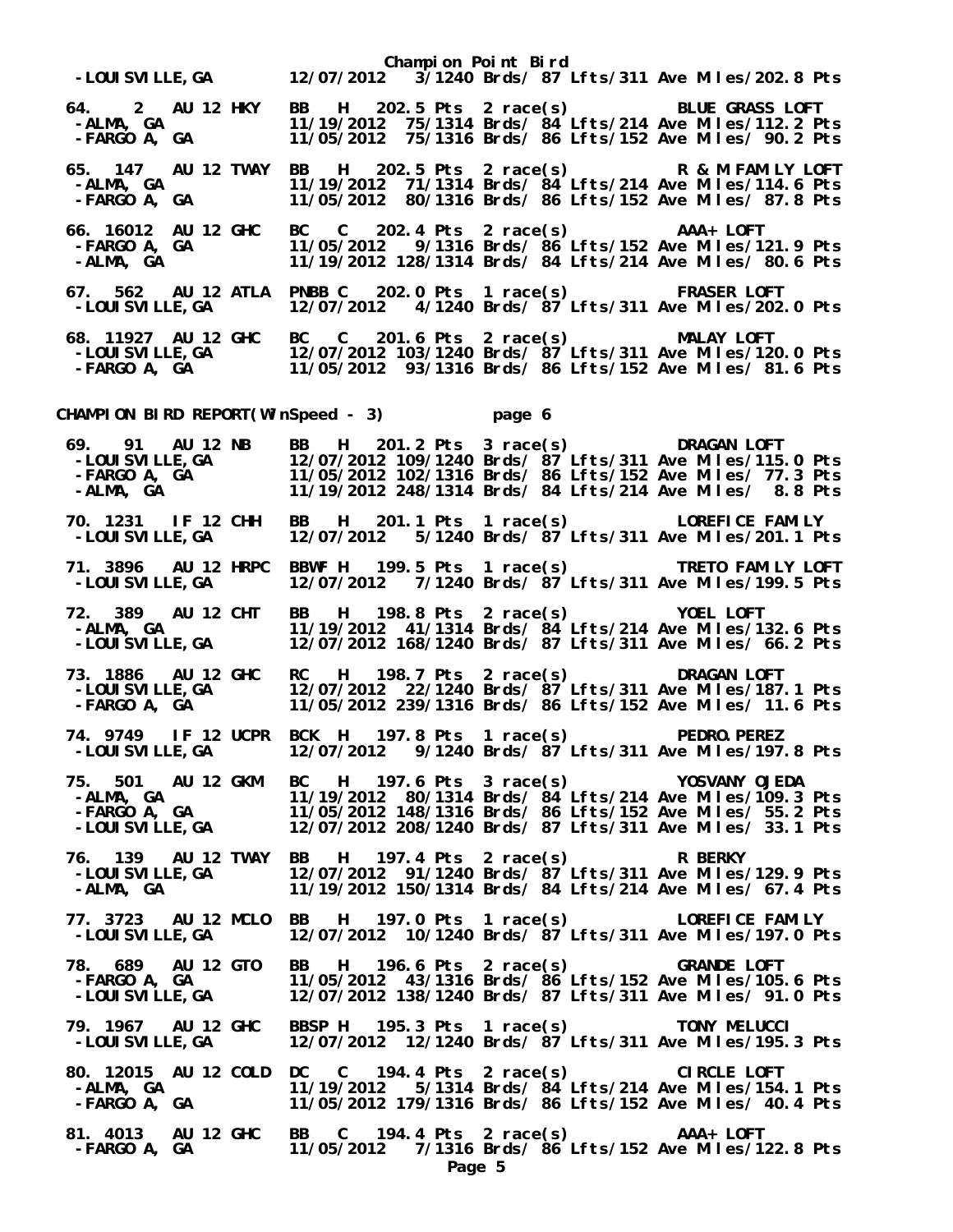|                                                     |                                                                                                                                                                                                                                                                               |                                    | Champion Point Bird<br>-ALMA, GA                 11/19/2012 143/1314 Brds/ 84 Lfts/214 Ave Miles/ 71.6 Pts                                                                                                                           |  |
|-----------------------------------------------------|-------------------------------------------------------------------------------------------------------------------------------------------------------------------------------------------------------------------------------------------------------------------------------|------------------------------------|--------------------------------------------------------------------------------------------------------------------------------------------------------------------------------------------------------------------------------------|--|
| 82. 164 AU 12 WRC<br>-LOUI SVI LLE, GA              |                                                                                                                                                                                                                                                                               |                                    |                                                                                                                                                                                                                                      |  |
| 83. 6978 AU 12 GHC<br>-LOUI SVI LLE, GA             | BB H 192.8 Pts 1 race(s) LOREFICE FAMILY<br>12/07/2012 15/1240 Brds/ $87$ Lfts/311 Ave Miles/192.8 Pts                                                                                                                                                                        |                                    |                                                                                                                                                                                                                                      |  |
|                                                     | 84. 2811 AU 12 GHC BB H 192.0 Pts 1 race(s) F&J JAWORSKI<br>-LOUISVILLE,GA 12/07/2012 16/1240 Brds/ 87 Lfts/311 Ave Miles/192.0 Pts                                                                                                                                           |                                    |                                                                                                                                                                                                                                      |  |
|                                                     | CHAMPION BIRD REPORT(WinSpeed - 3) page 7                                                                                                                                                                                                                                     |                                    |                                                                                                                                                                                                                                      |  |
|                                                     | 85. 14 AU 12 SWL BB C 190.8 Pts 3 race(s) MALAY LOFT<br>-LOUISVILLE,GA 12/07/2012 115/1240 Brds/ 87 Lfts/311 Ave Miles/110.1 Pts<br>-ALMA, GA 11/19/2012 152/1314 Brds/ 84 Lfts/214 Ave Miles/ 66.2 Pts<br>-FARGO A, GA 11/05/2012 233/                                       |                                    |                                                                                                                                                                                                                                      |  |
| -LOUISVILLE,GA<br>-ALMA, GA                         | 86. 30 AU 12 CANT BB H 190.7 Pts 2 race(s) TONY MELUCCI<br>-LOUISVILLE,GA 12/07/2012 73/1240 Brds/ 87 Lfts/311 Ave Miles/144.8 Pts<br>11/19/2012 186/1314 Brds/ 84 Lfts/214 Ave Miles/ 45.9 Pts                                                                               |                                    |                                                                                                                                                                                                                                      |  |
|                                                     | 87. 202 AU 12 UTEN SIL H 190.4 Pts 1 race(s)      CIRCLE LOFT<br>-LOUISVILLE,GA    12/07/2012 18/1240 Brds/ 87 Lfts/311 Ave Miles/190.4 Pts                                                                                                                                   |                                    |                                                                                                                                                                                                                                      |  |
| 88. 4613 IF 12 GPC<br>-LOUI SVI LLE, GA             | <b>BB</b><br>12/07/2012 19/1240 Brds/ 87 Lfts/311 Ave Miles/189.5 Pts                                                                                                                                                                                                         | H 189.5 Pts 1 race(s) GUAJIRO LOFT |                                                                                                                                                                                                                                      |  |
| 89. 426 AU 12 OCAL<br>-LOUI SVI LLE, GA             | BB H 187.9 Pts 1 race(s) DESHONK & SON<br>12/07/2012 21/1240 Brds/ 87 Lfts/311 Ave Miles/187.9 Pts                                                                                                                                                                            |                                    |                                                                                                                                                                                                                                      |  |
| 90. 2113 AU 12 GS<br>-LOUI SVI LLE, GA              | BC H 186.2 Pts 1 race(s) CIRCLE LOFT<br>12/07/2012 23/1240 Brds/ 87 Lfts/311 Ave Miles/186.2 Pts                                                                                                                                                                              |                                    |                                                                                                                                                                                                                                      |  |
| 91. 752 AU 12 DBJ<br>-LOUI SVI LLE, GA<br>-ALMA, GA | BB H 185.2 Pts 2 race(s) GRANDE LOFT<br>12/07/2012 131/1240 Brds/ $\frac{3}{7}$ Lfts/311 Ave Miles/ 96.8 Pts<br>11/19/2012 115/1314 Brds/ 84 Lfts/214 Ave Miles/ 88.3 Pts                                                                                                     |                                    |                                                                                                                                                                                                                                      |  |
|                                                     | 92. 174 AU 12 ANTH BB H 184.7 Pts 2 race(s) RAMBO LOFT<br>11/19/2012 95/1314 Brds/ 84 Lfts/214 Ave Miles/100.3 Pts<br>-ALMA, GA       11/19/2012 95/1314 Brds/ 84 Lfts/214 Ave Miles/100.3 Pts<br>-LOUISVILLE,GA    12/07/2012 146/1240 Brds/ 87 Lfts/311 Ave Miles/ 84.4 Pts |                                    |                                                                                                                                                                                                                                      |  |
| 93. 131 AU 12 CFL                                   | BC C 184.6 Pts 1 race(s) D MCNEILUS<br>-LOUISVILLE,GA     12/07/2012 25/1240 Brds/ $\dot{87}$ Lfts/311 Ave Miles/184.6 Pts                                                                                                                                                    |                                    |                                                                                                                                                                                                                                      |  |
|                                                     | 94. 20758 AU 12 AA BB H 183.4 Pts 2 race(s) RENEGADE<br>-LOUISVILLE,GA 12/07/2012 59/1240 Brds/ 87 Lfts/311 Ave Miles/156.4 Pts<br>-FARGO A, GA 11/05/2012 207/1316 Brds/ 86 Lfts/152 Ave Miles/ 26.9 Pts                                                                     |                                    |                                                                                                                                                                                                                                      |  |
| -LOUI SVI LLE, GA                                   | 95. 616 AU 12 SMCC BB H 182.9 Pts 1 race(s) HOWARD/KIRK<br>12/07/2012 27/1240 Brds/ 87 Lfts/311 Ave Miles/182.9 Pts                                                                                                                                                           |                                    |                                                                                                                                                                                                                                      |  |
|                                                     |                                                                                                                                                                                                                                                                               |                                    | 96. 7330 CU 12 XYZ BB H 181.7 Pts 2 race(s) RICK BIASUCCI LOFT<br>-ALMA, GA                 11/19/2012   7/1314 Brds/ 84 Lfts/214 Ave Miles/152.9 Pts<br>-FARGO A, GA               11/05/2012 203/1316 Brds/ 86 Lfts/152 Ave Miles/ |  |
|                                                     | 97. 12424 AU 12 RRF BB H 181.2 Pts 2 race(s) WEEKS-LOFT<br>-ALMA, GA               11/19/2012 101/1314 Brds/ 84 Lfts/214 Ave Miles/ 96.7 Pts<br>-FARGO A, GA             11/05/2012  87/1316 Brds/ 86 Lfts/152 Ave Miles/ 84.5 Pts                                            |                                    |                                                                                                                                                                                                                                      |  |
|                                                     | 98. 10108 AU 12 GHC SIL H 180.9 Pts 2 race(s) AAA+ LOFT<br>-ALMA, GA               11/19/2012 18/1314 Brds/ 84 Lfts/214 Ave Miles/146.3 Pts<br>-FARGO A, GA             11/05/2012 191/1316 Brds/ 86 Lfts/152 Ave Miles/ 34.6 Pts                                             |                                    |                                                                                                                                                                                                                                      |  |
|                                                     | 99. 3322 AU 12 THP BB C 179.6 Pts 1 race(s) GRANDE LOFT<br>-LOUISVILLE,GA 12/07/2012 31/1240 Brds/ 87 Lfts/311 Ave Miles/179.6 Pts                                                                                                                                            |                                    |                                                                                                                                                                                                                                      |  |
| -ALMA, GA                                           | 100. 15576 AU 12 GHC SIL H 179.5 Pts 2 race(s)      CIRCLE LOFT<br>FARGO A, GA      11/05/2012 22/1316 Brds/ 86 Lfts/152 Ave Miles/115.6 Pts              11/19/2012 156/1314 Brds/ 84 Lfts/214 Ave Miles/ 63.8 Pts                                                           |                                    |                                                                                                                                                                                                                                      |  |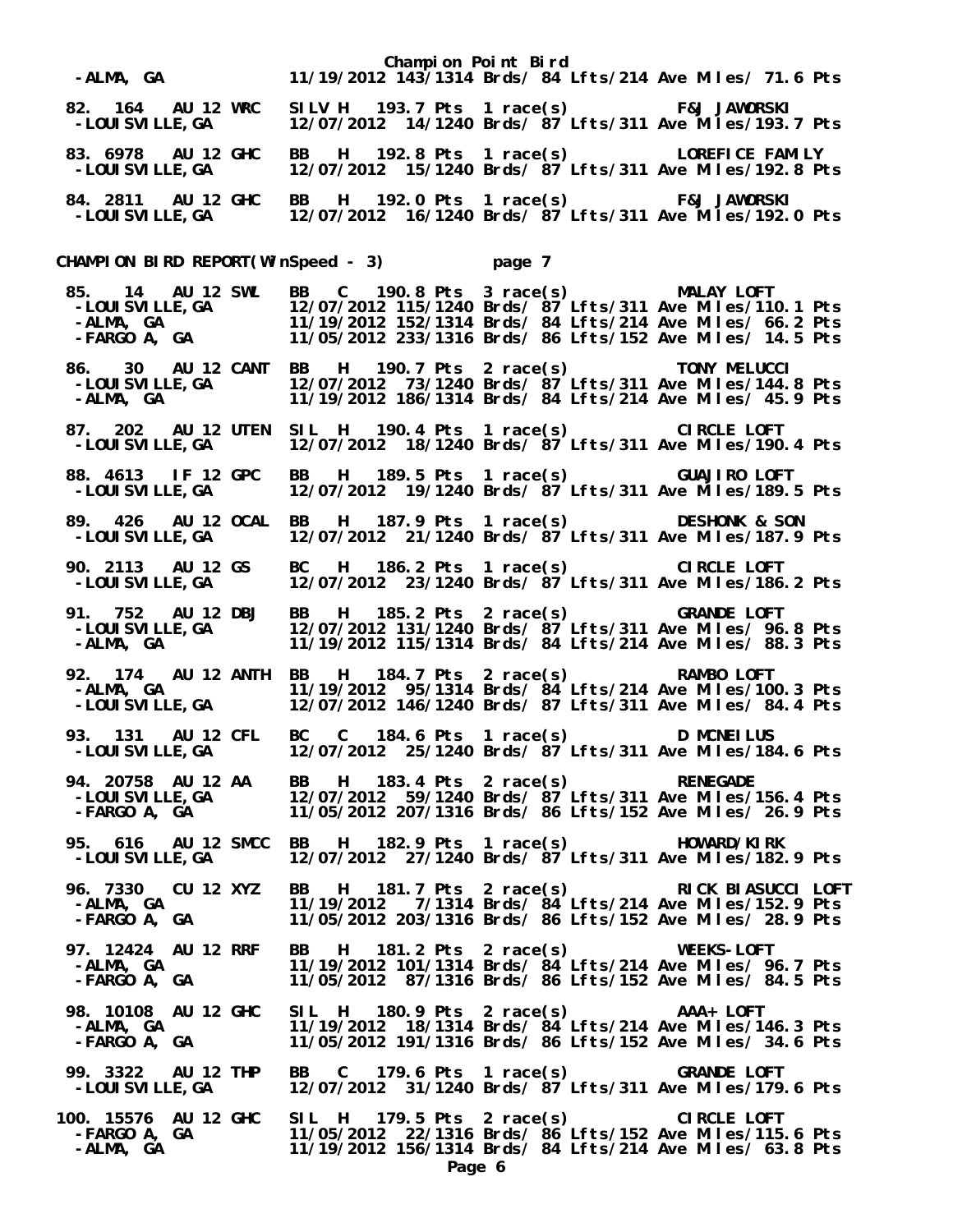**CHAMPION BIRD REPORT(WinSpeed - 3) page 8 101. 10254 AU 12 GHC BB H 178.7 Pts 2 race(s) PENA-PLACETAS -FARGO A, GA 11/05/2012 71/1316 Brds/ 86 Lfts/152 Ave Miles/ 92.1 Pts -ALMA, GA 11/19/2012 118/1314 Brds/ 84 Lfts/214 Ave Miles/ 86.5 Pts 102. 4107 AU 12 SCHE BB H 178.3 Pts 2 race(s) GRANDE LOFT -FARGO A, GA 11/05/2012 68/1316 Brds/ 86 Lfts/152 Ave Miles/ 93.6 Pts** 11/19/2012 121/1314 Brds/ 84 Lfts/214 Ave Miles/ 84.7 Pts **103. 5251 AU 12 SCHE BBWF H 177.9 Pts 1 race(s) PENA-PLACETAS**  12/07/2012 33/1240 Brds/ 87 Lfts/311 Ave Miles/177.9 Pts **104. 11932 AU 12 GHC BBWF C 177.7 Pts 2 race(s) YOSVANY OJEDA -ALMA, GA 11/19/2012 61/1314 Brds/ 84 Lfts/214 Ave Miles/120.6 Pts -FARGO A, GA 11/05/2012 144/1316 Brds/ 86 Lfts/152 Ave Miles/ 57.1 Pts 105. 22 AU 12 CHT BC C 175.5 Pts 1 race(s) CARLOS LOFT -LOUISVILLE,GA 12/07/2012 36/1240 Brds/ 87 Lfts/311 Ave Miles/175.5 Pts 106. 321 AU 12 KENN BB C 173.8 Pts 1 race(s) PLEASANT VIEW LOF -LOUISVILLE,GA 12/07/2012 38/1240 Brds/ 87 Lfts/311 Ave Miles/173.8 Pts 107. 12040 AU 12 COLD BB H 173.0 Pts 1 race(s) BLUE GRASS LOFT -LOUISVILLE,GA 12/07/2012 39/1240 Brds/ 87 Lfts/311 Ave Miles/173.0 Pts 108. 11910 AU 12 GHC BB H 173.0 Pts 2 race(s) AAA+ LOFT -FARGO A, GA 11/05/2012 58/1316 Brds/ 86 Lfts/152 Ave Miles/ 98.4 Pts** 108. 11910 AU 12 GHC BB H 173.0 Pts 2 race(s) **AAA+ LOFT**<br>FARGO A, GA 11/05/2012 58/1316 Brds/ 86 Lfts/152 Ave Miles/ 98.4 Pts-<br>ALMA, GA 11/19/2012 138/1314 Brds/ 84 Lfts/214 Ave Miles/ 74.6 Pts-**109. 3115 AU 12 GHC BB H 172.7 Pts 2 race(s) AAA+ LOFT -LOUISVILLE,GA 12/07/2012 80/1240 Brds/ 87 Lfts/311 Ave Miles/139.0 Pts -FARGO A, GA 11/05/2012 193/1316 Brds/ 86 Lfts/152 Ave Miles/ 33.7 Pts 110. 3124 AU 12 GHC BC C 172.2 Pts 1 race(s) THREE C -LOUISVILLE, GA** 12/07/2012 40/1240 Brds/ 87 Lfts/311 Ave Miles/172.2 Pts<br>|1. | AU 12 SWL BB | H 171.8 Pts 2 race(s) AAA+ LOFT<br>|-FARGO A, GA | 11/05/2012 53/1316 Brds/ 86 Lfts/152 Ave Miles/100.8 Pts<br>|-ALMA, GA | 11/19/20 **111. 1 AU 12 SWL BB H 171.8 Pts 2 race(s) AAA+ LOFT -FARGO A, GA 11/05/2012 53/1316 Brds/ 86 Lfts/152 Ave Miles/100.8 Pts -ALMA, GA 11/19/2012 144/1314 Brds/ 84 Lfts/214 Ave Miles/ 71.0 Pts 112. 6508 AU 12 GHC BB H 171.3 Pts 1 race(s) T LUBBERTS**  12/07/2012 41/1240 Brds/  $87$ <sup>'</sup>Lfts/311 Ave Miles/171.3 Pts **113. 1007 AU 12 HAMM BB H 170.5 Pts 1 race(s) DR MURAWSKI -LOUISVILLE,GA 12/07/2012 42/1240 Brds/ 87 Lfts/311 Ave Miles/170.5 Pts 114. 1123 AU 12 SMCC BBPN H 169.7 Pts 1 race(s) HOWARD/KIRK -LOUISVILLE,GA 12/07/2012 43/1240 Brds/ 87 Lfts/311 Ave Miles/169.7 Pts 115. 951 AU 12 DESH BB H 168.0 Pts 1 race(s) SHONKIE -LOUISVILLE,GA 12/07/2012 45/1240 Brds/ 87 Lfts/311 Ave Miles/168.0 Pts 116. 11 AU 12 BOOM BB H 167.8 Pts 2 race(s) HOWARD/KIRK -ALMA, GA 11/19/2012 54/1314 Brds/ 84 Lfts/214 Ave Miles/124.8 Pts -LOUISVILLE,GA 12/07/2012 196/1240 Brds/ 87 Lfts/311 Ave Miles/ 43.0 Pts 117. 217 AU 12 HERT BC C 167.2 Pts 1 race(s) ANDY-JAN-JULIE -LOUISVILLE,GA 12/07/2012 46/1240 Brds/ 87 Lfts/311 Ave Miles/167.2 Pts CHAMPION BIRD REPORT(WinSpeed - 3) page 9 118. 12002 AU 12 PUEB BC C 166.1 Pts 2 race(s) AAA+ LOFT -LOUISVILLE,GA 12/07/2012 99/1240 Brds/ 87 Lfts/311 Ave Miles/123.3 Pts -FARGO A, GA 11/05/2012 174/1316 Brds/ 86 Lfts/152 Ave Miles/ 42.8 Pts 119. 12253 AU 12 LYNC BC H 165.8 Pts 2 race(s) MALAY LOFT**  11/19/2012 16/1314 Brds/  $84$  Lfts/214 Ave Miles/147.5 Pts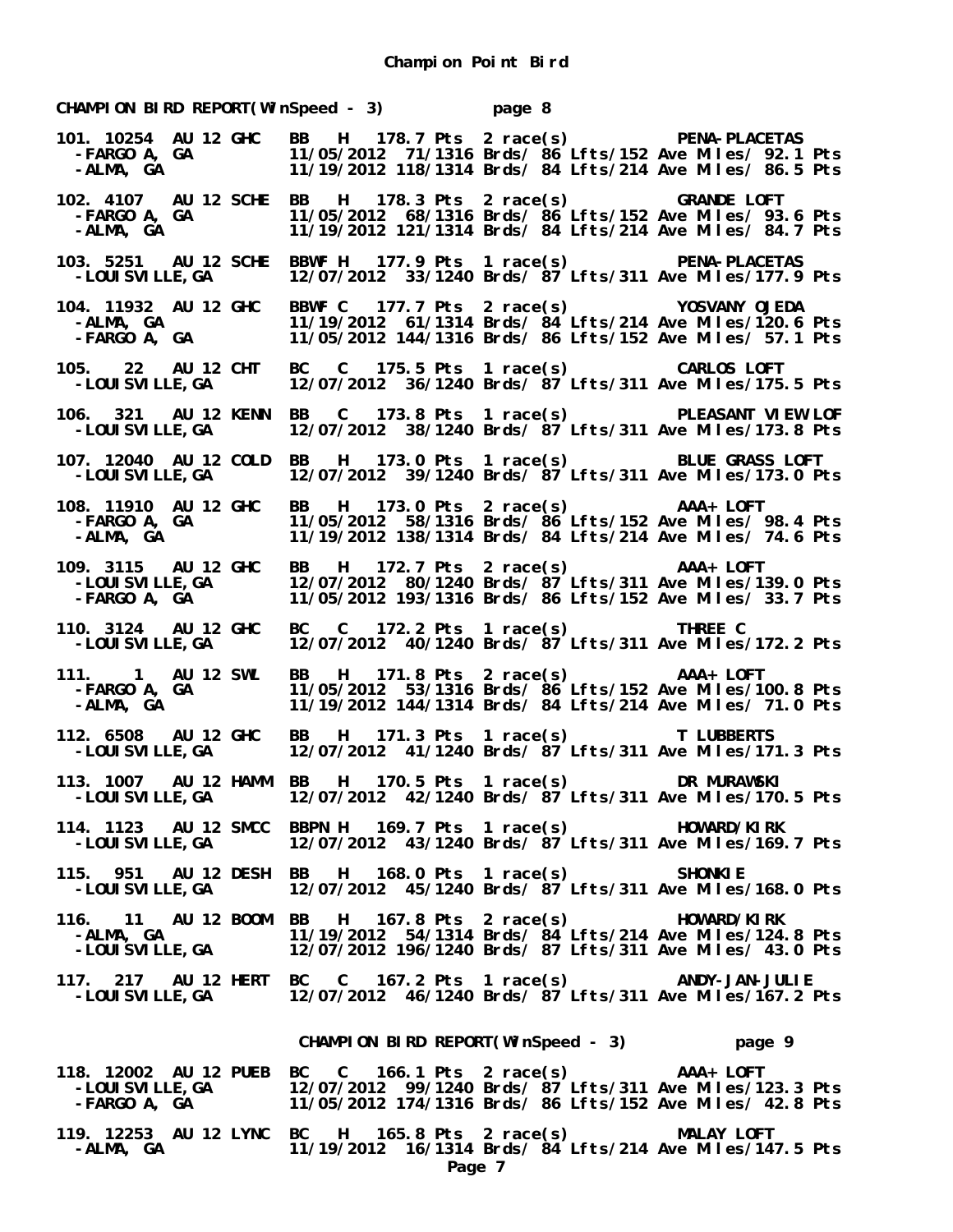**Champion Point Bird -FARGO A, GA 11/05/2012 225/1316 Brds/ 86 Lfts/152 Ave Miles/ 18.3 Pts 120. 148 AU 12 ANTH BC H 164.4 Pts 2 race(s) RAMBO LOFT -LOUISVILLE,GA 12/07/2012 119/1240 Brds/ 87 Lfts/311 Ave Miles/106.8 Pts -FARGO A, GA 11/05/2012 143/1316 Brds/ 86 Lfts/152 Ave Miles/ 57.6 Pts 121. 938 AU 12 HAR BC H 163.9 Pts 1 race(s) LOREFICE M&S -LOUISVILLE,GA 12/07/2012 50/1240 Brds/ 87 Lfts/311 Ave Miles/163.9 Pts 122. 14 AU 12 PLAC BBWF C 163.1 Pts 1 race(s) GALLO LOFT -LOUISVILLE,GA 12/07/2012 51/1240 Brds/ 87 Lfts/311 Ave Miles/163.1 Pts 123. 175 AU 12 ANTH BB C 161.4 Pts 1 race(s) RAMBO LOFT**  12/07/2012 53/1240 Brds/ 87 Lfts/311 Ave Miles/161.4 Pts **124. 24 AU 12 HI BB H 160.6 Pts 1 race(s) D MCNEILUS -LOUISVILLE,GA 12/07/2012 54/1240 Brds/ 87 Lfts/311 Ave Miles/160.6 Pts 125. 40001 AU 12 ARPU BB C 158.9 Pts 1 race(s) D DUSING -LOUISVILLE,GA 12/07/2012 56/1240 Brds/ 87 Lfts/311 Ave Miles/158.9 Pts 126. 373 AU 12 CHT BB C 158.1 Pts 1 race(s) CARLOS LOFT -LOUISVILLE,GA 12/07/2012 57/1240 Brds/ 87 Lfts/311 Ave Miles/158.1 Pts 127. 15453 AU 12 JEED BC H 157.3 Pts 1 race(s) YOEL LOFT -LOUISVILLE,GA 12/07/2012 58/1240 Brds/ 87 Lfts/311 Ave Miles/157.3 Pts 128. 15569 AU 12 GHC BCK H 156.5 Pts 1 race(s) D & B LOFT -ALMA, GA 11/19/2012 1/1314 Brds/ 84 Lfts/214 Ave Miles/156.5 Pts 129. 179 IF 12 IDF BB C 156.3 Pts 2 race(s) CIRCLE LOFT -FARGO A, GA 11/05/2012 20/1316 Brds/ 86 Lfts/152 Ave Miles/116.6 Pts -LOUISVILLE,GA 12/07/2012 200/1240 Brds/ 87 Lfts/311 Ave Miles/ 39.7 Pts 130. 2247 AU 12 GHC BC C 155.9 Pts 2 race(s) WEEKS-LOFT -ALMA, GA 11/19/2012 67/1314 Brds/ 84 Lfts/214 Ave Miles/117.0 Pts -FARGO A, GA 11/05/2012 182/1316 Brds/ 86 Lfts/152 Ave Miles/ 38.9 Pts 131. 993 AU 12 SPO BB H 155.3 Pts 1 race(s) TONY MELUCCI**  11/19/2012 3/1314 Brds/ 84 Lfts/214 Ave Miles/155.3 Pts **132. 508 AU 12 EVV BB H 154.8 Pts 1 race(s) B GIANNETTA -LOUISVILLE,GA 12/07/2012 61/1240 Brds/ 87 Lfts/311 Ave Miles/154.8 Pts 133. 208 AU 12 MOBI BB C 154.7 Pts 1 race(s) CIRCLE LOFT -ALMA, GA 11/19/2012 4/1314 Brds/ 84 Lfts/214 Ave Miles/154.7 Pts 134. 27504 AU 12 ARPU BB H 153.9 Pts 1 race(s) WOODS END LOFT -LOUISVILLE,GA 12/07/2012 62/1240 Brds/ 87 Lfts/311 Ave Miles/153.9 Pts 135. 1135 AU 12 RRP BBWF C 153.1 Pts 1 race(s) POWEROFFAITH -LOUISVILLE,GA 12/07/2012 63/1240 Brds/ 87 Lfts/311 Ave Miles/153.1 Pts CHAMPION BIRD REPORT(WinSpeed - 3) page 10** 136. 6423 AU 12 KEN BB C 152.3 Pts 1 race(s) HEAVEN ANGELS<br>2.152.3 LOUISVILLE,GA 12/07/2012 64/1240 Brds/ 87 Lfts/311 Ave Miles/152.3  **-LOUISVILLE,GA 12/07/2012 64/1240 Brds/ 87 Lfts/311 Ave Miles/152.3 Pts 137. 608 AU 12 VITA BB C 151.7 Pts 1 race(s) BELLEVIEW LOFT -ALMA, GA 11/19/2012 9/1314 Brds/ 84 Lfts/214 Ave Miles/151.7 Pts 138. 24 IF 12 WANG BC C 151.6 Pts 2 race(s) AAA+ LOFT -FARGO A, GA 11/05/2012 90/1316 Brds/ 86 Lfts/152 Ave Miles/ 83.0 Pts -ALMA, GA 11/19/2012 148/1314 Brds/ 84 Lfts/214 Ave Miles/ 68.6 Pts 139. 17 AU 12 GGLO BB H 151.5 Pts 1 race(s) TONY MELUCCI -LOUISVILLE,GA 12/07/2012 65/1240 Brds/ 87 Lfts/311 Ave Miles/151.5 Pts 140. 6517 AU 12 GHC BB H 151.1 Pts 1 race(s) WEEKS-LOFT**  11/19/2012 10/1314 Brds/ 84 Lfts/214 Ave Miles/151.1 Pts **Page 8**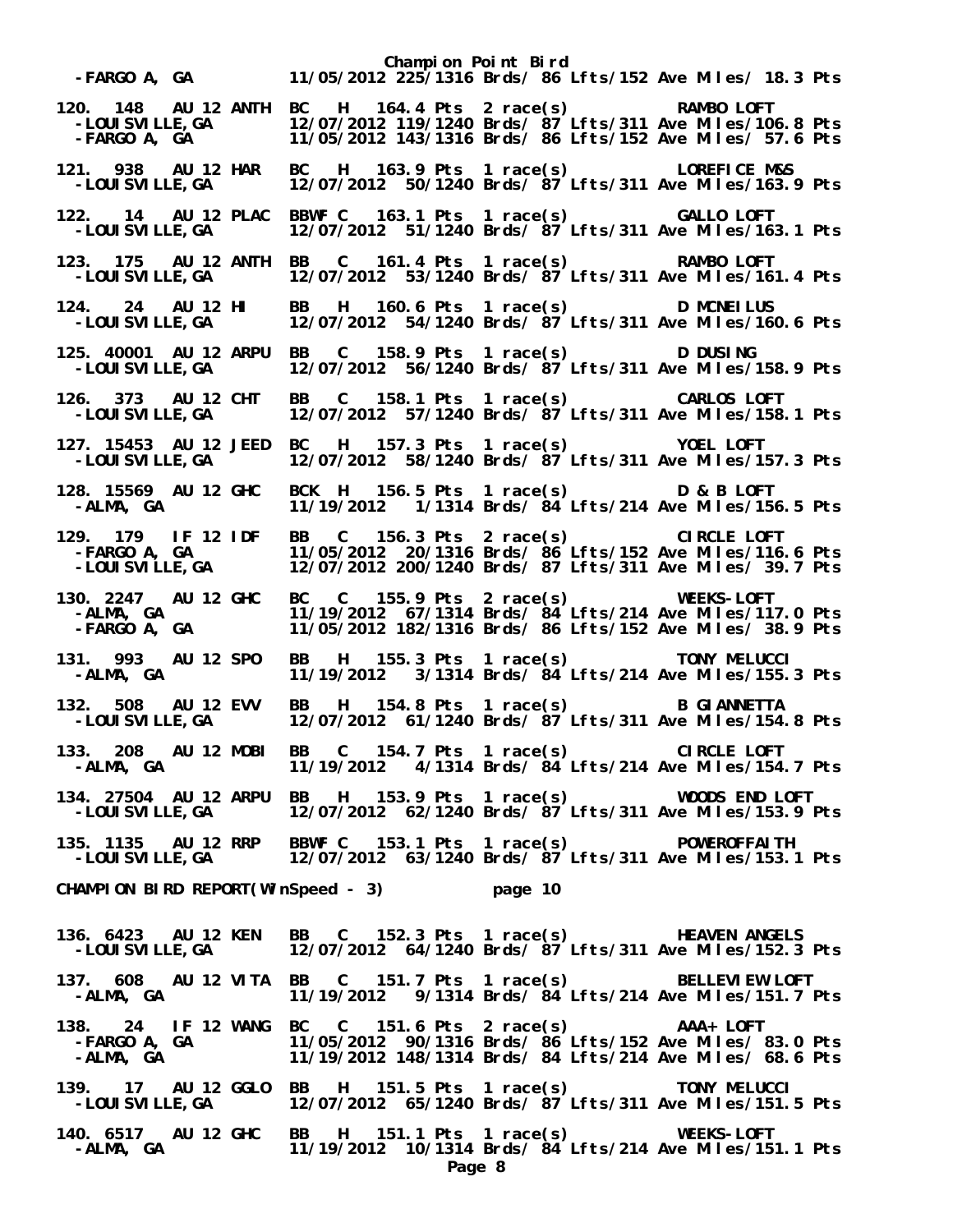**Champion Point Bird**

| 141. 12049 AU 12 A<br>-LOUI SVI LLE, GA<br>-FARGO A, GA | BC H 150.9 Pts 2 race(s) RENEGADE<br>12/07/2012 93/1240 Brds/ 87 Lfts/311 Ave Miles/128.3 Pts<br>11/05/2012 216/1316 Brds/ 86 Lfts/152 Ave Miles/ 22.6 Pts                                                                                                                         |
|---------------------------------------------------------|------------------------------------------------------------------------------------------------------------------------------------------------------------------------------------------------------------------------------------------------------------------------------------|
| 142. 3826 AU 12 GHC<br>-ALMA, GA                        | BB C 150.5 Pts 1 race(s) WEEKS-LOFT<br>11/19/2012 11/1314 Brds/ 84 Lfts/214 Ave Miles/150.5 Pts                                                                                                                                                                                    |
| 143. 45 AU 12 SWL<br>-ALMA, GA                          | DC C 149.9 Pts 1 race(s) BELLEVIEW LOFT<br>11/19/2012 12/1314 Brds/ 84 Lfts/214 Ave Miles/149.9 Pts                                                                                                                                                                                |
| 144. 4848 AU 12 GHC<br>- LOUI SVI LLE, GA               | BB C 149.8 Pts 1 race(s) GALLO LOFT<br>12/07/2012 67/1240 Brds/ $87$ Lfts/311 Ave Miles/149.8 Pts                                                                                                                                                                                  |
| 145. 906 AU 12 EVV<br>-ALMA, GA<br>-FARGO A, GA         | BB C 149.7 Pts 2 race(s) BLUE GRASS LOFT<br>11/19/2012 35/1314 Brds/ 84 Lfts/214 Ave Miles/136.1 Pts<br>11/05/2012 235/1316 Brds/ 86 Lfts/152 Ave Miles/ 13.5 Pts                                                                                                                  |
| 146. 1039 AU 12 GHC<br>-LOUI SVI LLE, GA                | BC H 149.0 Pts 1 race(s) D MCNEILUS<br>12/07/2012 68/1240 Brds/ 87 Lfts/311 Ave Miles/149.0 Pts                                                                                                                                                                                    |
| 147. 2576 AU 12 GHC<br>-ALMA, GA                        | BB H 148.7 Pts 1 race(s) MALAY LOFT<br>11/19/2012 14/1314 Brds/ 84 Lfts/214 Ave Miles/148.7 Pts                                                                                                                                                                                    |
| 148. 75305 IF 12 E<br>-LOUI SVI LLE, GA                 | DC H 148.2 Pts 1 race(s) F&J JAWORSKI<br>12/07/2012 69/1240 Brds/ $87$ Lfts/311 Ave Miles/148.2 Pts                                                                                                                                                                                |
| -ALMA, GA                                               | 149. 26164 AU 12 FOYS BCK H 148.1 Pts 1 race(s) D & B LOFT<br>11/19/2012 15/1314 Brds/ 84 Lfts/214 Ave Miles/148.1 Pts                                                                                                                                                             |
| 150. 1791 IF 12 SCH<br>- LOUI SVI LLE, GA               | BC H 147.3 Pts 1 race(s) AUCHENBOTHIE LOFT<br>12/07/2012 70/1240 Brds/ 87 Lfts/311 Ave Miles/147.3 Pts                                                                                                                                                                             |
|                                                         | 151. 72137 IF 12 E SILV H 146.7 Pts 2 race(s) YOSVANY OJEDA<br>-LOUISVILLE,GA 12/07/2012 141/1240 Brds/ 87 Lfts/311 Ave Miles/ 88.6 Pts<br>-FARGO A, GA 11/05/2012 142/1316 Brds/ 86 Lfts/152 Ave Miles/ 58.1 Pts                                                                  |
|                                                         | 152. 88 AU 12 LG BC C 146.5 Pts 1 race(s) PENA-PLACETAS<br>-LOUISVILLE, GA 12/07/2012 71/1240 Brds/ 87 Lfts/311 Ave Miles/146.5 Pts                                                                                                                                                |
| -ALMA, GA                                               | 153. 60608 AU 12 ARPU BBWF H 145.7 Pts 1 race(s) AAA+ LOFT<br>11/19/2012 19/1314 Brds/ 84 Lfts/214 Ave Miles/145.7 Pts<br>CHAMPION BIRD REPORT(WinSpeed - 3) page 11                                                                                                               |
| -ALMA, GA                                               | 154. 36 AU 12 AAA BC H 144.5 Pts 1 race(s) B. MITIU<br>11/19/2012 21/1314 Brds/ 84 Lfts/214 Ave Miles/144.5 Pts                                                                                                                                                                    |
| -LOUI SVI LLE, GA                                       | 155. 2174 AU 12 WESC RC H 144.0 Pts 1 race(s) UNITED LOFT<br>12/07/2012 74/1240 Brds/ $\frac{3}{7}$ Lfts/311 Ave Miles/144.0 Pts                                                                                                                                                   |
| -ALMA, GA                                               | 156. 1266 AU 12 BTL DCSP C 143.9 Pts 1 race(s) LOREFICE FAMILY<br>11/19/2012 22/1314 Brds/ 84 Lfts/214 Ave Miles/143.9 Pts                                                                                                                                                         |
| -ALMA, GA                                               | 157. 120 AU 12 UTEN BB C 143.7 Pts 2 race(s) MALAY LOFT<br>-FARGO A, GA                 11/05/2012   33/1316 Brds/ 86 Lfts/152 Ave Miles/110.4 Pts<br>-ALMA, GA                 11/19/2012 207/1314 Brds/ 84 Lfts/214 Ave Miles/ 33.3 Pts                                          |
| -ALMA, GA                                               | 158. 5478 AU 12 GHC CHOC C 142.1 Pts 1 race(s) CUCO LOFT<br>11/19/2012 25/1314 Brds/ 84 Lfts/214 Ave Miles/142.1 Pts                                                                                                                                                               |
| 159. 2856 AU 12 GHC                                     | BBSP C 141.8 Pts 2 race(s) BLUE GRASS LOFT<br>11/19/2012 73/1314 Brds/ 84 Lfts/214 Ave Miles/113.4 Pts<br>-ALMA, GA                  11/19/2012  73/1314 Brds/ 84 Lfts/214 Ave Miles/113.4 Pts<br>-FARGO A, GA           11/05/2012 204/1316 Brds/ 86 Lfts/152 Ave Miles/ 28.4 Pts |
| -LOUI SVI LLE, GA                                       | 160. 7354 AU 12 GHC BCSP C 141.5 Pts 1 race(s) CARLOS LOFT<br>12/07/2012 77/1240 Brds/ 87 Lfts/311 Ave Miles/141.5 Pts                                                                                                                                                             |
| -ALMA, GA                                               | 161. 129 AU 12 UTEN BB H 141.5 Pts 1 race(s) FRASER LOFT<br>11/19/2012 26/1314 Brds/ 84 Lfts/214 Ave Miles/141.5 Pts                                                                                                                                                               |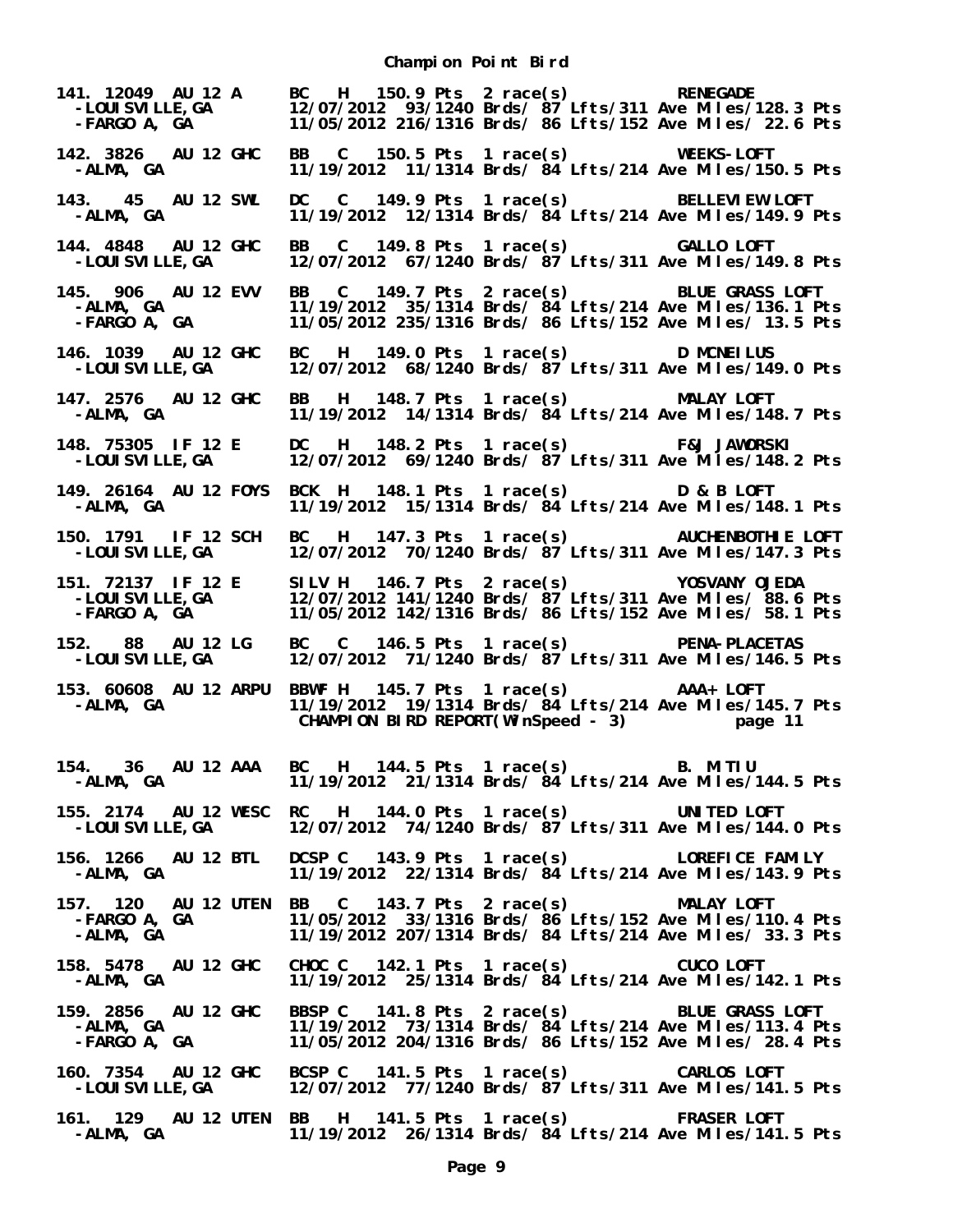**Champion Point Bird 162. 202 AU 12 KRPC BB C 140.6 Pts 2 race(s) GRANDE LOFT -LOUISVILLE,GA 12/07/2012 139/1240 Brds/ 87 Lfts/311 Ave Miles/ 90.2 Pts** 11/05/2012 158/1316 Brds/ 86 Lfts/152 Ave Miles/ 50.4 Pts **163. 481 IF 12 NPC BCSP H 139.9 Pts 1 race(s) MALAY LOFT -LOUISVILLE,GA 12/07/2012 79/1240 Brds/ 87 Lfts/311 Ave Miles/139.9 Pts 164. 83 AU 12 TWAY BB H 139.1 Pts 1 race(s) MIST MOOR LOFT -ALMA, GA 11/19/2012 30/1314 Brds/ 84 Lfts/214 Ave Miles/139.1 Pts 165. 9132 CU 12 XYZ BB C 138.5 Pts 1 race(s) MIST MOOR LOFT -ALMA, GA 11/19/2012 31/1314 Brds/ 84 Lfts/214 Ave Miles/138.5 Pts 166. 507 AU 12 ACE DC H 138.2 Pts 1 race(s) MALAY LOFT**  12/07/2012 81/1240 Brds/ 87 Lfts/311 Ave Miles/138.2 Pts **167. 84 AU 12 NB BB H 137.3 Pts 1 race(s) GALLO LOFT -ALMA, GA 11/19/2012 33/1314 Brds/ 84 Lfts/214 Ave Miles/137.3 Pts 168. 1089 AU 12 OCF DCSP H 136.5 Pts 2 race(s) TONY MELUCCI -ALMA, GA 11/19/2012 123/1314 Brds/ 84 Lfts/214 Ave Miles/ 83.6 Pts -LOUISVILLE,GA 12/07/2012 184/1240 Brds/ 87 Lfts/311 Ave Miles/ 53.0 Pts 169. 12047 AU 12 COLD BB H 135.7 Pts 1 race(s) CIRCLE LOFT**  12/07/2012 84/1240 Brds/ 87 Lfts/311 Ave Miles/135.7 Pts **170. 1950 AU 12 GHC SPL H 135.7 Pts 2 race(s) WEEKS-LOFT -FARGO A, GA 11/05/2012 89/1316 Brds/ 86 Lfts/152 Ave Miles/ 83.5 Pts -LOUISVILLE,GA 12/07/2012 185/1240 Brds/ 87 Lfts/311 Ave Miles/ 52.1 Pts 171. 60621 AU 12 ARPU BC H 134.9 Pts 1 race(s) B. MITIU CHAMPION BIRD REPORT(WinSpeed - 3) page 12 -ALMA, GA 11/19/2012 37/1314 Brds/ 84 Lfts/214 Ave Miles/134.9 Pts 172. 141 AU 12 NB BB H 134.4 Pts 1 race(s) AAA+ LOFT -ALMA, GA 11/19/2012 38/1314 Brds/ 84 Lfts/214 Ave Miles/134.4 Pts 173. 1356 AU 12 GHC BBSP H 134.1 Pts 1 race(s) RICK BIASUCCI LOFT -LOUISVILLE,GA 12/07/2012 86/1240 Brds/ 87 Lfts/311 Ave Miles/134.1 Pts 174. 12203 AU 12 WSL BCWF C 133.8 Pts 1 race(s) GUAJIRO LOFT -ALMA, GA 11/19/2012 39/1314 Brds/ 84 Lfts/214 Ave Miles/133.8 Pts 175. 158 AU 12 BISO BC C 133.3 Pts 1 race(s) TRETO FAMILY LOFT -LOUISVILLE,GA 12/07/2012 87/1240 Brds/ 87 Lfts/311 Ave Miles/133.3 Pts 176. 29677 AU 12 FOYS BB C 132.0 Pts 1 race(s) AAA+ LOFT -ALMA, GA 11/19/2012 42/1314 Brds/ 84 Lfts/214 Ave Miles/132.0 Pts 177. 8809 AU 12 GHC BBWF H 131.9 Pts 2 race(s) BLUE GRASS LOFT -ALMA, GA 11/19/2012 64/1314 Brds/ 84 Lfts/214 Ave Miles/118.8 Pts -FARGO A, GA 11/05/2012 236/1316 Brds/ 86 Lfts/152 Ave Miles/ 13.0 Pts 178. 1416 AU 12 ALVA BB H 131.8 Pts 2 race(s) R BERKY -FARGO A, GA 11/05/2012 54/1316 Brds/ 86 Lfts/152 Ave Miles/100.3 Pts -ALMA, GA 11/19/2012 210/1314 Brds/ 84 Lfts/214 Ave Miles/ 31.6 Pts 179. 142 AU 12 LG BC H 131.6 Pts 1 race(s) PENA-PLACETAS -LOUISVILLE,GA 12/07/2012 89/1240 Brds/ 87 Lfts/311 Ave Miles/131.6 Pts 180. 1120 AU 12 POLK BB C 131.6 Pts 2 race(s) PENA-PLACETAS -FARGO A, GA 11/05/2012 67/1316 Brds/ 86 Lfts/152 Ave Miles/ 94.1 Pts -ALMA, GA 11/19/2012 200/1314 Brds/ 84 Lfts/214 Ave Miles/ 37.5 Pts 181. 2936 AU 12 BAYO BC H 131.4 Pts 2 race(s) RICK BIASUCCI LOFT -FARGO A, GA 11/05/2012 110/1316 Brds/ 86 Lfts/152 Ave Miles/ 73.4 Pts -LOUISVILLE,GA 12/07/2012 178/1240 Brds/ 87 Lfts/311 Ave Miles/ 57.9 Pts 182. 161 AU 12 WRC BCSP H 131.4 Pts 1 race(s) F&J JAWORSKI**  11/19/2012 43/1314 Brds/  $84$  Lfts/214 Ave Miles/131.4 Pts **Page 10**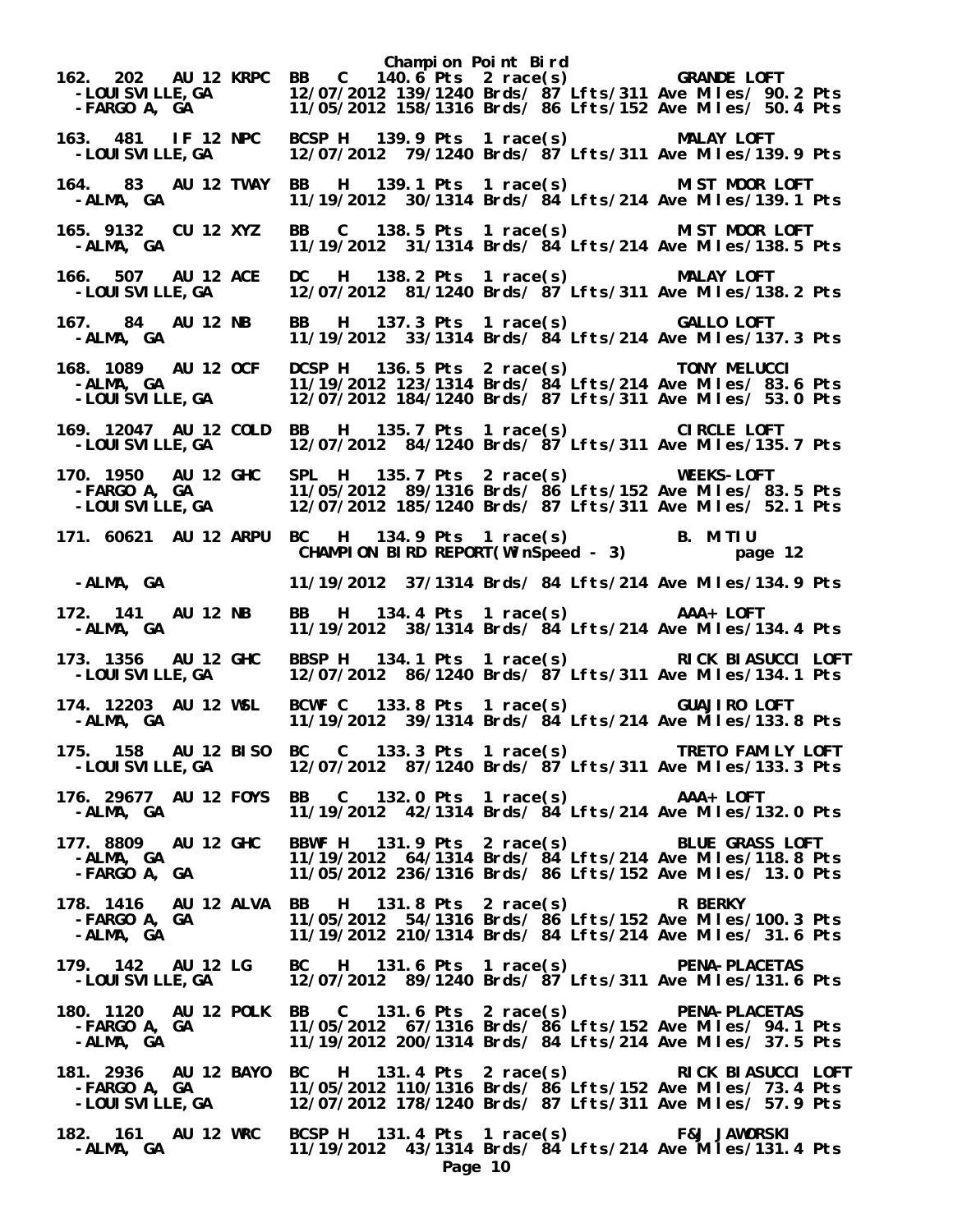**Champion Point Bird**

| 183. 864 AU 12 GHC<br>–FARGO A, GA<br>–LOUISVILLE,GA                                                                                                                                                                                                           | 12/07/2012 218/1240 Brds/ 87 Lfts/311 Ave Miles/ 24.8 Pts                                                                                                                                                                        |                                      | SIL H 130.9 Pts 2 race(s) PENA-PLACETAS<br>11/05/2012 42/1316 Brds/ 86 Lfts/152 Ave Miles/106.0 Pts                                                              |
|----------------------------------------------------------------------------------------------------------------------------------------------------------------------------------------------------------------------------------------------------------------|----------------------------------------------------------------------------------------------------------------------------------------------------------------------------------------------------------------------------------|--------------------------------------|------------------------------------------------------------------------------------------------------------------------------------------------------------------|
| 184. 83 AU 12 GALL<br>-ALMA, GA<br>-FARGO A, GA                                                                                                                                                                                                                |                                                                                                                                                                                                                                  |                                      | BB C 130.9 Pts 2 race(s) PENA-PLACETAS<br>11/19/2012 117/1314 Brds/ 84 Lfts/214 Ave Miles/ 87.1 Pts<br>11/05/2012 172/1316 Brds/ 86 Lfts/152 Ave Miles/ 43.7 Pts |
| 185. 209 AU 12 CAP<br>-LOUI SVI LLE, GA                                                                                                                                                                                                                        | BB H 130.8 Pts 1 race(s) B GIANNETTA<br>12/07/2012 90/1240 Brds/ $87$ Lfts/311 Ave Miles/130.8 Pts                                                                                                                               |                                      |                                                                                                                                                                  |
| 186. 145 AU 12 TWAY<br>-LOUI SVI LLE, GA<br>-ALMA, GA                                                                                                                                                                                                          | BB H 129.8 Pts 2 race(s) R & M FAMILY LOFT<br>12/07/2012 169/1240 Brds/ 87 Lfts/311 Ave Miles/ 65.4 Pts<br>11/19/2012 155/1314 Brds/ 84 Lfts/214 Ave Miles/ 64.4 Pts                                                             |                                      |                                                                                                                                                                  |
| 187. 11163 AU 12 JEDD BC C 129.1 Pts 1 race(s)       GUAJIRO LOFT<br>-LOUISVILLE,GA    12/07/2012 92/1240 Brds/ 87 Lfts/311 Ave Miles/129.1 Pts<br>- LOUI SVI LLE, GA                                                                                          |                                                                                                                                                                                                                                  |                                      |                                                                                                                                                                  |
| 188. 3194 AU 12 GHC                                                                                                                                                                                                                                            | BB C 128.4 Pts 1 race(s) LAMA FAMILY LOFT<br>CHAMPION BIRD REPORT(WinSpeed - 3) page 13                                                                                                                                          |                                      |                                                                                                                                                                  |
| -ALMA, GA                                                                                                                                                                                                                                                      | 11/19/2012 48/1314 Brds/ 84 Lfts/214 Ave Miles/128.4 Pts                                                                                                                                                                         |                                      |                                                                                                                                                                  |
| 189. 6252 AU 12 GHC<br>-ALMA, GA<br>-LOUISVILLE,GA<br>-FARGO A, GA                                                                                                                                                                                             | BC H 128.2 Pts 3 race(s) TRETO FAMILY LOFT<br>11/19/2012 104/1314 Brds/ 84 Lfts/214 Ave Miles/ 94.9 Pts<br>12/07/2012 216/1240 Brds/ 87 Lfts/311 Ave Miles/ 26.5 Pts<br>11/05/2012 249/1316 Brds/ 86 Lfts/152 Ave Miles/ 6.8 Pts |                                      |                                                                                                                                                                  |
| 190. 19 AU 12 NEW<br>-ALMA, GA                                                                                                                                                                                                                                 |                                                                                                                                                                                                                                  |                                      | BC C 127.8 Pts 1 race(s) ANDY-JAN-JULIE<br>11/19/2012 49/1314 Brds/ 84 Lfts/214 Ave Miles/127.8 Pts                                                              |
| 191. 75 AU 12 PSC<br>-LOUI SVI LLE, GA                                                                                                                                                                                                                         | BB H 127.5 Pts 1 race(s) OSCAR AGULIERA                                                                                                                                                                                          |                                      | 12/07/2012 94/1240 Brds/ 87 Lfts/311 Ave Miles/127.5 Pts                                                                                                         |
| 192. 48 AU 12 BOOM BBAR H 126.6 Pts 1 race(s) SPIRIT 76<br>-LOUI SVI LLE, GA                                                                                                                                                                                   | 12/07/2012 95/1240 Brds/ 87 Lfts/311 Ave Miles/126.6 Pts                                                                                                                                                                         |                                      |                                                                                                                                                                  |
| 193. 130 AU 12 GALL BB H 126.6 Pts 1 race(s) BELLEVIEW LOFT<br>-ALMA, GA                                                                                                                                                                                       | 11/19/2012 51/1314 Brds/ $\frac{3}{4}$ Lfts/214 Ave Miles/126.6 Pts                                                                                                                                                              |                                      |                                                                                                                                                                  |
| 194. 14121 CU 12 XYZ<br>-ALMA,   GA<br>-LOUI SVI LLE, GA                                                                                                                                                                                                       | <b>BB</b><br>12/07/2012 189/1240 Brds/ 87 Lfts/311 Ave Miles/ 48.8 Pts                                                                                                                                                           | H 126.4 Pts 2 race(s) MIST MOOR LOFT | 11/19/2012 133/1314 Brds/ 84 Lfts/214 Ave Miles/ 77.6 Pts                                                                                                        |
| 195. 5260 AU 12 GHC<br>-ALMA, GA<br>-LOUISVILLE, GA 12/07/2012 165/1314 Brds/ 84 Lfts/214 Ave Miles/ 58.5 Pts<br>-LOUISVILLE, GA 12/07/2012 192/1240 Brds/ 87 Lfts/311 Ave Miles/ 46.3 Pts<br>-FARGO A, GA 11/05/2012 219/1316 Brds/ 86 Lfts/152 Ave Miles/ 21 | BB H 126.0 Pts 3 race(s) DESHONK & SON                                                                                                                                                                                           |                                      |                                                                                                                                                                  |
| 196. 11653 AU 12 GHC BB H 126.0 Pts 1 race(s) F&J JAWORSKI<br>-ALMA, GA                                                                                                                                                                                        |                                                                                                                                                                                                                                  |                                      | 11/19/2012 52/1314 Brds/ 84 Lfts/214 Ave Miles/126.0 Pts                                                                                                         |
| 197. 208 AU 12 HERT BBSP H 125.8 Pts 1 race(s) GRANDE LOFT<br>-LOUI SVI LLE, GA                                                                                                                                                                                | 12/07/2012 96/1240 Brds/ 87 Lfts/311 Ave Miles/125.8 Pts                                                                                                                                                                         |                                      |                                                                                                                                                                  |
| 198. 1424 AU 12 SCHE BB H 125.4 Pts 1 race(s) YOSVANY OJEDA<br>-ALMA, GA                                                                                                                                                                                       |                                                                                                                                                                                                                                  |                                      | 11/19/2012 53/1314 Brds/ 84 Lfts/214 Ave Miles/125.4 Pts                                                                                                         |
| 199. 12027 AU 12 COLD BLCH H 125.0 Pts 1 race(s) SPIRIT 76<br>-LOUI SVI LLE, GA                                                                                                                                                                                | 12/07/2012 97/1240 Brds/ 87 Lfts/311 Ave Miles/125.0 Pts                                                                                                                                                                         |                                      |                                                                                                                                                                  |
| 200. 2283 AU 12 THP BC H 124.7 Pts 1 race(s) GRANDE LOFT<br>-FARGO A, GA                                                                                                                                                                                       |                                                                                                                                                                                                                                  |                                      | 11/05/2012 3/1316 Brds/ 86 Lfts/152 Ave Miles/124.7 Pts                                                                                                          |
| 201. 2 AU 12 SWL<br>-FARGO A, GA                                                                                                                                                                                                                               | BC H 124.3 Pts 1 race(s) AAA+ LOFT                                                                                                                                                                                               |                                      | 11/05/2012 4/1316 Brds/ 86 Lfts/152 Ave Miles/124.3 Pts                                                                                                          |
| 202. 1733 AU 12 HRPC BC H 124.2 Pts 1 race(s) YOSVANY OJEDA<br>-ALMA, GA                                                                                                                                                                                       |                                                                                                                                                                                                                                  |                                      | 11/19/2012 55/1314 Brds/ 84 Lfts/214 Ave Miles/124.2 Pts                                                                                                         |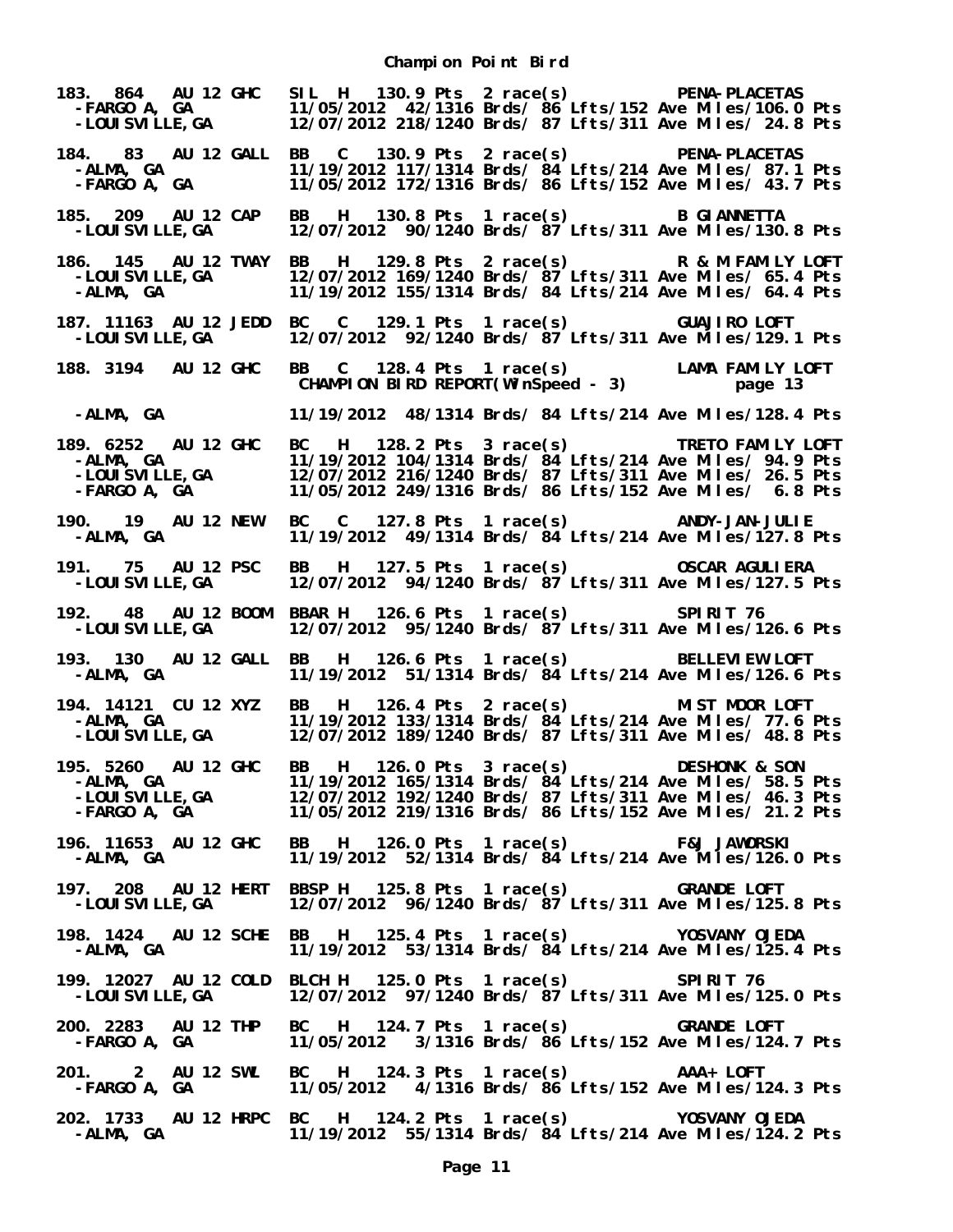| -LOUI SVI LLE, GA                                       | Champion Point Bird<br>203. 1527 AU 12 AOL BB C 124.2 Pts 1 race(s) BLUE GRASS LOFT<br>12/07/2012 98/1240 Brds/ 87 Lfts/311 Ave Miles/124.2 Pts                                                                                      |  |
|---------------------------------------------------------|--------------------------------------------------------------------------------------------------------------------------------------------------------------------------------------------------------------------------------------|--|
| -FARGO A, GA                                            | 204. 204 AU 12 HERT BC C 123.8 Pts 1 race(s) AAA+ LOFT<br>11/05/2012    5/1316 Brds/    86 Lfts/152 Ave Miles/123.8 Pts                                                                                                              |  |
| -FARGO A, GA                                            | 205. 73 AU 12 ADIE BBSP C 123.3 Pts 1 race(s) GRANDE LOFT<br>FARGO A, GA         11/05/2012   6/1316 Brds/ 86 Lfts/152 Ave Miles/123.3 Pts                                                                                           |  |
|                                                         | CHAMPION BIRD REPORT(WinSpeed - 3) page 14                                                                                                                                                                                           |  |
| 206. 3 IF 12 DENN<br>-LOUI SVI LLE, GA<br>-ALMA, GA     | BB H 123.2 Pts 2 race(s) RICK BIASUCCI LOFT<br>12/07/2012 130/1240 Brds/ 87 Lfts/311 Ave Miles/ 97.7 Pts<br>11/19/2012 220/1314 Brds/ 84 Lfts/214 Ave Miles/ 25.6 Pts                                                                |  |
|                                                         | 207. 68 AU 12 LG SIL C 122.5 Pts 2 race(s) PENA-PLACETAS<br>FARGO A, GA               11/05/2012 56/1316 Brds/ 86 Lfts/152 Ave Miles/ 99.3 Pts-<br>LOUISVILLE,GA           12/07/2012 220/1240 Brds/ 87 Lfts/311 Ave Miles/ 23.2 Pts |  |
| -ALMA, GA                                               | 208. 776 AU 12 HI GRZ H 122.4 Pts 1 race(s) RICK BIASUCCI LOFT<br>-ALMA, GA 11/19/2012 58/1314 Brds/ 84 Lfts/214 Ave Miles/122.4 Pts                                                                                                 |  |
| 209. 10107 AU 12 GHC<br>-FARGO A, GA                    | SIL C 122.3 Pts 1 race(s) AAA+ LOFT<br>11/05/2012 8/1316 Brds/ 86 Lfts/152 Ave Miles/122.3 Pts                                                                                                                                       |  |
|                                                         | 210. 6 IF 12 DENN BB H 122.3 Pts 2 race(s) RICK BIASUCCI LOFT<br>FARGO A, GA 11/05/2012 44/1316 Brds/ 86 Lfts/152 Ave Miles/105.1 Pts -ALMA, GA 11/19/2012 234/1314 Brds/ 84 Lfts/214 Ave Miles/ 17.2 Pts                            |  |
| -FARGO A, GA<br>-ALMA, GA                               | 211. 1129 AU 12 POLK GRIZ C 122.3 Pts 2 race(s) PENA-PLACETAS<br>11/05/2012 64/1316 Brds/ 86 Lfts/152 Ave Miles/ 95.5 Pts<br>11/19/2012 218/1314 Brds/ 84 Lfts/214 Ave Miles/ 26.8 Pts                                               |  |
| 212. 318 AU 12 KENN<br>-ALMA, GA<br>-FARGO A, GA        | BB H 121.8 Pts 2 race(s) CIRCLE LOFT<br>11/19/2012 88/1314 Brds/ 84 Lfts/214 Ave Miles/104.5 Pts<br>11/05/2012 227/1316 Brds/ 86 Lfts/152 Ave Miles/ 17.4 Pts                                                                        |  |
| 213. 1020 AU 12 HAM<br>-LOUI SVI LLE, GA                | DC C 121.7 Pts 1 race(s) B GIANNETTA<br>12/07/2012 101/1240 Brds/ 87 Lfts/311 Ave Miles/121.7 Pts                                                                                                                                    |  |
| 214. 3132 AU 12 GHC<br><b>-FARGO A, GA</b>              | BB C 121.4 Pts 1 race(s) AAA+ LOFT<br>11/05/2012 10/1316 Brds/ 86 Lfts/152 Ave Miles/121.4 Pts                                                                                                                                       |  |
| 215. 2537 AU 12 NAS                                     | BB H 120.8 Pts 1 race(s) B GIANNETTA<br>-LOUISVILLE, GA 12/07/2012 102/1240 Brds/ 87 Lfts/311 Ave Miles/120.8 Pts                                                                                                                    |  |
| -ALMA, GA                                               | 216. 73 AU 12 GALL BB H 120.7 Pts 2 race(s) PENA-PLACETAS<br>-LOUISVILLE, GA 12/07/2012 149/1240 Brds/ 87 Lfts/311 Ave Miles/ 81.9 Pts<br>11/19/2012 198/1314 Brds/ 84 Lfts/214 Ave Miles/ 38.7 Pts                                  |  |
| 217. 1740 AU 12 GHC<br>-FARGO A, GA<br>-ALMA, GA        | SIL H 120.5 Pts 2 race(s) RICK BIASUCCI LOFT<br>11/05/2012 29/1316 Brds/ 86 Lfts/152 Ave Miles/112.3 Pts<br>11/19/2012 249/1314 Brds/ 84 Lfts/214 Ave Miles/ 8.2 Pts                                                                 |  |
| 218. 60622 AU 12 ARPU<br>-LOUI SVI LLE, GA<br>-ALMA, GA | BB H 120.3 Pts 2 race(s) HOWARD/KIRK<br>12/07/2012 156/1240 Brds/ 87 Lfts/311 Ave Miles/ 76.1 Pts<br>11/19/2012 189/1314 Brds/ 84 Lfts/214 Ave Miles/ 44.1 Pts                                                                       |  |
| 219. 167 AU 12 WRC<br>-ALMA, GA                         | DC H 120.0 Pts 1 race(s) F&J JAWORSKI<br>11/19/2012 62/1314 Brds/ 84 Lfts/214 Ave Miles/120.0 Pts                                                                                                                                    |  |
| 220. 11925 AU 12 GHC<br>-FARGO A, GA                    | BBWF C 119.9 Pts 1 race(s) WEEKS-LOFT<br>11/05/2012 13/1316 Brds/ 86 Lfts/152 Ave Miles/119.9 Pts                                                                                                                                    |  |
| -LOUI SVI LLE, GA                                       | 221. 4283 AU 12 SCHE BCWF H 118.4 Pts 1 race(s) RAMBO LOFT<br>12/07/2012 105/1240 Brds/ 87 Lfts/311 Ave Miles/118.4 Pts                                                                                                              |  |
| --<br>-FARGO A, GA                                      | 222. 12001 AU 12 PUEB BC H 118.0 Pts 1 race(s)<br>AAA+ LOFT<br>11/05/2012 17/1316 Brds/ 86 Lfts/152 Ave Miles/118.0 Pts<br>CHAMPION BIRD REPORT(WinSpeed - 3)<br>page 15                                                             |  |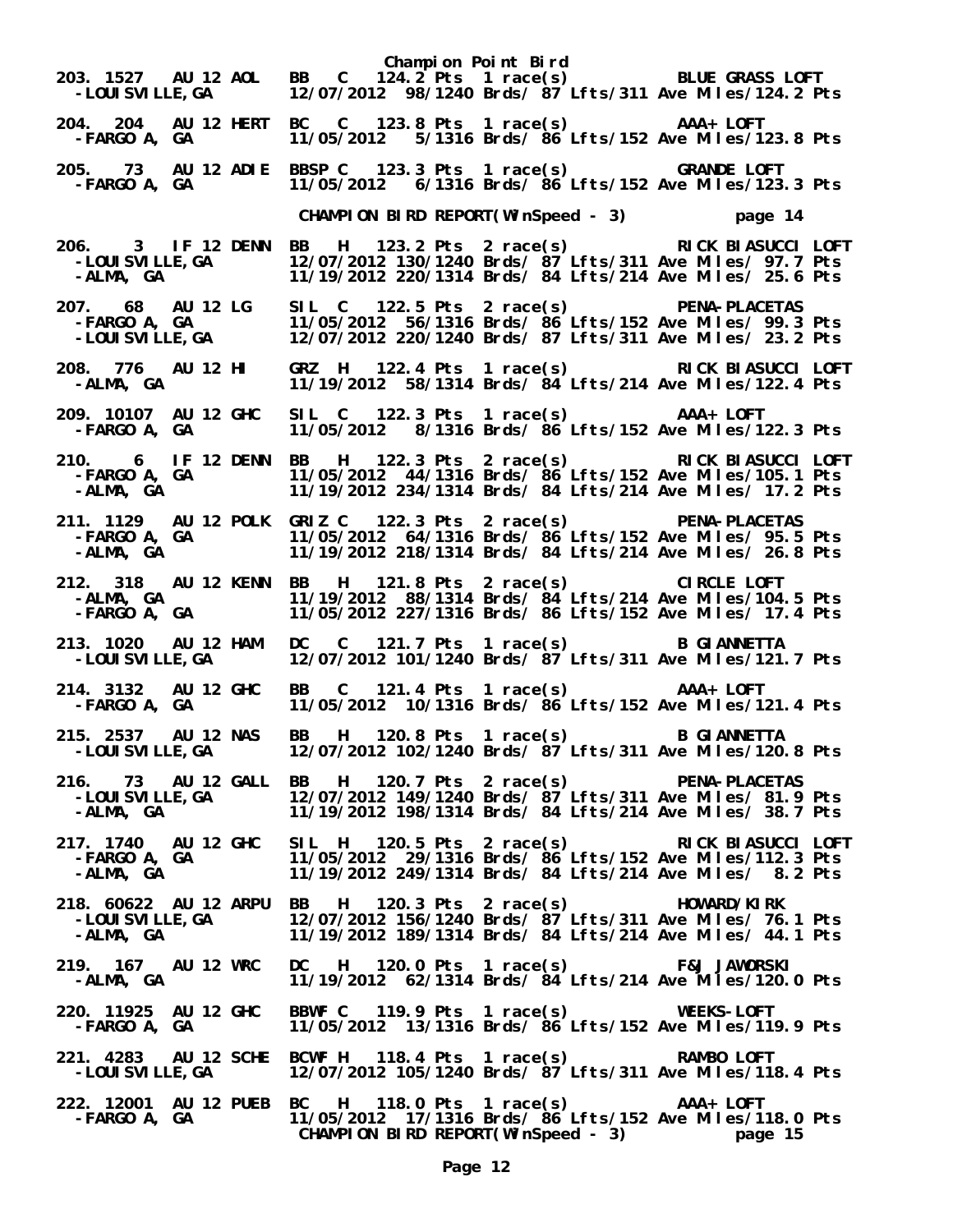| 223. 4905 AU 12 GHC<br>-LOUI SVI LLE, GA                                         |                                                                                                     |         | BB C 117.5 Pts 1 race(s) PENA-PLACETAS<br>12/07/2012 106/1240 Brds/ 87 Lfts/311 Ave Miles/117.5 Pts                                                                |
|----------------------------------------------------------------------------------|-----------------------------------------------------------------------------------------------------|---------|--------------------------------------------------------------------------------------------------------------------------------------------------------------------|
| 224. 24 AU 12 MIST<br>-LOUI SVI LLE, GA                                          |                                                                                                     |         | BB H 116.7 Pts 1 race(s) R & M FAMILY LOFT<br>12/07/2012 107/1240 Brds/ 87 Lfts/311 Ave Miles/116.7 Pts                                                            |
| 225. 916 AU 12 EVV<br>-ALMA, GA                                                  | BC C 116.4 Pts 1 race(s) B GIANNETTA                                                                |         | 11/19/2012 68/1314 Brds/ 84 Lfts/214 Ave Miles/116.4 Pts                                                                                                           |
| 226. 730 AU 12 DBJ<br>-ALMA, GA<br>-LOUISVILLE,GA                                | BC H 116.2 Pts 2 race(s) GALLO LOFT                                                                 |         | 11/19/2012 132/1314 Brds/ $\frac{3}{4}$ Lfts/214 Ave Miles/ 78.2 Pts<br>12/07/2012 202/1240 Brds/ 87 Lfts/311 Ave Miles/ 38.1 Pts                                  |
| 227. 1855 AU 12 HRPC<br>-ALMA, GA<br>-FARGO A, GA                                | BBWF H 115.9 Pts 2 race(s) YOSVANY OJEDA                                                            |         | 11/19/2012 81/1314 Brds/ 84 Lfts/214 Ave Miles/108.7 Pts<br>11/05/2012 248/1316 Brds/ 86 Lfts/152 Ave Miles/ 7.3 Pts                                               |
| 228. 144 AU 12 H00<br>-LOUI SVI LLE, GA                                          | BC C 115.9 Pts 1 race(s) GUAJIRO LOFT                                                               |         | 12/07/2012 108/1240 Brds/ 87 Lfts/311 Ave Miles/115.9 Pts                                                                                                          |
| 229. 138 AU 12 TWAY<br>-ALMA, GA                                                 | BC H 115.8 Pts 1 race(s) B GIANNETTA                                                                |         | 11/19/2012 69/1314 Brds/ 84 Lfts/214 Ave Miles/115.8 Pts                                                                                                           |
| 230. 4287 AU 12 SCHE<br>-FARGO A, GA<br>-ALMA, GA                                | BB C 115.7 Pts 2 race(s) YOSVANY OJEDA                                                              |         | 11/05/2012 140/1316 Brds/ 86 Lfts/152 Ave Miles/ 59.1 Pts<br>11/19/2012 168/1314 Brds/ 84 Lfts/214 Ave Miles/ 56.7 Pts                                             |
| 231. 1407 AU 12 HRPC<br>-ALMA, GA<br>-LOUISVILLE,GA                              | BBWF C 115.7 Pts 2 race(s) GALLO LOFT                                                               |         | 11/19/2012 72/1314 Brds/ 84 Lfts/214 Ave Miles/114.0 Pts<br>12/07/2012 246/1240 Brds/ 87 Lfts/311 Ave Miles/ 1.7 Pts                                               |
| 232. 12020 AU 12 A<br>-FARGO A, GA                                               | BBWF C 115.1 Pts 1 race(s) MALAY LOFT                                                               |         | 11/05/2012 23/1316 Brds/ 86 Lfts/152 Ave Miles/115.1 Pts                                                                                                           |
| 233. 186 AU 12 BCC<br>-ALMA, GA<br>-FARGO A, GA                                  | <b>BB</b>                                                                                           |         | H 115.1 Pts 2 race(s) RICK BIASUCCI LOFT<br>11/19/2012 145/1314 Brds/ 84 Lfts/214 Ave Miles/ 70.4 Pts<br>11/05/2012 170/1316 Brds/ 86 Lfts/152 Ave Miles/ 44.7 Pts |
| 234. 24 AU 12 SWL<br>-FARGO A, GA                                                | BB H 114.7 Pts 1 race(s) AAA+ LOFT                                                                  |         | 11/05/2012 24/1316 Brds/ 86 Lfts/152 Ave Miles/114.7 Pts                                                                                                           |
| 235. 1433 AU 12 HRPC<br>-ALMA, GA<br>-FARGO A, GA                                | BB H 114.6 Pts 2 race(s) PENA-PLACETAS<br>11/05/2012 176/1316 Brds/ 86 Lfts/152 Ave Miles/ 41.8 Pts |         | 11/19/2012 141/1314 Brds/ 84 Lfts/214 Ave Miles/ 72.8 Pts                                                                                                          |
| 236. 100 AU 12 KRPC<br>-LOUI SVI LLE, GA                                         | BC H 114.2 Pts 1 race(s) RAMBO LOFT                                                                 |         | 12/07/2012 110/1240 Brds/ 87 Lfts/311 Ave Miles/114.2 Pts                                                                                                          |
| 237. 11 AU 12 LG<br>-LOUI SVI LLE, GA                                            | BC H 113.4 Pts 1 race(s) GRANDE LOFT                                                                |         | 12/07/2012 111/1240 Brds/ 87 Lfts/311 Ave Miles/113.4 Pts                                                                                                          |
| 238. 7 AU 12 BOOM BBWF H 113.2 Pts 1 race(s) WEEKS-LOFT<br>-FARGO A, GA          |                                                                                                     |         | 11/05/2012 27/1316 Brds/ 86 Lfts/152 Ave Miles/113.2 Pts                                                                                                           |
| 239. 217 AU 12 MOBI<br>-ALMA, GA                                                 | BC H 112.8 Pts 1 race(s) CIRCLE LOFT                                                                |         | 11/19/2012 74/1314 Brds/ 84 Lfts/214 Ave Miles/112.8 Pts                                                                                                           |
|                                                                                  | CHAMPION BIRD REPORT(WinSpeed - 3) page 16                                                          |         |                                                                                                                                                                    |
| 240. 12422 AU 12 RRF<br>-FARGO A, GA                                             | BB H 111.8 Pts 1 race(s) WEEKS-LOFT                                                                 |         | 11/05/2012 30/1316 Brds/ 86 Lfts/152 Ave Miles/111.8 Pts                                                                                                           |
| 241. 12 AU 12 SWL<br>-FARGO A, GA                                                | BB C 111.3 Pts 1 race(s) WEEKS-LOFT                                                                 |         | 11/05/2012 31/1316 Brds/ 86 Lfts/152 Ave Miles/111.3 Pts                                                                                                           |
| 242. 29 AU 12 HI<br>-ALMA, GA                                                    | BB C 111.0 Pts 1 race(s) LOREFICE FAMILY                                                            |         | 11/19/2012 77/1314 Brds/ 84 Lfts/214 Ave Miles/111.0 Pts                                                                                                           |
| 243. 2494 AU 12 HRPC BC H 110.9 Pts 1 race(s) YOSVANY OJEDA<br>-LOUI SVI LLE, GA |                                                                                                     | Page 13 | 12/07/2012 114/1240 Brds/ 87 Lfts/311 Ave Miles/110.9 Pts                                                                                                          |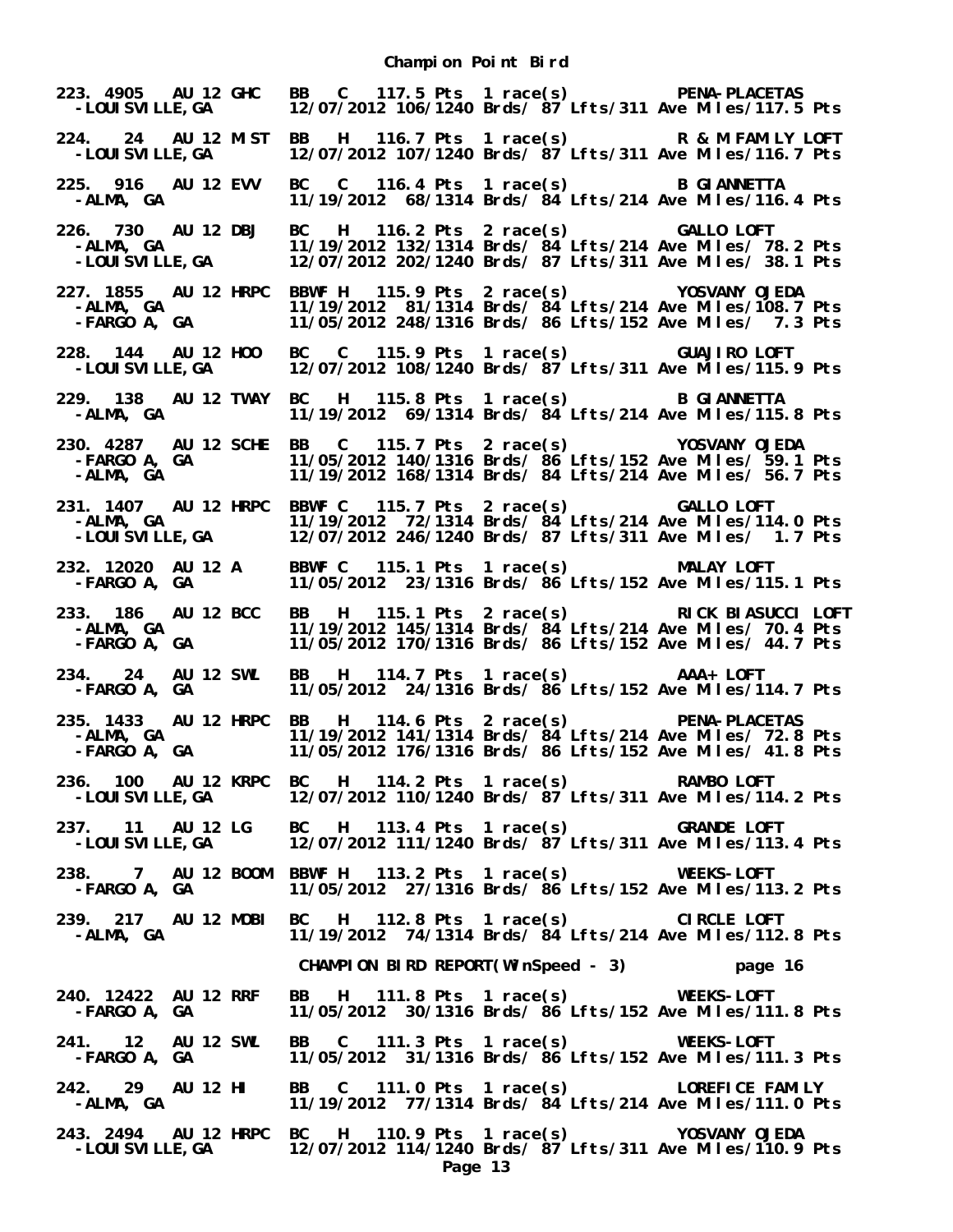**Champion Point Bird**

**244. 6301 AU 12 GHC BC H 110.5 Pts 2 race(s) LOREFICE FAMILY -FARGO A, GA 11/05/2012 121/1316 Brds/ 86 Lfts/152 Ave Miles/ 68.2 Pts -ALMA, GA 11/19/2012 192/1314 Brds/ 84 Lfts/214 Ave Miles/ 42.3 Pts 245. 5078 AU 12 IHC BB H 110.4 Pts 1 race(s) F&J JAWORSKI -ALMA, GA 11/19/2012 78/1314 Brds/ 84 Lfts/214 Ave Miles/110.4 Pts 246. 20720 AU 12 TCC BC C 110.2 Pts 2 race(s) MALAY LOFT -FARGO A, GA 11/05/2012 98/1316 Brds/ 86 Lfts/152 Ave Miles/ 79.2 Pts** 11/19/2012 211/1314 Brds/ 84 Lfts/214 Ave Miles/ 31.0 Pts **247. 16016 AU 12 GHC BB C 109.9 Pts 1 race(s) MALAY LOFT -FARGO A, GA 11/05/2012 34/1316 Brds/ 86 Lfts/152 Ave Miles/109.9 Pts 248. 413 AU 12 POWE DC C 109.8 Pts 1 race(s) TRETO FAMILY LOFT**  11/19/2012 79/1314 Brds/ 84 Lfts/214 Ave Miles/109.8 Pts **249. 45 AU 12 MRL BBSP H 109.4 Pts 2 race(s) GALLO LOFT -LOUISVILLE,GA 12/07/2012 127/1240 Brds/ 87 Lfts/311 Ave Miles/100.1 Pts -FARGO A, GA 11/05/2012 244/1316 Brds/ 86 Lfts/152 Ave Miles/ 9.2 Pts 250. 7833 AU 12 AA BB C 108.9 Pts 1 race(s) R BERKY -FARGO A, GA 11/05/2012 36/1316 Brds/ 86 Lfts/152 Ave Miles/108.9 Pts 251. 2321 AU 12 GHC BB C 108.4 Pts 1 race(s) GRANDE LOFT -FARGO A, GA 11/05/2012 37/1316 Brds/ 86 Lfts/152 Ave Miles/108.4 Pts 252. 455 AU 12 HRPC BB H 108.4 Pts 1 race(s) RAMBO LOFT**  12/07/2012 117/1240 Brds/  $87$  Lfts/311 Ave Miles/108.4 Pts **253. 2502 AU 12 GHC BB C 108.1 Pts 1 race(s) B GIANNETTA -ALMA, GA 11/19/2012 82/1314 Brds/ 84 Lfts/214 Ave Miles/108.1 Pts 254. 6 AU 12 PLAC BBWF H 107.6 Pts 1 race(s) RAMBO LOFT**  12/07/2012 118/1240 Brds/  $87$ <sup>'</sup>Lfts/311 Ave Miles/107.6 Pts **255. 25556 AU 12 ARPU BB H 107.5 Pts 1 race(s) DON HART -FARGO A, GA 11/05/2012 39/1316 Brds/ 86 Lfts/152 Ave Miles/107.5 Pts 256. 9144 CU 12 WWWC BB H 107.5 Pts 1 race(s) R & M FAMILY LOFT -ALMA, GA 11/19/2012 83/1314 Brds/ 84 Lfts/214 Ave Miles/107.5 Pts 257. 127 AU 12 GALL BC C 107.0 Pts 1 race(s) BELLEVIEW LOFT -FARGO A, GA 11/05/2012 40/1316 Brds/ 86 Lfts/152 Ave Miles/107.0 Pts 258. 2587 AU 12 THP BB H 106.5 Pts 1 race(s) BELLEVIEW LOFT CHAMPION BIRD REPORT(WinSpeed - 3) -FARGO A, GA 11/05/2012 41/1316 Brds/ 86 Lfts/152 Ave Miles/106.5 Pts 259. 2258 AU 12 GHC BBWF H 106.1 Pts 2 race(s) MIST MOOR LOFT -FARGO A, GA 11/05/2012 104/1316 Brds/ 86 Lfts/152 Ave Miles/ 76.3 Pts** 12/07/2012 212/1240 Brds/ 87 Lfts/311 Ave Miles/ 29.8 Pts **260. 20726 AU 12 TCC BC C 105.9 Pts 1 race(s) MALAY LOFT -LOUISVILLE,GA 12/07/2012 120/1240 Brds/ 87 Lfts/311 Ave Miles/105.9 Pts** 261. 8 AU 12 MEGA BB C 105.7 Pts 1 race(s) B GIANNETTA<br>-ALMA, GA 11/19/2012 86/1314 Brds/ 84 Lfts/214 Ave Miles/105.  **-ALMA, GA 11/19/2012 86/1314 Brds/ 84 Lfts/214 Ave Miles/105.7 Pts 262. 4271 AU 12 SCHE BB H 105.1 Pts 1 race(s) YOSVANY OJEDA -ALMA, GA 11/19/2012 87/1314 Brds/ 84 Lfts/214 Ave Miles/105.1 Pts 263. 2530 AU 12 GHC BC H 104.6 Pts 1 race(s) AAA+ LOFT -FARGO A, GA 11/05/2012 45/1316 Brds/ 86 Lfts/152 Ave Miles/104.6 Pts 264. 11926 AU 12 GHC BB H 103.4 Pts 2 race(s) WEEKS-LOFT -LOUISVILLE,GA 12/07/2012 167/1240 Brds/ 87 Lfts/311 Ave Miles/ 67.0 Pts -ALMA, GA 11/19/2012 202/1314 Brds/ 84 Lfts/214 Ave Miles/ 36.3 Pts**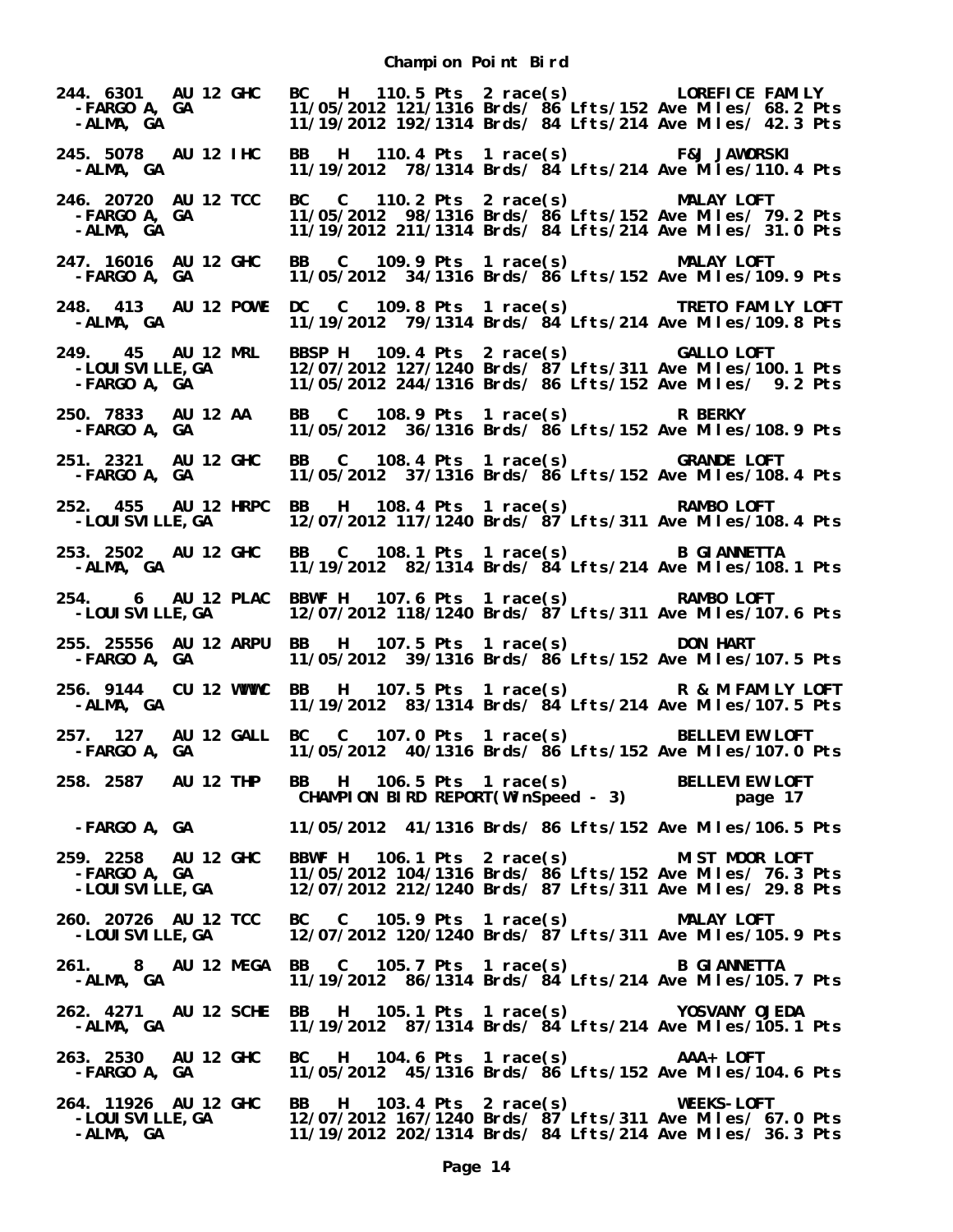**Champion Point Bird 265. 2248 AU 12 LEE SIL H 103.3 Pts 1 race(s)** B GIANNETTA<br>11/19/2012 90/1314 Brds/ 84 Lfts/214 Ave Miles/103.  **-ALMA, GA 11/19/2012 90/1314 Brds/ 84 Lfts/214 Ave Miles/103.3 Pts 266. 1948 AU 12 GHC BB H 103.2 Pts 1 race(s) WEEKS-LOFT -FARGO A, GA 11/05/2012 48/1316 Brds/ 86 Lfts/152 Ave Miles/103.2 Pts 267. 2857 AU 12 GHC BB H 102.7 Pts 1 race(s) AAA+ LOFT -FARGO A, GA 11/05/2012 49/1316 Brds/ 86 Lfts/152 Ave Miles/102.7 Pts 268. 43 AU 12 TWAY BB H 102.7 Pts 1 race(s) B GIANNETTA**  11/19/2012 91/1314 Brds/  $\frac{3}{4}$  Lfts/214 Ave Miles/102.7 Pts **269. 1249 AU 12 SMCC DCSP H 102.6 Pts 1 race(s) TONY MELUCCI**  12/07/2012 124/1240 Brds/ 87 Lfts/311 Ave Miles/102.6 Pts **270. 996 AU 12 SPO BB H 102.2 Pts 1 race(s) AAA+ LOFT**  11/05/2012 50/1316 Brds/ 86 Lfts/152 Ave Miles/102.2 Pts **271. 8678 AU 12 PERT DC H 101.8 Pts 1 race(s) RICH ZAMBITO -LOUISVILLE,GA 12/07/2012 125/1240 Brds/ 87 Lfts/311 Ave Miles/101.8 Pts 272. 76 AU 12 HI BB H 101.7 Pts 1 race(s) PENA-PLACETAS -FARGO A, GA 11/05/2012 51/1316 Brds/ 86 Lfts/152 Ave Miles/101.7 Pts 273. 16292 AU 12 GHC BB H 101.5 Pts 1 race(s) CIRCLE LOFT -ALMA, GA 11/19/2012 93/1314 Brds/ 84 Lfts/214 Ave Miles/101.5 Pts 274. 20744 AU 12 AA BB H 101.2 Pts 1 race(s) RENEGADE**  11/05/2012 52/1316 Brds/  $86$  Lfts/152 Ave Miles/101.2 Pts **275. 15 AU 12 SWL BB H 101.0 Pts 1 race(s) AUCHENBOTHIE LOFT**  12/07/2012 126/1240 Brds/ 87 Lfts/311 Ave Miles/101.0 Pts **276. 13106 AU 12 GHC BC H 100.9 Pts 1 race(s) B GIANNETTA -ALMA, GA 11/19/2012 94/1314 Brds/ 84 Lfts/214 Ave Miles/100.9 Pts CHAMPION BIRD REPORT(WinSpeed - 3) page 18 277. 227 AU 12 MOBI BB H 99.7 Pts 1 race(s) CIRCLE LOFT**  11/19/2012 96/1314 Brds/ 84 Lfts/214 Ave Miles/ 99.7 Pts **278. 438 AU 12 HRPC BC H 99.5 Pts 2 race(s) RAMBO LOFT -FARGO A, GA 11/05/2012 73/1316 Brds/ 86 Lfts/152 Ave Miles/ 91.2 Pts** 278. 438 AU 12 HRPC BC H 99.5 Pts 2 race(s) RAMBO LOFT<br>FARGO A, GA 11/05/2012 73/1316 Brds/ 86 Lfts/152 Ave Miles/ 91.2 Pts<br>LOUISVILLE,GA 12/07/2012 238/1240 Brds/ 87 Lfts/311 Ave Miles/ 8.3 Pts **279. 11 AU 12 KAST BB H 99.3 Pts 1 race(s) BLUE GRASS LOFT**  12/07/2012 128/1240 Brds/ 87 Lfts/311 Ave Miles/ 99.3 Pts **280. 7 AU 12 MEGA BB C 99.1 Pts 1 race(s) MIST MOOR LOFT -ALMA, GA 11/19/2012 97/1314 Brds/ 84 Lfts/214 Ave Miles/ 99.1 Pts 281. 9326 AU 12 GHC BC H 98.9 Pts 2 race(s) J BURRELL -FARGO A, GA 11/05/2012 99/1316 Brds/ 86 Lfts/152 Ave Miles/ 78.7 Pts** 11/19/2012 229/1314 Brds/ 84 Lfts/214 Ave Miles/ 20.2 Pts **282. 15575 AU 12 GHC RC H 98.6 Pts 2 race(s) CIRCLE LOFT -ALMA, GA 11/19/2012 151/1314 Brds/ 84 Lfts/214 Ave Miles/ 66.8 Pts -FARGO A, GA 11/05/2012 197/1316 Brds/ 86 Lfts/152 Ave Miles/ 31.7 Pts 283. 9028 CU 12 XYZ BC H 98.5 Pts 1 race(s) DE BOER LOFT -ALMA, GA 11/19/2012 98/1314 Brds/ 84 Lfts/214 Ave Miles/ 98.5 Pts 284. 650 AU 12 LAF DC H 98.5 Pts 1 race(s) R BERKY -LOUISVILLE,GA 12/07/2012 129/1240 Brds/ 87 Lfts/311 Ave Miles/ 98.5 Pts 285. 163 AU 12 LOUC BCSP H 97.9 Pts 1 race(s) B. MITIU -ALMA, GA 11/19/2012 99/1314 Brds/ 84 Lfts/214 Ave Miles/ 97.9 Pts 286. 3170 AU 12 HRPC BC C 97.9 Pts 1 race(s) PENA-PLACETAS -FARGO A, GA 11/05/2012 59/1316 Brds/ 86 Lfts/152 Ave Miles/ 97.9 Pts**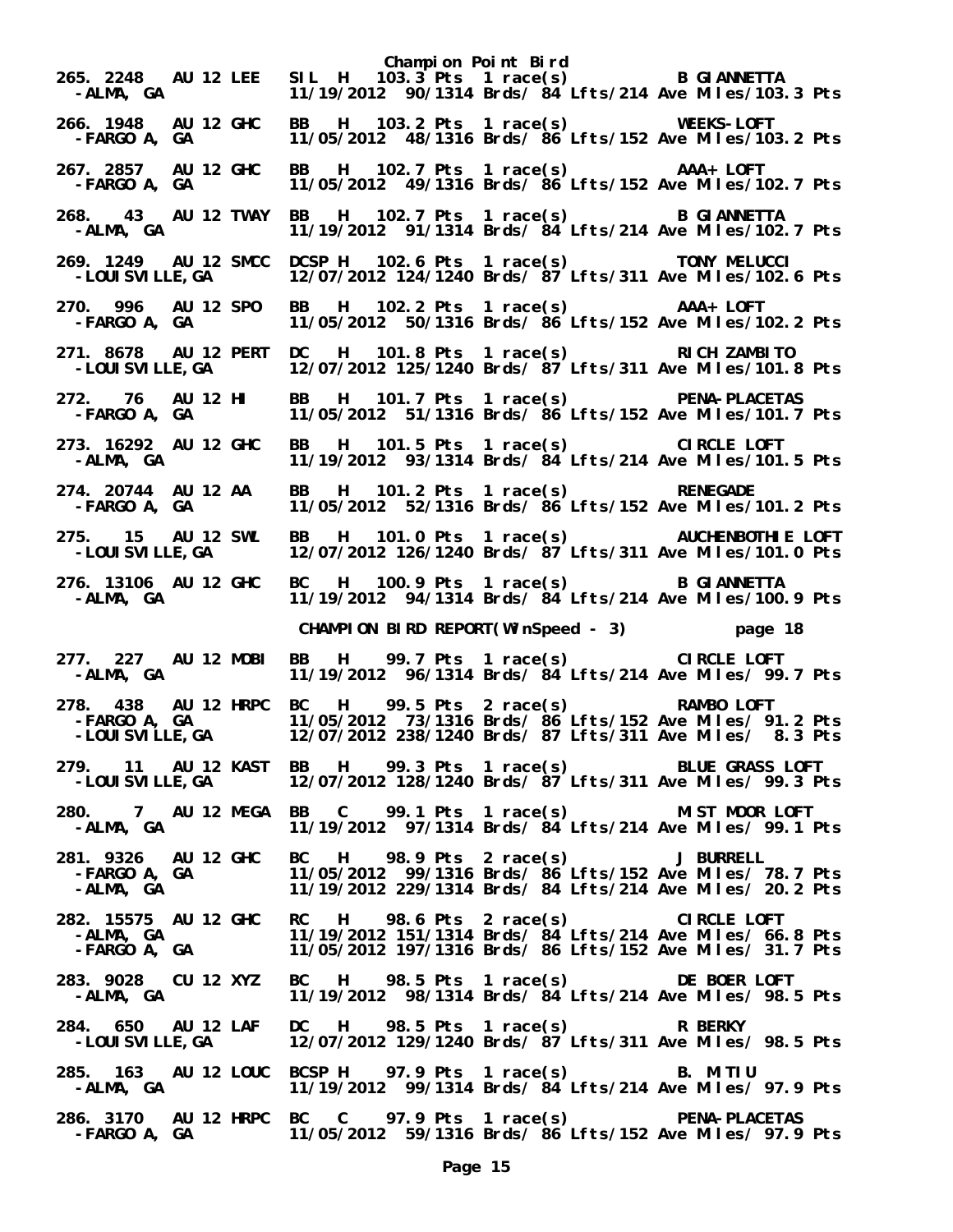**Champion Point Bird 287. 6205 AU 12 SCHE BBSP C 97.4 Pts 1 race(s) PENA-PLACETAS -FARGO A, GA 11/05/2012 60/1316 Brds/ 86 Lfts/152 Ave Miles/ 97.4 Pts 288. 7333 AU 12 VITA BC C 96.9 Pts 1 race(s) AAA+ LOFT -FARGO A, GA 11/05/2012 61/1316 Brds/ 86 Lfts/152 Ave Miles/ 96.9 Pts 289. 1355 AU 12 GHC BBWF H 96.5 Pts 1 race(s) RICK BIASUCCI LOFT -FARGO A, GA 11/05/2012 62/1316 Brds/ 86 Lfts/152 Ave Miles/ 96.5 Pts 290. 409 AU 12 OCAL BC H 96.1 Pts 1 race(s) DE BOER LOFT**  11/19/2012 102/1314 Brds/  $84$  Lfts/214 Ave Miles/ 96.1 Pts **291. 60614 AU 12 ARPU BC H 96.0 Pts 1 race(s) HOWARD/KIRK**  12/07/2012 132/1240 Brds/ 87 Lfts/311 Ave Miles/ 96.0 Pts **292. 45 AU 12 LOCL BB C 95.5 Pts 1 race(s) GALLO LOFT**  11/19/2012 103/1314 Brds/ 84 Lfts/214 Ave Miles/ 95.5 Pts **293. 3326 AU 12 SCHE BC C 95.2 Pts 1 race(s) OSCAR AGULIERA -LOUISVILLE,GA 12/07/2012 133/1240 Brds/ 87 Lfts/311 Ave Miles/ 95.2 Pts 294. 451 AU 12 WNC BB H 94.5 Pts 1 race(s) AAA+ LOFT**  11/05/2012 66/1316 Brds/ 86 Lfts/152 Ave Miles/ 94.5 Pts **295. 1313 AU 12 ALVA BC H 94.3 Pts 1 race(s) WEEKS-LOFT CHAMPION BIRD REPORT(WinSpeed - 3) page 19 -ALMA, GA 11/19/2012 105/1314 Brds/ 84 Lfts/214 Ave Miles/ 94.3 Pts 296. 11012 AU 12 GHC BBAR H 93.6 Pts 3 race(s) BOOMERANG -FARGO A, GA 11/05/2012 125/1316 Brds/ 86 Lfts/152 Ave Miles/ 66.3 Pts -ALMA, GA 11/19/2012 217/1314 Brds/ 84 Lfts/214 Ave Miles/ 27.4 Pts -LOUISVILLE,GA 12/07/2012 248/1240 Brds/ 87 Lfts/311 Ave Miles/ 0.0 Pts 297. 558 AU 12 SUNB BB H 93.1 Pts 1 race(s) T LUBBERTS**  11/19/2012 107/1314 Brds/  $\frac{3}{4}$  Lfts/214 Ave Miles/ 93.1 Pts **298. 7306 AU 12 GHC SPL H 92.7 Pts 1 race(s) WEEKS-LOFT -LOUISVILLE,GA 12/07/2012 136/1240 Brds/ 87 Lfts/311 Ave Miles/ 92.7 Pts 299. 15362 AU 12 GHC BC C 92.6 Pts 2 race(s) PLEASANT VIEW LOF -ALMA, GA 11/19/2012 124/1314 Brds/ 84 Lfts/214 Ave Miles/ 83.0 Pts -FARGO A, GA 11/05/2012 243/1316 Brds/ 86 Lfts/152 Ave Miles/ 9.7 Pts 300. 8 AU 12 HKY 92.6 Pts 1 race(s) BLUE GRASS LOFT**  11/05/2012 70/1316 Brds/ 86 Lfts/152 Ave Miles/ 92.6 Pts **301. 15903 AU 12 GHC BB H 92.5 Pts 1 race(s) DE BOER LOFT -ALMA, GA 11/19/2012 108/1314 Brds/ 84 Lfts/214 Ave Miles/ 92.5 Pts 302. 202 AU 12 HELM BC C 92.1 Pts 2 race(s) MALAY LOFT -ALMA, GA 11/19/2012 153/1314 Brds/ 84 Lfts/214 Ave Miles/ 65.6 Pts -FARGO A, GA 11/05/2012 208/1316 Brds/ 86 Lfts/152 Ave Miles/ 26.5 Pts 303. 1409 AU 12 ALVA BBSP H 91.9 Pts 1 race(s) TONY MELUCCI -ALMA, GA 11/19/2012 109/1314 Brds/ 84 Lfts/214 Ave Miles/ 91.9 Pts 304. 3668 AU 12 MCLO BBSP H 91.8 Pts 2 race(s) LOREFICE M&S -ALMA, GA 11/19/2012 119/1314 Brds/ 84 Lfts/214 Ave Miles/ 85.9 Pts -FARGO A, GA 11/05/2012 251/1316 Brds/ 86 Lfts/152 Ave Miles/ 5.8 Pts 305. 3306 AU 12 THP BBWF C 91.4 Pts 2 race(s) GRANDE LOFT -ALMA, GA 11/19/2012 167/1314 Brds/ 84 Lfts/214 Ave Miles/ 57.3 Pts -FARGO A, GA 11/05/2012 192/1316 Brds/ 86 Lfts/152 Ave Miles/ 34.1 Pts 306. 522 AU 12 EVV BB C 90.7 Pts 1 race(s) BLUE GRASS LOFT -FARGO A, GA 11/05/2012 74/1316 Brds/ 86 Lfts/152 Ave Miles/ 90.7 Pts 307. 3053 AU 12 GHC BC H 89.7 Pts 1 race(s) R & M FAMILY LOFT**  11/05/2012 76/1316 Brds/ 86 Lfts/152 Ave Miles/ 89.7 Pts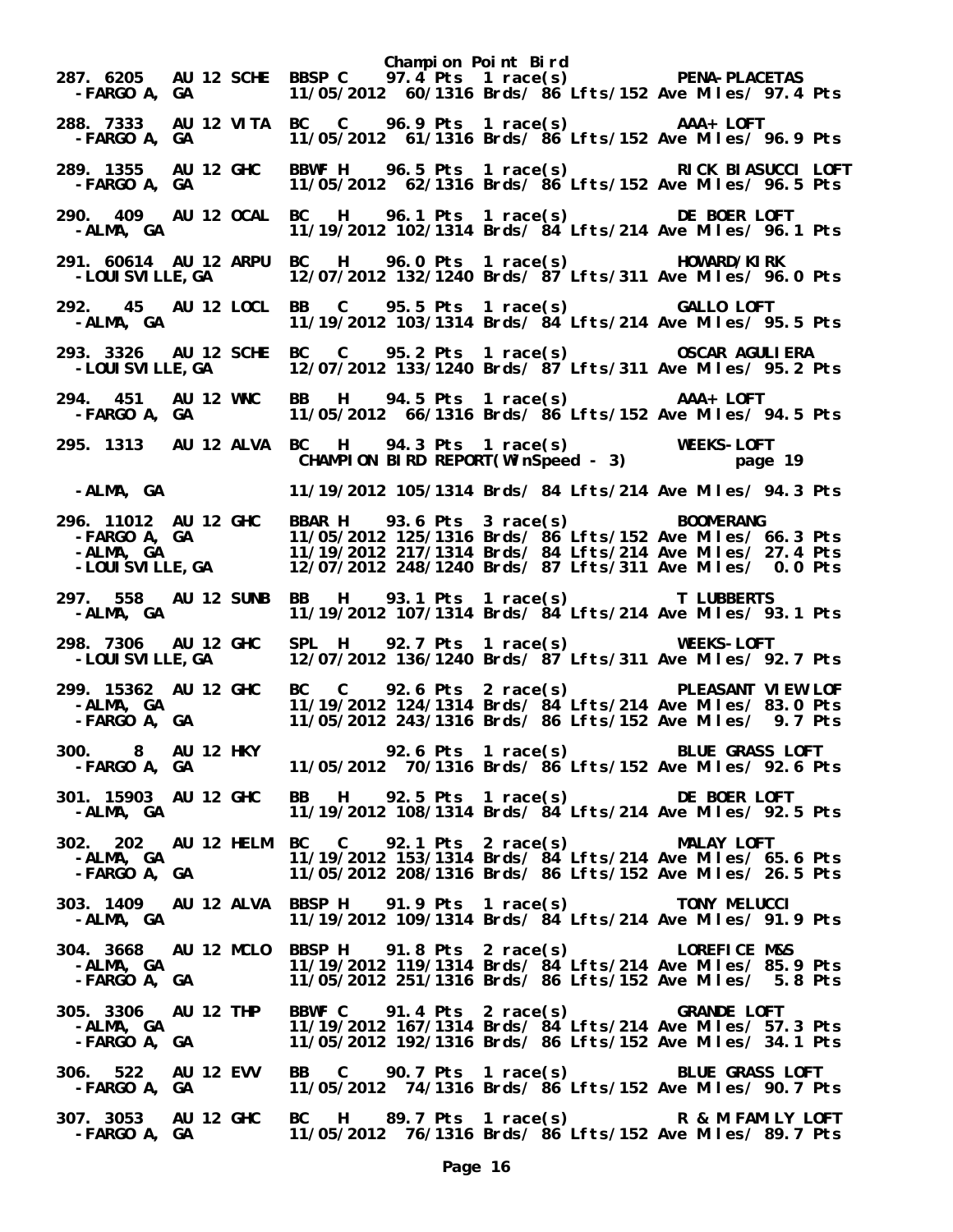**Champion Point Bird 308. 5320 AU 12 IHC BB H 89.6 Pts 2 race(s) F&J JAWORSKI -FARGO A, GA 11/05/2012 167/1316 Brds/ 86 Lfts/152 Ave Miles/ 46.1 Pts** 11/19/2012 190/1314 Brds/ 84 Lfts/214 Ave Miles/ 43.5 Pts **309. 16122 AU 12 GHC BB H 89.5 Pts 1 race(s) F&J JAWORSKI -ALMA, GA 11/19/2012 113/1314 Brds/ 84 Lfts/214 Ave Miles/ 89.5 Pts 310. 2409 AU 12 WSJ BB H 89.4 Pts 1 race(s) BENITEZ LOFT -LOUISVILLE,GA 12/07/2012 140/1240 Brds/ 87 Lfts/311 Ave Miles/ 89.4 Pts 311. 11921 AU 12 GHC BB C 89.3 Pts 1 race(s) AAA+ LOFT -FARGO A, GA 11/05/2012 77/1316 Brds/ 86 Lfts/152 Ave Miles/ 89.3 Pts 312. 383 AU 12 CHT BB C 88.9 Pts 1 race(s) GALLO LOFT CHAMPION BIRD REPORT(WinSpeed - 3) -ALMA, GA 11/19/2012 114/1314 Brds/ 84 Lfts/214 Ave Miles/ 88.9 Pts 313. 180 CU 12 TBAY BC H 88.8 Pts 1 race(s) LOREFICE FAMILY -FARGO A, GA 11/05/2012 78/1316 Brds/ 86 Lfts/152 Ave Miles/ 88.8 Pts 314. 47904 AU 12 ARPU SILV C 88.3 Pts 1 race(s) RAMBO LOFT**  11/05/2012 79/1316 Brds/  $86$ <sup>'</sup> Lfts/152 Ave Miles/ 88.3 Pts **315. 620 AU 12 KRPC SLT H 88.1 Pts 2 race(s) GRANDE LOFT -FARGO A, GA 11/05/2012 159/1316 Brds/ 86 Lfts/152 Ave Miles/ 50.0 Pts -ALMA, GA 11/19/2012 199/1314 Brds/ 84 Lfts/214 Ave Miles/ 38.1 Pts 316. 12236 AU 12 GHC CHOC H 87.7 Pts 1 race(s) GALLO LOFT**  11/19/2012 116/1314 Brds/  $\frac{34}{15}$  Lfts/214 Ave Miles/ 87.7 Pts **317. 12011 AU 12 PUEB BC H 87.7 Pts 1 race(s) R & M FAMILY LOFT -LOUISVILLE,GA 12/07/2012 142/1240 Brds/ 87 Lfts/311 Ave Miles/ 87.7 Pts 318. 9713 IF 12 UCPR BBAR H 87.3 Pts 1 race(s) PEDRO.PEREZ -FARGO A, GA 11/05/2012 81/1316 Brds/ 86 Lfts/152 Ave Miles/ 87.3 Pts 319. 33 AU 12 GUYS BB H 86.9 Pts 1 race(s) YOSVANY OJEDA -LOUISVILLE,GA 12/07/2012 143/1240 Brds/ 87 Lfts/311 Ave Miles/ 86.9 Pts 320. 19419 AU 12 JEDD BCWF H 86.9 Pts 1 race(s) RENEGADE -FARGO A, GA 11/05/2012 82/1316 Brds/ 86 Lfts/152 Ave Miles/ 86.9 Pts 321. 28 AU 12 BOOM BB C 86.1 Pts 1 race(s) POWEROFFAITH**  12/07/2012 144/1240 Brds/  $87$ <sup>'</sup>Lfts/311 Ave Miles/ 86.1 Pts **322. 111 AU 12 TWAY BB H 85.9 Pts 1 race(s) MIST MOOR LOFT -FARGO A, GA 11/05/2012 84/1316 Brds/ 86 Lfts/152 Ave Miles/ 85.9 Pts 323. 223 AU 12 HELM BB H 85.4 Pts 1 race(s) WEEKS-LOFT -FARGO A, GA 11/05/2012 85/1316 Brds/ 86 Lfts/152 Ave Miles/ 85.4 Pts 324. 19410 AU 12 JEDD RC C 85.3 Pts 1 race(s) RENEGADE -ALMA, GA 11/19/2012 120/1314 Brds/ 84 Lfts/214 Ave Miles/ 85.3 Pts 325. 26 AU 12 DEL BB H 85.2 Pts 1 race(s) WEEKS-LOFT -LOUISVILLE,GA 12/07/2012 145/1240 Brds/ 87 Lfts/311 Ave Miles/ 85.2 Pts 326. 12271 AU 12 LYNC BB C 84.9 Pts 1 race(s) WEEKS-LOFT -FARGO A, GA 11/05/2012 86/1316 Brds/ 86 Lfts/152 Ave Miles/ 84.9 Pts 327. 4902 AU 12 GHC BB H 84.1 Pts 1 race(s) GALLO LOFT -ALMA, GA 11/19/2012 122/1314 Brds/ 84 Lfts/214 Ave Miles/ 84.1 Pts 328. 47902 AU 12 ARPU SILV C 83.2 Pts 2 race(s) RAMBO LOFT -FARGO A, GA 11/05/2012 138/1316 Brds/ 86 Lfts/152 Ave Miles/ 60.0 Pts -ALMA, GA 12 ARPU SILV C 83.2 Pts 2 race(s)** RAMBO LOFT<br>FARGO A, GA 11/05/2012 138/1316 Brds/ 86 Lfts/152 Ave Miles/ 60.0 Pts -ALMA, GA 11/19/2012 224/1314 Brds/ 84 Lfts/214 Ave Miles/ 23.2 Pts **329. 7 AU 12 HI BBWF H 82.4 Pts 1 race(s) PENA-PLACETAS -ALMA, GA 11/19/2012 125/1314 Brds/ 84 Lfts/214 Ave Miles/ 82.4 Pts**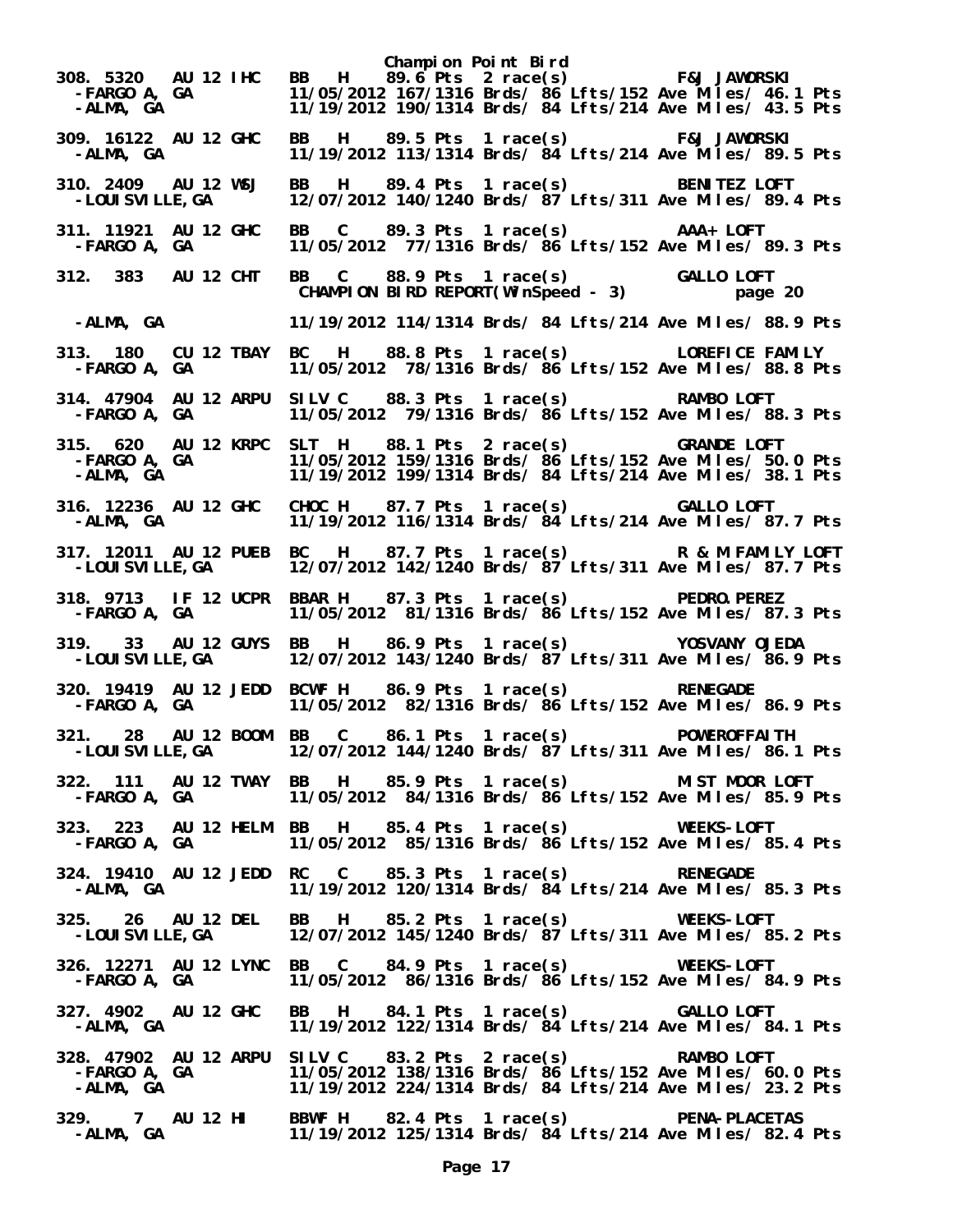**Champion Point Bird 330. 14657 AU 12 JEDD BC C 82.1 Pts 1 race(s) THREE C -FARGO A, GA 11/05/2012 92/1316 Brds/ 86 Lfts/152 Ave Miles/ 82.1 Pts CHAMPION BIRD REPORT(WinSpeed - 3) page 21 331. 91 AU 12 FURI BC H 81.1 Pts 1 race(s) RAMBO LOFT**  12/07/2012 150/1240 Brds/ 87 Lfts/311 Ave Miles/ 81.1 Pts **332. 3001 AU 12 GHC BC C 81.1 Pts 1 race(s) MALAY LOFT -FARGO A, GA 11/05/2012 94/1316 Brds/ 86 Lfts/152 Ave Miles/ 81.1 Pts 333. 6323 AU 12 GHC CHOC H 81.0 Pts 2 race(s) GRANDE LOFT -ALMA, GA 11/19/2012 170/1314 Brds/ 84 Lfts/214 Ave Miles/ 55.5 Pts -FARGO A, GA 11/05/2012 210/1316 Brds/ 86 Lfts/152 Ave Miles/ 25.5 Pts 334. 222 AU 12 TFC BBSP C 80.6 Pts 1 race(s) MALAY LOFT -FARGO A, GA 11/05/2012 95/1316 Brds/ 86 Lfts/152 Ave Miles/ 80.6 Pts 335. 1288 AU 12 HRPC BB H 80.3 Pts 1 race(s) FRASER LOFT -LOUISVILLE,GA 12/07/2012 151/1240 Brds/ 87 Lfts/311 Ave Miles/ 80.3 Pts 336. 200 AU 12 KRPC BB C 80.0 Pts 1 race(s) GALLO LOFT -ALMA, GA 11/19/2012 129/1314 Brds/ 84 Lfts/214 Ave Miles/ 80.0 Pts 337. 16904 AU 12 GHC BB H 79.5 Pts 1 race(s) PLEASANT VIEW LOF -LOUISVILLE,GA 12/07/2012 152/1240 Brds/ 87 Lfts/311 Ave Miles/ 79.5 Pts 338. 17310 AU 12 GHC RC H 79.4 Pts 1 race(s) TONY MELUCCI -ALMA, GA 11/19/2012 130/1314 Brds/ 84 Lfts/214 Ave Miles/ 79.4 Pts 339. 3301 AU 12 SCHE BBWF H 78.8 Pts 1 race(s) OSCAR AGULIERA**  11/19/2012 131/1314 Brds/ 84 Lfts/214 Ave Miles/ 78.8 Pts **340. 27513 AU 12 ARPU BB H 78.6 Pts 1 race(s) WOODS END LOFT -LOUISVILLE,GA 12/07/2012 153/1240 Brds/ 87 Lfts/311 Ave Miles/ 78.6 Pts 341. 184 AU 12 BCC BB H 78.6 Pts 2 race(s) RICK BIASUCCI LOFT -FARGO A, GA 11/05/2012 177/1316 Brds/ 86 Lfts/152 Ave Miles/ 41.3 Pts** 12/07/2012 203/1240 Brds/ 87 Lfts/311 Ave Miles/ 37.2 Pts **342. 58 AU 12 SWL BC H 78.2 Pts 1 race(s) PLEASANT VIEW LOF -FARGO A, GA 11/05/2012 100/1316 Brds/ 86 Lfts/152 Ave Miles/ 78.2 Pts 343. 3027 AU 12 SCHE BC H 78.0 Pts 2 race(s) YOEL LOFT -LOUISVILLE,GA 12/07/2012 173/1240 Brds/ 87 Lfts/311 Ave Miles/ 62.1 Pts -FARGO A, GA 11/05/2012 230/1316 Brds/ 86 Lfts/152 Ave Miles/ 15.9 Pts 344. 116 AU 12 KRPC CHOC C 77.8 Pts 1 race(s) RAMBO LOFT -LOUISVILLE,GA 12/07/2012 154/1240 Brds/ 87 Lfts/311 Ave Miles/ 77.8 Pts 345. 102 CU 12 SYLV BBWF H 77.8 Pts 1 race(s) MIST MOOR LOFT -FARGO A, GA 11/05/2012 101/1316 Brds/ 86 Lfts/152 Ave Miles/ 77.8 Pts 346. 1202 AU 12 RISI BB H 77.6 Pts 2 race(s) WEEKS-LOFT -FARGO A, GA 11/05/2012 122/1316 Brds/ 86 Lfts/152 Ave Miles/ 67.7 Pts -LOUISVILLE,GA 12/07/2012 236/1240 Brds/ 87 Lfts/311 Ave Miles/ 9.9 Pts 347. 1101 AU 12 RRP BB H 77.0 Pts 1 race(s) POWEROFFAITH -ALMA, GA 11/19/2012 134/1314 Brds/ 84 Lfts/214 Ave Miles/ 77.0 Pts 348. 6336 AU 12 AA BBWF H 77.0 Pts 1 race(s) F&J JAWORSKI**  12/07/2012 155/1240 Brds/  $87$  Lfts/311 Ave Miles/ 77.0 Pts  **CHAMPION BIRD REPORT(WinSpeed - 3) page 22 349. 322 AU 12 KENN BB H 76.8 Pts 1 race(s) RICK BIASUCCI LOFT**  11/05/2012 103/1316 Brds/ 86 Lfts/152 Ave Miles/ 76.8 Pts **350. 12204 AU 12 GHC BCWF C 76.4 Pts 1 race(s) LOREFICE M&S -ALMA, GA 11/19/2012 135/1314 Brds/ 84 Lfts/214 Ave Miles/ 76.4 Pts**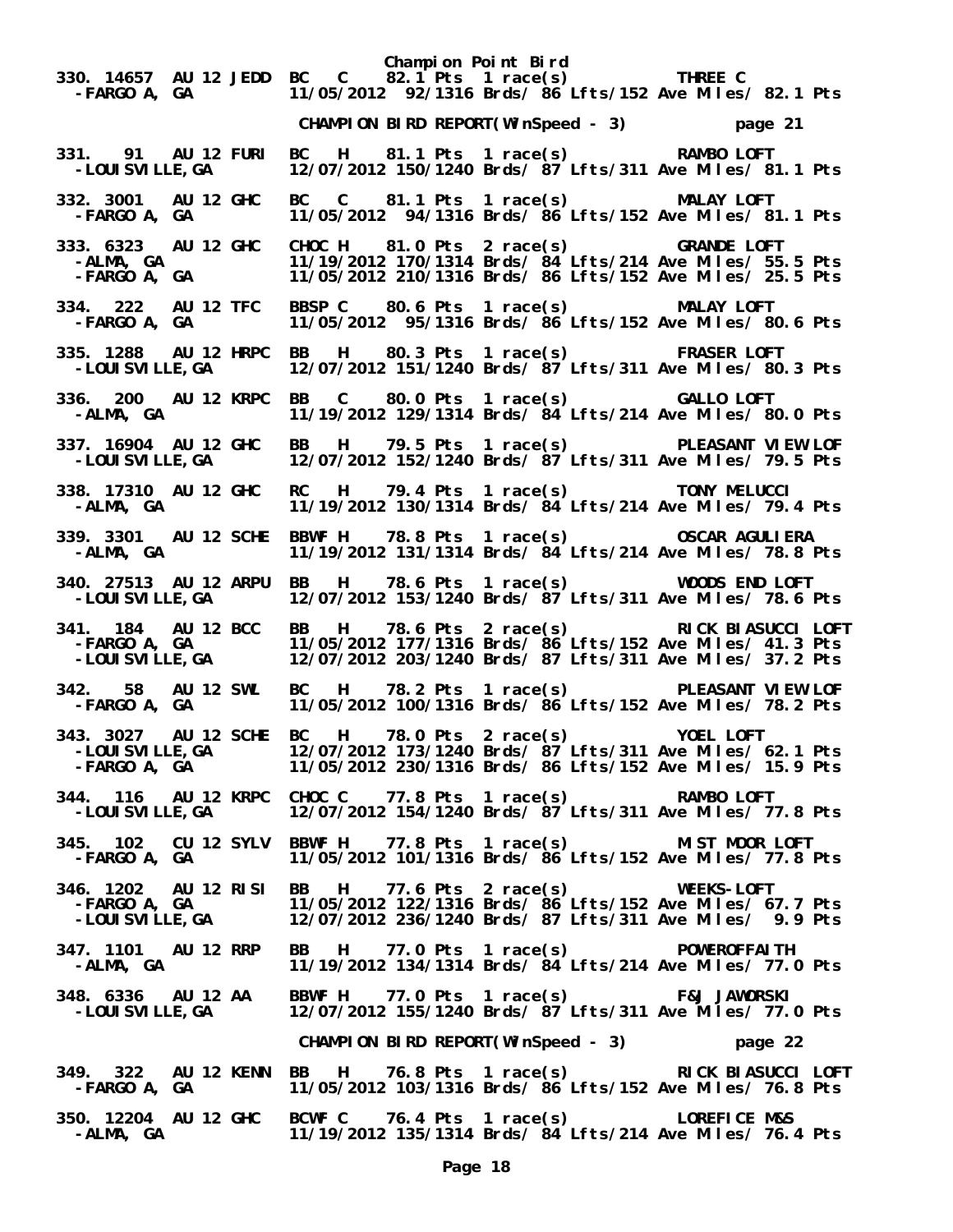**Champion Point Bird 351. 201 AU 12 HERT BBWF H 76.0 Pts 2 race(s) GRANDE LOFT -ALMA, GA 11/19/2012 163/1314 Brds/ 84 Lfts/214 Ave Miles/ 59.6 Pts -FARGO A, GA 11/05/2012 229/1316 Brds/ 86 Lfts/152 Ave Miles/ 16.4 Pts 352. 60601 AU 12 ARPU BB C 75.8 Pts 1 race(s) GRANDE LOFT -FARGO A, GA 11/05/2012 105/1316 Brds/ 86 Lfts/152 Ave Miles/ 75.8 Pts 353. 10443 AU 12 GHC BC H 75.8 Pts 1 race(s) TONY MELUCCI -ALMA, GA 11/19/2012 136/1314 Brds/ 84 Lfts/214 Ave Miles/ 75.8 Pts 354. 177 CU 12 TBAY BB H 75.8 Pts 2 race(s) LOREFICE M&S -ALMA, GA 11/19/2012 137/1314 Brds/ 84 Lfts/214 Ave Miles/ 75.2 Pts -FARGO A, GA 11/05/2012 262/1316 Brds/ 86 Lfts/152 Ave Miles/ 0.6 Pts 355. 16 AU 12 LCOL BC C 75.3 Pts 1 race(s) LOREFICE M&S -LOUISVILLE,GA 12/07/2012 157/1240 Brds/ 87 Lfts/311 Ave Miles/ 75.3 Pts 356. 67 AU 12 CODS BB H 74.9 Pts 2 race(s) LOREFICE M&S -ALMA, GA 11/19/2012 140/1314 Brds/ 84 Lfts/214 Ave Miles/ 73.4 Pts -FARGO A, GA 11/05/2012 260/1316 Brds/ 86 Lfts/152 Ave Miles/ 1.5 Pts 357. 3362 AU 12 SCHE BB H 74.9 Pts 1 race(s) GRANDE LOFT -FARGO A, GA 11/05/2012 107/1316 Brds/ 86 Lfts/152 Ave Miles/ 74.9 Pts 358. 7586 AU 12 GHC BC H 74.5 Pts 1 race(s) D MCNEILUS -LOUISVILLE,GA 12/07/2012 158/1240 Brds/ 87 Lfts/311 Ave Miles/ 74.5 Pts 359. 259 AU 12 FALL BBWF C 74.4 Pts 1 race(s) MIST MOOR LOFT -FARGO A, GA 11/05/2012 108/1316 Brds/ 86 Lfts/152 Ave Miles/ 74.4 Pts 360. 1330 AU 12 GHC BB H 73.9 Pts 1 race(s) GRANDE LOFT**  11/05/2012 109/1316 Brds/ 86 Lfts/152 Ave Miles/ 73.9 Pts **361. 3731 AU 12 MCLO BB H 73.7 Pts 1 race(s) LOREFICE FAMILY -LOUISVILLE,GA 12/07/2012 159/1240 Brds/ 87 Lfts/311 Ave Miles/ 73.7 Pts 362. 213 AU 12 KRPC BB H 73.2 Pts 2 race(s) LOREFICE FAMILY -FARGO A, GA 11/05/2012 164/1316 Brds/ 86 Lfts/152 Ave Miles/ 47.6 Pts** 12/07/2012 217/1240 Brds/ 87 Lfts/311 Ave Miles/ 25.7 Pts **363. 66 AU 12 PLAC SILV C 73.0 Pts 1 race(s) YOEL LOFT -FARGO A, GA 11/05/2012 111/1316 Brds/ 86 Lfts/152 Ave Miles/ 73.0 Pts 364. 75306 IF 12 E BC H 72.8 Pts 1 race(s) F&J JAWORSKI -LOUISVILLE,GA 12/07/2012 160/1240 Brds/ 87 Lfts/311 Ave Miles/ 72.8 Pts 365. 1128 AU 12 POLK GRIZ H 72.5 Pts 1 race(s) PENA-PLACETAS -FARGO A, GA 11/05/2012 112/1316 Brds/ 86 Lfts/152 Ave Miles/ 72.5 Pts 366. 7321 CU 12 XYZ BB H 72.2 Pts 1 race(s) RICK BIASUCCI LOFT -ALMA, GA 11/19/2012 142/1314 Brds/ 84 Lfts/214 Ave Miles/ 72.2 Pts CHAMPION BIRD REPORT(WinSpeed - 3) page 23 367. 2846 AU 12 GHC BBWF C 72.0 Pts 1 race(s) YOEL LOFT -FARGO A, GA 11/05/2012 113/1316 Brds/ 86 Lfts/152 Ave Miles/ 72.0 Pts 368. 6199 AU 12 VITA BBAR C 71.5 Pts 1 race(s) BOOMERANG -FARGO A, GA 11/05/2012 114/1316 Brds/ 86 Lfts/152 Ave Miles/ 71.5 Pts 369. 3810 AU 12 GHC BB C 71.4 Pts 2 race(s) GUAJIRO LOFT -LOUISVILLE,GA 12/07/2012 176/1240 Brds/ 87 Lfts/311 Ave Miles/ 59.6 Pts -ALMA, GA 11/19/2012 243/1314 Brds/ 84 Lfts/214 Ave Miles/ 11.8 Pts 370. 339 AU 12 KENN BBAR H 71.2 Pts 1 race(s) FRANKS LOFT**  12/07/2012 162/1240 Brds/  $87$  Lfts/311 Ave Miles/ 71.2 Pts **371. 7865 AU 12 GHC BB C 71.0 Pts 1 race(s) YOEL LOFT -FARGO A, GA 11/05/2012 115/1316 Brds/ 86 Lfts/152 Ave Miles/ 71.0 Pts 372. 60602 AU 12 ARPU BC H 70.6 Pts 1 race(s) GRANDE LOFT Page 19**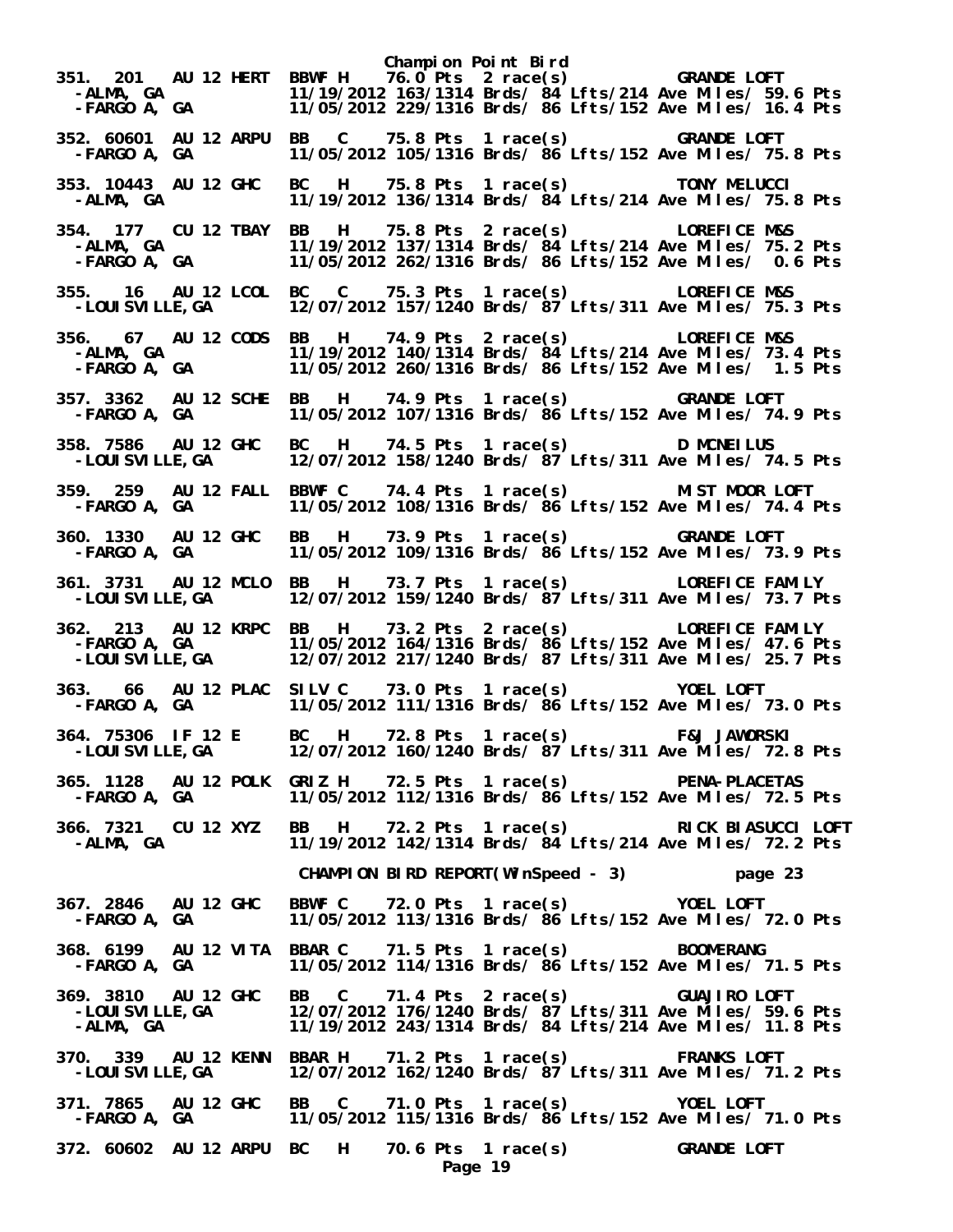**Champion Point Bird -FARGO A, GA 11/05/2012 116/1316 Brds/ 86 Lfts/152 Ave Miles/ 70.6 Pts 373. 3005 AU 12 SCHE BC H 70.4 Pts 1 race(s) YOEL LOFT -LOUISVILLE,GA 12/07/2012 163/1240 Brds/ 87 Lfts/311 Ave Miles/ 70.4 Pts 374. 15003 AU 12 GHC BC C 70.1 Pts 1 race(s) LOREFICE FAMILY -FARGO A, GA 11/05/2012 117/1316 Brds/ 86 Lfts/152 Ave Miles/ 70.1 Pts 375. 1 AU 12 GG RC C 69.8 Pts 1 race(s) AAA+ LOFT -ALMA, GA 11/19/2012 146/1314 Brds/ 84 Lfts/214 Ave Miles/ 69.8 Pts 376. 18606 AU 12 GHC BBSP H 69.6 Pts 1 race(s) LOREFICE FAMILY -FARGO A, GA 11/05/2012 118/1316 Brds/ 86 Lfts/152 Ave Miles/ 69.6 Pts 377. 1887 AU 12 GHC SIL C 69.5 Pts 1 race(s) DRAGAN LOFT -LOUISVILLE,GA 12/07/2012 164/1240 Brds/ 87 Lfts/311 Ave Miles/ 69.5 Pts 378. 967 AU 12 APOL BB H 69.2 Pts 1 race(s) PLEASANT VIEW LOF -ALMA, GA 11/19/2012 147/1314 Brds/ 84 Lfts/214 Ave Miles/ 69.2 Pts 379. 431 AU 12 OCAL BB H 68.7 Pts 1 race(s) SHONKIE -LOUISVILLE,GA 12/07/2012 165/1240 Brds/ 87 Lfts/311 Ave Miles/ 68.7 Pts 380. 465 IF 12 BID BB H 68.6 Pts 1 race(s) LOREFICE FAMILY -FARGO A, GA 11/05/2012 120/1316 Brds/ 86 Lfts/152 Ave Miles/ 68.6 Pts 381. 38 AU 12 SWL BB H 68.0 Pts 1 race(s) DR MURAWSKI -ALMA, GA 11/19/2012 149/1314 Brds/ 84 Lfts/214 Ave Miles/ 68.0 Pts 382. 2513 AU 12 WII BB C 67.9 Pts 1 race(s) R BERKY**  12/07/2012 166/1240 Brds/ 87 Lfts/311 Ave Miles/ 67.9 Pts **383. 352 AU 12 BCC CHOC H 67.2 Pts 1 race(s) GRANDE LOFT -FARGO A, GA 11/05/2012 123/1316 Brds/ 86 Lfts/152 Ave Miles/ 67.2 Pts 384. 87 AU 12 FURI BBWF C 66.7 Pts 1 race(s) RAMBO LOFT -FARGO A, GA 11/05/2012 124/1316 Brds/ 86 Lfts/152 Ave Miles/ 66.7 Pts 385. 80 AU 12 AAA BLCK C 66.5 Pts 2 race(s) BROTHERS LOFT -LOUISVILLE,GA 12/07/2012 187/1240 Brds/ 87 Lfts/311 Ave Miles/ 50.5 Pts -ALMA, GA 11/19/2012 236/1314 Brds/ 84 Lfts/214 Ave Miles/ 16.0 Pts CHAMPION BIRD REPORT(WinSpeed - 3) page 24 386. 47905 AU 12 ARPU BC H 64.8 Pts 1 race(s) RAMBO LOFT -FARGO A, GA 11/05/2012 128/1316 Brds/ 86 Lfts/152 Ave Miles/ 64.8 Pts 387. 2450 AU 12 SAR SIL H 64.6 Pts 1 race(s) LOREFICE FAMILY -LOUISVILLE,GA 12/07/2012 170/1240 Brds/ 87 Lfts/311 Ave Miles/ 64.6 Pts 388. 3820 AU 12 GHC BBSP C 63.9 Pts 1 race(s) THREE C -FARGO A, GA 11/05/2012 130/1316 Brds/ 86 Lfts/152 Ave Miles/ 63.9 Pts 389. 574 AU 12 HI BLCH H 63.4 Pts 1 race(s) FRANKS LOFT -FARGO A, GA 11/05/2012 131/1316 Brds/ 86 Lfts/152 Ave Miles/ 63.4 Pts 390. 9012 CU 12 XYZ BB H 63.2 Pts 1 race(s) MIST MOOR LOFT**  11/19/2012 157/1314 Brds/ 84 Lfts/214 Ave Miles/ 63.2 Pts **391. 5 AU 12 HRPC BC C 62.9 Pts 1 race(s) GALLO LOFT -LOUISVILLE,GA 12/07/2012 172/1240 Brds/ 87 Lfts/311 Ave Miles/ 62.9 Pts 392. 34 AU 12 ADIE BB H 62.9 Pts 1 race(s) TRETO FAMILY LOFT -FARGO A, GA 11/05/2012 132/1316 Brds/ 86 Lfts/152 Ave Miles/ 62.9 Pts 393. 24451 AU 12 ARPU BB C 62.4 Pts 1 race(s) RAMBO LOFT -FARGO A, GA 11/05/2012 133/1316 Brds/ 86 Lfts/152 Ave Miles/ 62.4 Pts 394. 855 AU 12 SMCC BBWF H 62.0 Pts 1 race(s) BELLEVIEW LOFT -ALMA, GA 11/19/2012 159/1314 Brds/ 84 Lfts/214 Ave Miles/ 62.0 Pts**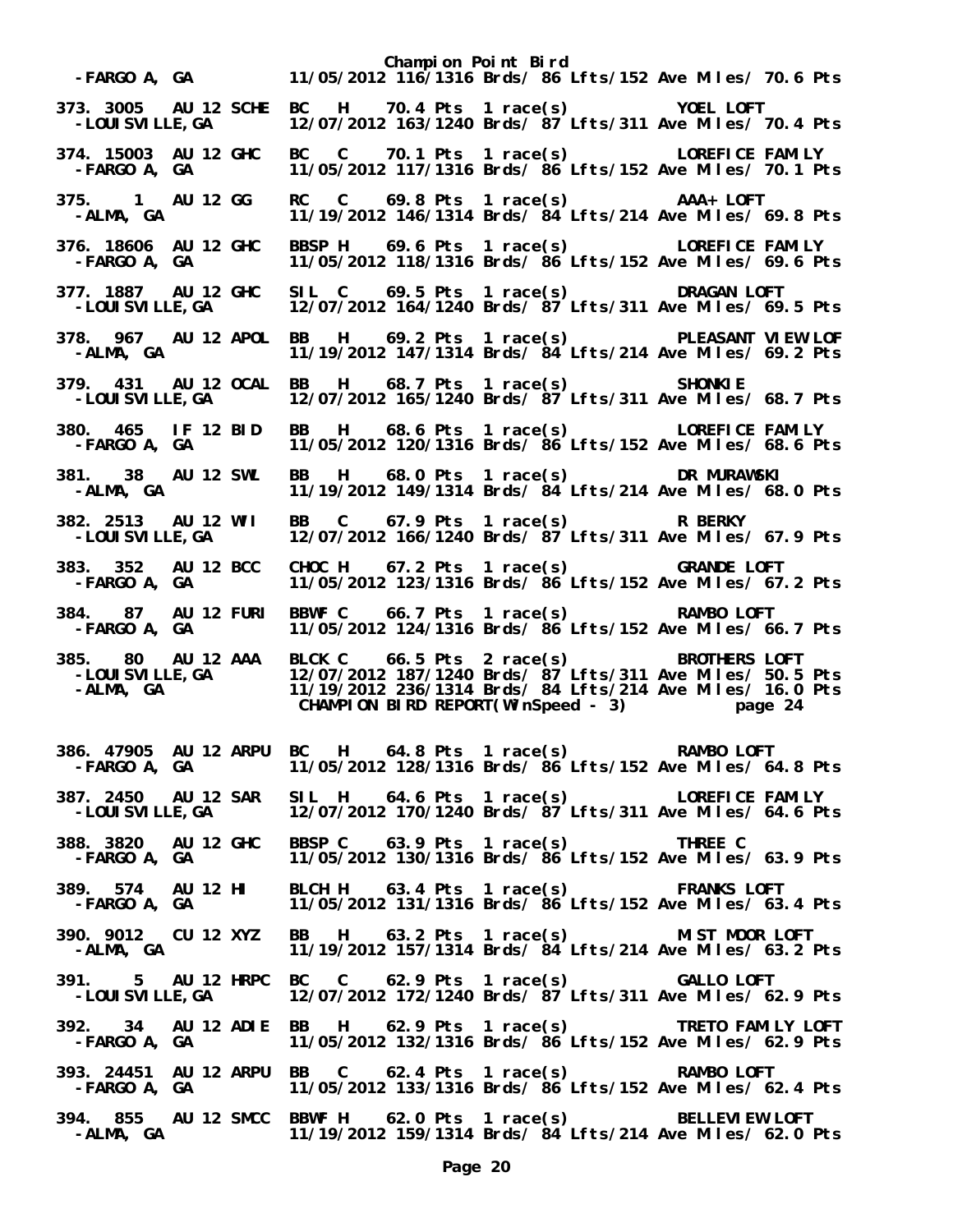**Champion Point Bird 395. 8040 IF 12 FOYS BBWF H 61.9 Pts 1 race(s) FRANKS LOFT -FARGO A, GA 11/05/2012 134/1316 Brds/ 86 Lfts/152 Ave Miles/ 61.9 Pts 396. 70 AU 12 ALON BC C 61.5 Pts 1 race(s) RAMBO LOFT -FARGO A, GA 11/05/2012 135/1316 Brds/ 86 Lfts/152 Ave Miles/ 61.5 Pts 397. 19 AU 12 PARA BB C 61.4 Pts 1 race(s) RAMBO LOFT -ALMA, GA 11/19/2012 160/1314 Brds/ 84 Lfts/214 Ave Miles/ 61.4 Pts 398. 2842 AU 12 GHC BB C 61.2 Pts 1 race(s) LOREFICE FAMILY**  12/07/2012 174/1240 Brds/  $87$  Lfts/311 Ave Miles/ 61.2 Pts **399. 19 AU 12 FURI BC H 60.5 Pts 1 race(s) YOSVANY OJEDA -FARGO A, GA 11/05/2012 137/1316 Brds/ 86 Lfts/152 Ave Miles/ 60.5 Pts 400. 87 AU 12 CHT BB C 60.4 Pts 1 race(s) CARLOS LOFT -LOUISVILLE,GA 12/07/2012 175/1240 Brds/ 87 Lfts/311 Ave Miles/ 60.4 Pts 401. 1327 AU 12 LAF BB H 60.2 Pts 1 race(s) WOODS END LOFT -ALMA, GA 11/19/2012 162/1314 Brds/ 84 Lfts/214 Ave Miles/ 60.2 Pts 402. 6915 AU 12 GHC BC C 59.5 Pts 1 race(s) LOREFICE FAMILY -FARGO A, GA 11/05/2012 139/1316 Brds/ 86 Lfts/152 Ave Miles/ 59.5 Pts 403. 10 AU 12 DAVE BB C 59.0 Pts 1 race(s) HOWARD/KIRK -ALMA, GA 11/19/2012 164/1314 Brds/ 84 Lfts/214 Ave Miles/ 59.0 Pts 404. 8027 AU 12 GHC CHSP H 58.8 Pts 1 race(s) B GIANNETTA**  12/07/2012 177/1240 Brds/  $87$ <sup>'</sup>Lfts/311 Ave Miles/ 58.8 Pts  **CHAMPION BIRD REPORT(WinSpeed - 3) page 25 405. 3117 AU 12 HRPC BC H 58.6 Pts 1 race(s) YOSVANY OJEDA -FARGO A, GA 11/05/2012 141/1316 Brds/ 86 Lfts/152 Ave Miles/ 58.6 Pts 406. 116 AU 12 UTEN BB H 57.9 Pts 1 race(s) HOWARD/KIRK -ALMA, GA 11/19/2012 166/1314 Brds/ 84 Lfts/214 Ave Miles/ 57.9 Pts 407. 53 AU 12 MARI BBWF H 57.1 Pts 1 race(s) HOWARD/KIRK -LOUISVILLE,GA 12/07/2012 179/1240 Brds/ 87 Lfts/311 Ave Miles/ 57.1 Pts 408. 1545 AU 12 GHC BBSP H 56.3 Pts 1 race(s) RICK BIASUCCI LOFT -LOUISVILLE,GA 12/07/2012 180/1240 Brds/ 87 Lfts/311 Ave Miles/ 56.3 Pts 409. 18 AU 12 GUYS BB H 56.2 Pts 1 race(s) YOSVANY OJEDA -FARGO A, GA 11/05/2012 146/1316 Brds/ 86 Lfts/152 Ave Miles/ 56.2 Pts 410. 1590 AU 12 ALVA BC C 56.1 Pts 1 race(s) BELLEVIEW LOFT -ALMA, GA 11/19/2012 169/1314 Brds/ 84 Lfts/214 Ave Miles/ 56.1 Pts 411. 12011 AU 12 COLD BC C 55.7 Pts 1 race(s) LOREFICE FAMILY -FARGO A, GA 11/05/2012 147/1316 Brds/ 86 Lfts/152 Ave Miles/ 55.7 Pts 412. 12299 AU 12 A DCWF H 55.5 Pts 1 race(s) TONY MELUCCI**  12/07/2012 181/1240 Brds/ 87 Lfts/311 Ave Miles/ 55.5 Pts **413. 2117 AU 12 GS BB H 54.9 Pts 1 race(s) AAA+ LOFT**  11/19/2012 171/1314 Brds/ 84 Lfts/214 Ave Miles/ 54.9 Pts **414. 24 AU 12 SUNB SLT C 54.7 Pts 1 race(s) LOREFICE FAMILY -FARGO A, GA 11/05/2012 149/1316 Brds/ 86 Lfts/152 Ave Miles/ 54.7 Pts 415. 147 AU 12 ANTH BC H 54.6 Pts 1 race(s) RAMBO LOFT -LOUISVILLE,GA 12/07/2012 182/1240 Brds/ 87 Lfts/311 Ave Miles/ 54.6 Pts 416. 36 AU 12 FURI BB H 54.3 Pts 1 race(s) YOSVANY OJEDA -ALMA, GA 11/19/2012 172/1314 Brds/ 84 Lfts/214 Ave Miles/ 54.3 Pts 417. 8102 AU 12 TRIC BC C 54.3 Pts 1 race(s) THREE C -FARGO A, GA 11/05/2012 150/1316 Brds/ 86 Lfts/152 Ave Miles/ 54.3 Pts**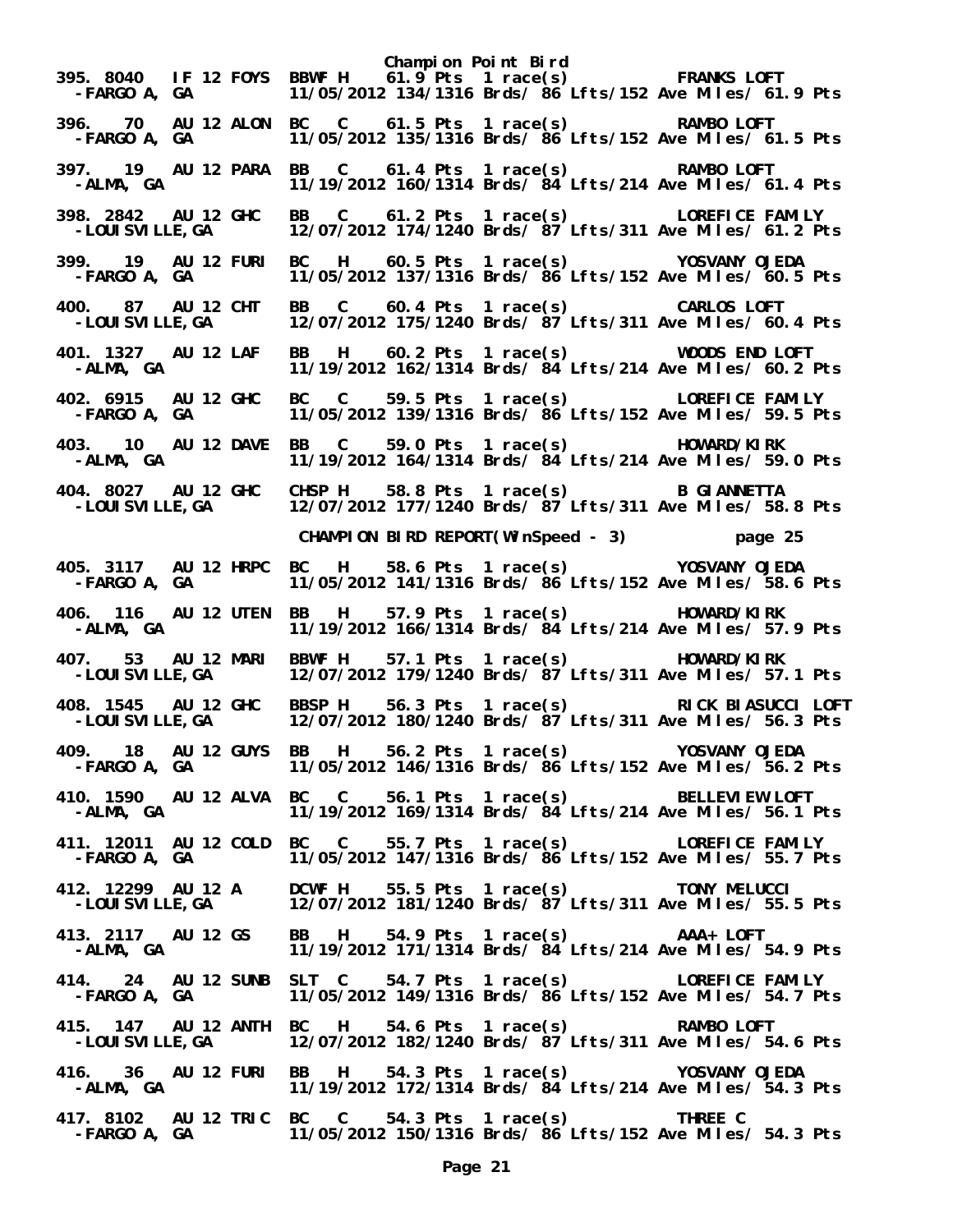**Champion Point Bird** لاء المسلمان المسلم المسلم المسلم بين المسلم بين المسلم بين المسلم بين المسلم بين المسلم بين المسلم بين المسلم<br>2 /12/07/2012 183/1240 Brds/ 87 Lfts/311 Ave Miles بين المسلم بين المسلم بين المسلم بين المسلم بين المسلم بين<br>  **-LOUISVILLE,GA 12/07/2012 183/1240 Brds/ 87 Lfts/311 Ave Miles/ 53.8 Pts 419. 569 AU 12 BCC BB C 53.8 Pts 1 race(s) YOSVANY OJEDA -FARGO A, GA 11/05/2012 151/1316 Brds/ 86 Lfts/152 Ave Miles/ 53.8 Pts 420. 12859 AU 12 GHC BB C 53.7 Pts 1 race(s) ANDY-JAN-JULIE -ALMA, GA 11/19/2012 173/1314 Brds/ 84 Lfts/214 Ave Miles/ 53.7 Pts 421. 626 AU 12 LAF DC C 53.3 Pts 1 race(s) R BERKY -FARGO A, GA 11/05/2012 152/1316 Brds/ 86 Lfts/152 Ave Miles/ 53.3 Pts 422. 2022 AU 12 GENE BCSP H 53.1 Pts 1 race(s) LOREFICE FAMILY -ALMA, GA 11/19/2012 174/1314 Brds/ 84 Lfts/214 Ave Miles/ 53.1 Pts 423. 65 AU 12 CHT BC C 52.8 Pts 1 race(s) LOREFICE FAMILY -FARGO A, GA 11/05/2012 153/1316 Brds/ 86 Lfts/152 Ave Miles/ 52.8 Pts 424. 1767 AU 12 THP BB H 52.5 Pts 1 race(s) BELLEVIEW LOFT CHAMPION BIRD REPORT(WinSpeed - 3) page 26 -ALMA, GA 11/19/2012 175/1314 Brds/ 84 Lfts/214 Ave Miles/ 52.5 Pts 425. 54 AU 12 VITA BBAR C 52.3 Pts 1 race(s) BOOMERANG -FARGO A, GA 11/05/2012 154/1316 Brds/ 86 Lfts/152 Ave Miles/ 52.3 Pts 426. 2122 AU 12 THP BC C 51.9 Pts 1 race(s) BELLEVIEW LOFT -ALMA, GA 11/19/2012 176/1314 Brds/ 84 Lfts/214 Ave Miles/ 51.9 Pts 427. 6842 AU 12 CHIC BB C 51.9 Pts 1 race(s) R BERKY -FARGO A, GA 11/05/2012 155/1316 Brds/ 86 Lfts/152 Ave Miles/ 51.9 Pts 428. 5806 AU 12 GHC BBSP H 51.4 Pts 1 race(s) LOREFICE FAMILY -FARGO A, GA 11/05/2012 156/1316 Brds/ 86 Lfts/152 Ave Miles/ 51.4 Pts 429. 387 AU 12 BCC BB H 51.3 Pts 1 race(s) TONY MELUCCI -LOUISVILLE,GA 12/07/2012 186/1240 Brds/ 87 Lfts/311 Ave Miles/ 51.3 Pts 430. 81 AU 12 NB BB H 50.9 Pts 1 race(s) R BERKY -FARGO A, GA 11/05/2012 157/1316 Brds/ 86 Lfts/152 Ave Miles/ 50.9 Pts 431. 6724 AU 12 SCHE BCWF C 50.7 Pts 1 race(s) GRANDE LOFT -ALMA, GA 11/19/2012 178/1314 Brds/ 84 Lfts/214 Ave Miles/ 50.7 Pts 432. 312 AU 12 KENN BC C 50.1 Pts 1 race(s) WEEKS-LOFT -ALMA, GA 11/19/2012 179/1314 Brds/ 84 Lfts/214 Ave Miles/ 50.1 Pts 433. 400 AU 12 BCC BB H 49.7 Pts 1 race(s) TONY MELUCCI -LOUISVILLE,GA 12/07/2012 188/1240 Brds/ 87 Lfts/311 Ave Miles/ 49.7 Pts 434. 4804 IF 12 GPC BB H 49.5 Pts 1 race(s) ANDY-JAN-JULIE -ALMA, GA 11/19/2012 180/1314 Brds/ 84 Lfts/214 Ave Miles/ 49.5 Pts 435. 153 AU 12 LCOL BC C 49.5 Pts 1 race(s) GRANDE LOFT -FARGO A, GA 11/05/2012 160/1316 Brds/ 86 Lfts/152 Ave Miles/ 49.5 Pts 436. 42 AU 12 LCOL BB C 49.0 Pts 1 race(s) GRANDE LOFT -FARGO A, GA 11/05/2012 161/1316 Brds/ 86 Lfts/152 Ave Miles/ 49.0 Pts 437. 12017 AU 12 A DC C 48.9 Pts 1 race(s) FRASER LOFT -ALMA, GA 11/19/2012 181/1314 Brds/ 84 Lfts/214 Ave Miles/ 48.9 Pts 438. 4949 AU 12 TEXA BB C 48.6 Pts 2 race(s) J.McINTOSH -LOUISVILLE,GA 12/07/2012 194/1240 Brds/ 87 Lfts/311 Ave Miles/ 44.7 Pts -FARGO A, GA 11/05/2012 255/1316 Brds/ 86 Lfts/152 Ave Miles/ 3.9 Pts 439. 936 AU 12 HAR BCWF H 48.3 Pts 1 race(s) ANDY-JAN-JULIE -ALMA, GA 11/19/2012 182/1314 Brds/ 84 Lfts/214 Ave Miles/ 48.3 Pts 440. 367 AU 12 BCC BC C 48.0 Pts 1 race(s) CIRCLE LOFT**  11/05/2012 163/1316 Brds/  $86$  Lfts/152 Ave Miles/ 48.0 Pts **Page 22**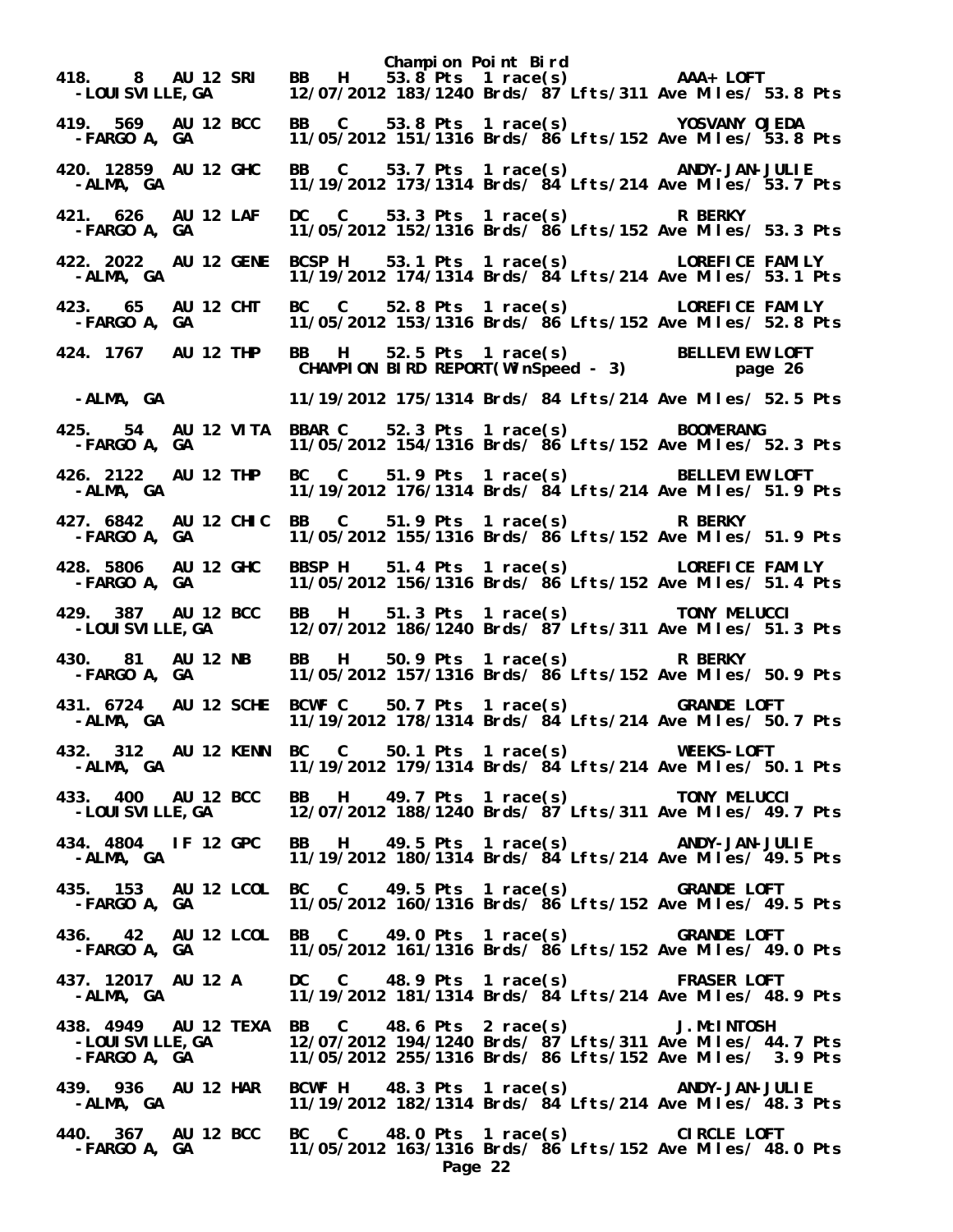| 441. 196 IF 12 QCP<br>-LOUI SVI LLE, GA               |  | BC H 48.0 Pts 1 race(s) AUCHENBOTHIE LOFT<br>12/07/2012 190/1240 Brds/ 87 Lfts/311 Ave Miles/ 48.0 Pts                                                                           |  |
|-------------------------------------------------------|--|----------------------------------------------------------------------------------------------------------------------------------------------------------------------------------|--|
| -ALMA, GA                                             |  | 442. 6866 AU 12 CHIC BC H 47.7 Pts 1 race(s) R BERKY<br>11/19/2012 183/1314 Brds/ $\frac{3}{4}$ Lfts/214 Ave Miles/ 47.7 Pts                                                     |  |
| 443. 2841 AU 12 GHC                                   |  | BB H 47.2 Pts 1 race(s) LOREFICE FAMILY<br>CHAMPION BIRD REPORT(WinSpeed - 3) page 27                                                                                            |  |
| -LOUI SVI LLE, GA                                     |  | 12/07/2012 191/1240 Brds/ 87 Lfts/311 Ave Miles/ 47.2 Pts                                                                                                                        |  |
| 444. 22 AU 12 NEW<br>-ALMA, GA                        |  | BC H 47.1 Pts 1 race(s) ANDY-JAN-JULIE<br>11/19/2012 184/1314 Brds/ 84 Lfts/214 Ave Miles/ 47.1 Pts                                                                              |  |
| 445. 4149 AU 12 SCHE<br>-FARGO A, GA                  |  | BC H 47.1 Pts 1 race(s) GRANDE LOFT<br>11/05/2012 165/1316 Brds/ 86 Lfts/152 Ave Miles/ 47.1 Pts                                                                                 |  |
| 446. 18156 AU 12 ARPU<br>-FARGO A, GA                 |  | CHOC C 46.6 Pts 1 race(s) BOOMERANG<br>11/05/2012 166/1316 Brds/ 86 Lfts/152 Ave Miles/ 46.6 Pts                                                                                 |  |
| 447. 2173 AU 12 WESC<br>-ALMA, GA                     |  | SILV C 46.5 Pts 1 race(s) JC GALLAGHER<br>11/19/2012 185/1314 Brds/ 84 Lfts/214 Ave Miles/ 46.5 Pts                                                                              |  |
| 448. 6502 AU 12 GHC<br>-FARGO A, GA<br>-LOUISVILLE,GA |  | BB H 45.7 Pts 2 race(s) WEEKS-LOFT<br>11/05/2012 199/1316 Brds/ 86 Lfts/152 Ave Miles/ 30.8 Pts<br>12/07/2012 230/1240 Brds/ 87 Lfts/311 Ave Miles/ 14.9 Pts                     |  |
| 449. 33 AU 12 LOK<br>-FARGO A, GA                     |  | BBAR C 45.6 Pts 1 race(s) BOOMERANG<br>11/05/2012 168/1316 Brds/ 86 Lfts/152 Ave Miles/ 45.6 Pts                                                                                 |  |
| 450. 2425 AU 12 WSJ<br>-LOUI SVI LLE, GA              |  | BBWF H 45.5 Pts 1 race(s) BENITEZ LOFT<br>12/07/2012 193/1240 Brds/ $\frac{3}{7}$ Lfts/311 Ave Miles/ 45.5 Pts                                                                   |  |
| 451. 2261 AU 12 GHC<br>-ALMA, GA                      |  | BB H 45.3 Pts 1 race(s) MALAY LOFT<br>11/19/2012 187/1314 Brds/ 84 Lfts/214 Ave Miles/ 45.3 Pts                                                                                  |  |
| 452. 11919 AU 12 GHC<br>-FARGO A, GA                  |  | BC H 44.2 Pts 1 race(s) RICK BIASUCCI LOFT<br>11/05/2012 171/1316 Brds/ 86 Lfts/152 Ave Miles/ 44.2 Pts                                                                          |  |
| 453. 1031 AU 12 OCAL<br>-LOUI SVI LLE, GA             |  | BB C 43.9 Pts 1 race(s) JC GALLAGHER<br>12/07/2012 195/1240 Brds/ 87 Lfts/311 Ave Miles/ 43.9 Pts                                                                                |  |
|                                                       |  | 454. 2343 AU 12 THP BC C 43.2 Pts 1 race(s) GRANDE LOFT<br>FARGO A, GA 11/05/2012 173/1316 Brds/ 86 Lfts/152 Ave Miles/ 43.2 Pts                                                 |  |
| 455. 1341 AU 12 IND<br>-ALMA, GA                      |  | BB H 42.9 Pts 1 race(s) DANIELA LOFT<br>11/19/2012 191/1314 Brds/ 84 Lfts/214 Ave Miles/ 42.9 Pts                                                                                |  |
| 456. 11923 AU 12 GHC<br>-FARGO A, GA                  |  | BB H 42.3 Pts 1 race(s) RICK BIASUCCI LOFT<br>11/05/2012 175/1316 Brds/ 86 Lfts/152 Ave Miles/ 42.3 Pts                                                                          |  |
| 457. 2865 AU 12 GHC<br>-LOUI SVI LLE, GA              |  | BB C 42.2 Pts 1 race(s) CIRCLE LOFT<br>12/07/2012 197/1240 Brds/ 87 Lfts/311 Ave Miles/ 42.2 Pts                                                                                 |  |
| 458. 1209 AU 12 BLE<br>-ALMA, GA                      |  | BB H 41.7 Pts 1 race(s) WEEKS-LOFT<br>11/19/2012 193/1314 Brds/ 84 Lfts/214 Ave Miles/ 41.7 Pts                                                                                  |  |
| $-FARGO A, GA$<br>$-MMA GA$<br>-ALMA, GA              |  | 459. 50816 AU 12 ARPU BC C 41.7 Pts 2 race(s) AAA+ LOFT<br>11/05/2012 181/1316 Brds/ 86 Lfts/152 Ave Miles/ 39.4 Pts<br>11/19/2012 259/1314 Brds/ 84 Lfts/214 Ave Miles/ 2.3 Pts |  |
| 460. 7594 AU 12 GHC<br>-LOUI SVI LLE, GA              |  | BCK H 41.4 Pts 1 race(s) M W D LOFT<br>12/07/2012 198/1240 Brds/ 87 Lfts/311 Ave Miles/ 41.4 Pts                                                                                 |  |
| -ALMA, GA                                             |  | 461. 8040 AU 12 FOYS BBWF H 41.1 Pts 1 race(s) FRANKS LOFT<br>11/19/2012 194/1314 Brds/ 84 Lfts/214 Ave Miles/ 41.1 Pts                                                          |  |
|                                                       |  | CHAMPION BIRD REPORT(WinSpeed - 3)<br>page 28                                                                                                                                    |  |
| 462. 4 AU 12 MRL                                      |  | BB H 40.6 Pts 1 race(s) GALLO LOFT<br>Page 23                                                                                                                                    |  |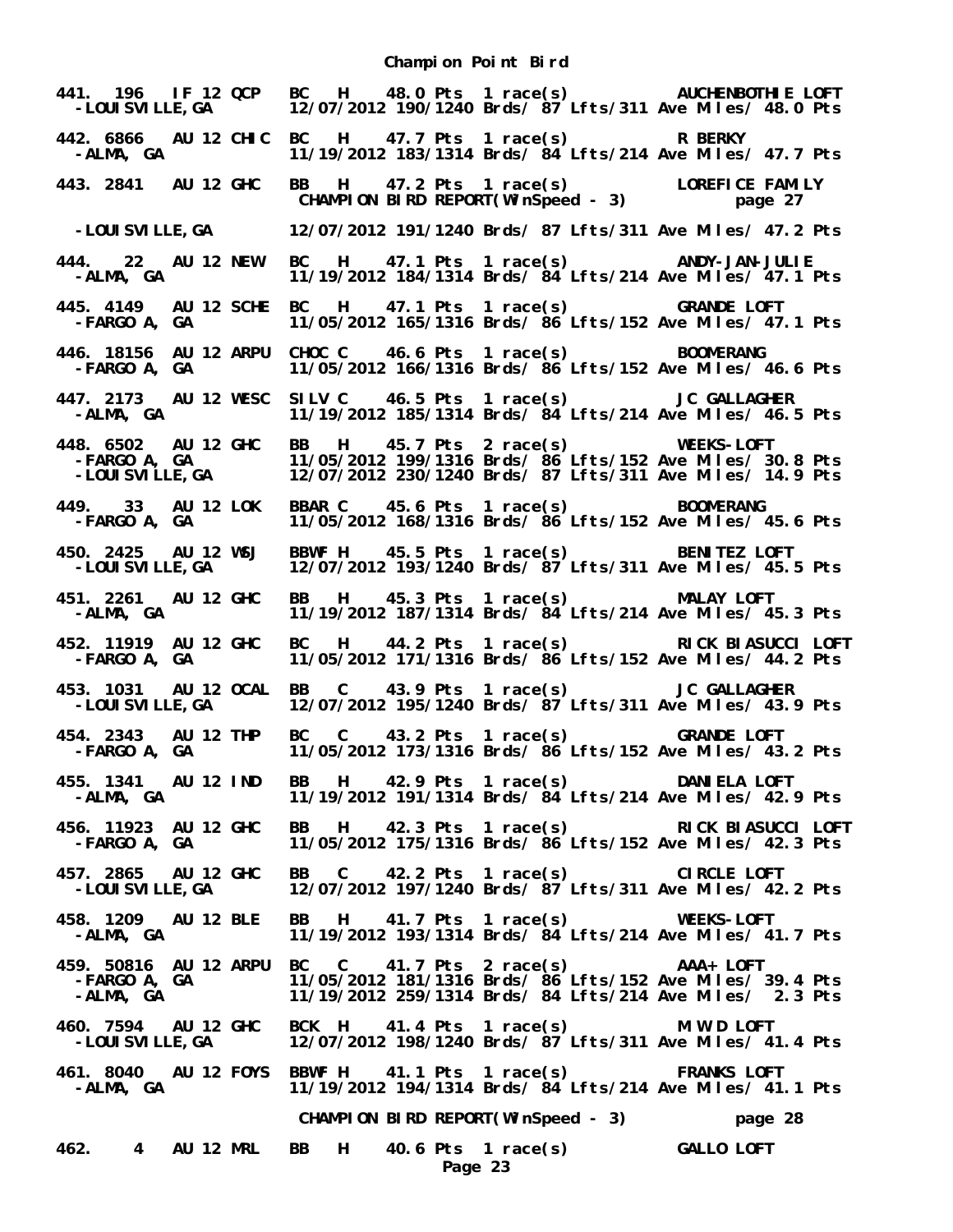|                                                               | Champion Point Bird<br>-LOUISVILLE,GA 12/07/2012 199/1240 Brds/ 87 Lfts/311 Ave Miles/ 40.6 Pts                                                                     |
|---------------------------------------------------------------|---------------------------------------------------------------------------------------------------------------------------------------------------------------------|
| 463. 1177 AU 12 FALL<br>-ALMA, GA                             | DCWF H  40.5 Pts  1 race(s)   6RANDE LOFT<br>11/19/2012 195/1314 Brds/ 84 Lfts/214 Ave Miles/ 40.5 Pts                                                              |
| 464. 7215 AU 12 GHC<br>-LOUI SVI LLE, GA<br>-FARGO   A,    GA | BB H 40.5 Pts 2 race(s) WEEKS-LOFT<br>12/07/2012 205/1240 Brds/ 87 Lfts/311 Ave Miles/ 35.6 Pts<br>11/05/2012 253/1316 Brds/ 86 Lfts/152 Ave Miles/ 4.9 Pts         |
| 465. 307 AU 12 DELV<br>-ALMA, GA                              | BC H 39.9 Pts 1 race(s) TRETO FAMILY LOFT<br>11/19/2012 196/1314 Brds/ 84 Lfts/214 Ave Miles/ 39.9 Pts                                                              |
| 466. 452 AU 12 WNC<br>-FARGO A, GA                            | BC H 39.9 Pts 1 race(s) AAA+ LOFT<br>11/05/2012 180/1316 Brds/ 86 Lfts/152 Ave Miles/ 39.9 Pts                                                                      |
| 467. 15447 AU 12 JEDD<br>-ALMA, GA                            | BB C 39.3 Pts 1 race(s) PENA-PLACETAS<br>11/19/2012 197/1314 Brds/ 84 Lfts/214 Ave Miles/ 39.3 Pts                                                                  |
| 468. 60607 AU 12 ARPU<br>-FARGO A, GA<br>-ALMA, GA            | BC H 39.2 Pts 2 race(s) AAA+ LOFT<br>11/05/2012 190/1316 Brds/ 86 Lfts/152 Ave Miles/ 35.1 Pts<br>11/19/2012 256/1314 Brds/ 84 Lfts/214 Ave Miles/ 4.1 Pts          |
| 469. 60 AU 12 MV<br>-LOUI SVI LLE, GA                         | BB C 38.9 Pts 1 race(s) TRETO FAMILY LOFT<br>12/07/2012 201/1240 Brds/ $\frac{3}{2}$ Lfts/311 Ave Miles/ 38.9 Pts                                                   |
| <b>-FARGO A, GA</b>                                           | 470. 30 IF 12 WANG SIL H 38.4 Pts 1 race(s) AAA+ LOFT<br>FARGO A, GA 11/05/2012 183/1316 Brds/ 86 Lfts/152 Ave Miles/ 38.4 Pts                                      |
| 471. 24 AU 12 DEL<br>-FARGO A, GA                             | BB H 38.0 Pts 1 race(s) WEEKS-LOFT<br>11/05/2012 184/1316 Brds/ 86 Lfts/152 Ave Miles/ 38.0 Pts                                                                     |
| 472. 16908 AU 12 GHC<br>-ALMA, GA<br>-LOUISVILLE,GA           | BB H 37.9 Pts 2 race(s) PLEASANT VIEW LOF<br>11/19/2012 227/1314 Brds/ 84 Lfts/214 Ave Miles/ 21.4 Pts<br>12/07/2012 228/1240 Brds/ 87 Lfts/311 Ave Miles/ 16.6 Pts |
| 473. 16009 AU 12 GHC<br>-FARGO A, GA                          | BB C 37.0 Pts 1 race(s) AAA+ LOFT<br>11/05/2012 186/1316 Brds/ 86 Lfts/152 Ave Miles/ 37.0 Pts                                                                      |
| 474. 727 AU 12 RICH<br>-ALMA, GA                              | BB H 36.9 Pts 1 race(s) WEEKS-LOFT<br>11/19/2012 201/1314 Brds/ 84 Lfts/214 Ave Miles/ 36.9 Pts                                                                     |
|                                                               | BB C 36.5 Pts 1 race(s) PENA-PLACETAS<br>11/05/2012 187/1316 Brds/ 86 Lfts/152 Ave Miles/ 36.5 Pts                                                                  |
| -LOUI SVI LLE, GA                                             | 476. 2546 AU 12 GHC BBWF H 36.4 Pts 1 race(s) RICK BIASUCCI LOFT<br>12/07/2012 204/1240 Brds/ 87 Lfts/311 Ave Miles/ 36.4 Pts                                       |
| 477. 7841 AU 12 AA<br>-ALMA, GA                               | BB H 35.7 Pts 1 race(s) R BERKY<br>11/19/2012 203/1314 Brds/ 84 Lfts/214 Ave Miles/ 35.7 Pts                                                                        |
| 478. 205 AU 12 HERT<br>-FARGO A, GA                           | BC H 35.6 Pts 1 race(s) AAA+ LOFT<br>11/05/2012 189/1316 Brds/ 86 Lfts/152 Ave Miles/ 35.6 Pts                                                                      |
| -ALMA, GA                                                     | 479. 326 AU 12 KENN BC H 35.1 Pts 1 race(s) MALAY LOFT<br>11/19/2012 204/1314 Brds/ 84 Lfts/214 Ave Miles/ 35.1 Pts                                                 |
| 480. 642 IF 12 NWC                                            |                                                                                                                                                                     |
|                                                               | BCWF H 34.8 Pts 1 race(s) LASZLO SZ<br>CHAMPION BIRD REPORT(WinSpeed - 3) page<br>page 29                                                                           |
| -LOUI SVI LLE, GA                                             | 12/07/2012 206/1240 Brds/ 87 Lfts/311 Ave Miles/ 34.8 Pts                                                                                                           |
| 481. 1326 AU 12 MIS<br>-ALMA, GA                              | BB H 34.5 Pts 1 race(s) RICK BIASUCCI LOFT<br>11/19/2012 205/1314 Brds/ 84 Lfts/214 Ave Miles/ 34.5 Pts                                                             |
| 482. 2504 AU 12 GHC<br>-LOUI SVI LLE, GA                      | BB H 33.9 Pts 1 race(s) MALAY LOFT<br>12/07/2012 207/1240 Brds/ 87 Lfts/311 Ave Miles/ 33.9 Pts                                                                     |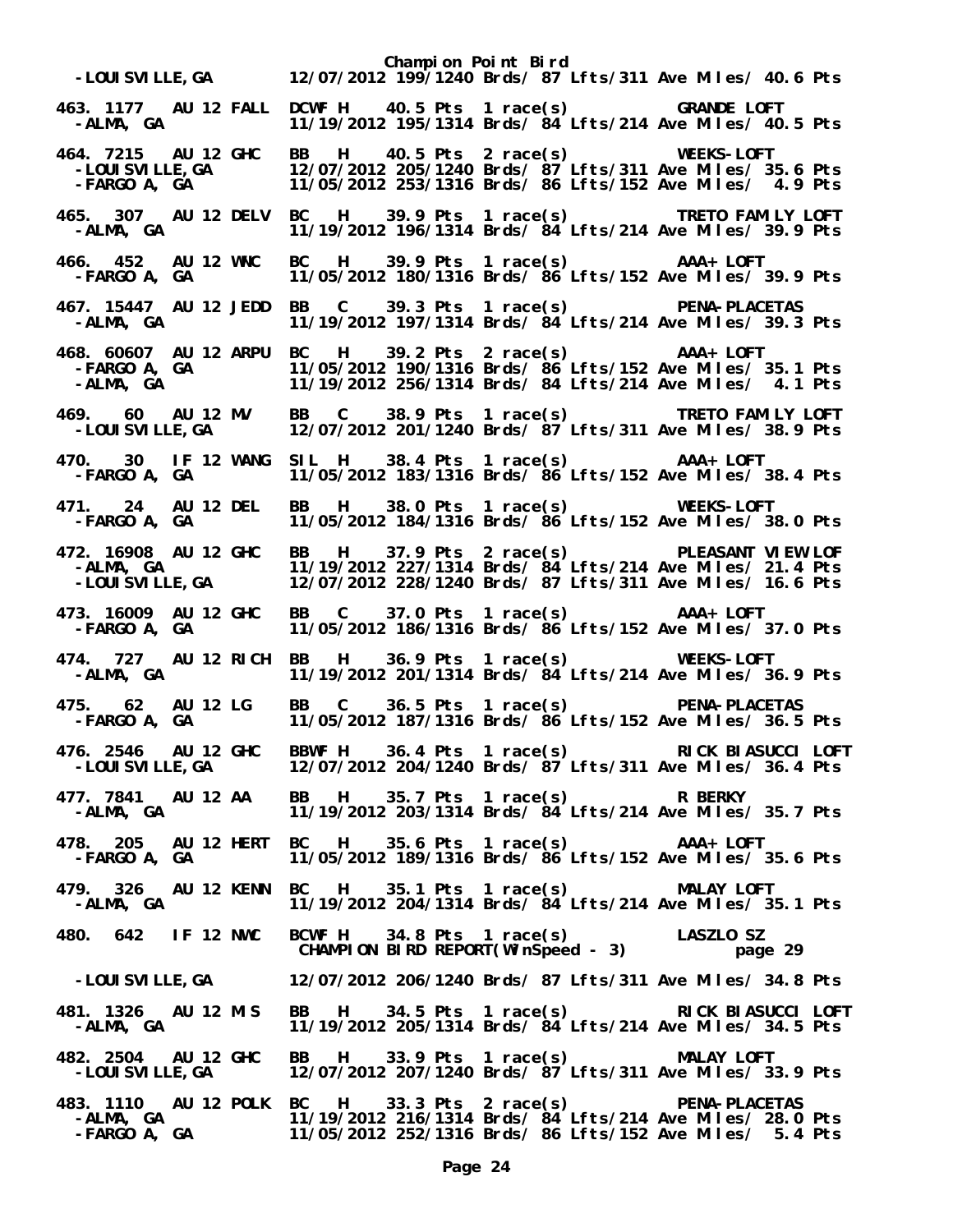**Champion Point Bird 484. 11922 AU 12 GHC BB H 33.2 Pts 1 race(s) RICK BIASUCCI LOFT -FARGO A, GA 11/05/2012 194/1316 Brds/ 86 Lfts/152 Ave Miles/ 33.2 Pts 485. 7119 CU 12 XYZ BB H 32.8 Pts 1 race(s) RICK BIASUCCI LOFT -ALMA, GA 11/19/2012 208/1314 Brds/ 84 Lfts/214 Ave Miles/ 32.8 Pts 486. 310 AU 12 KENN BB C 32.7 Pts 1 race(s) AAA+ LOFT -FARGO A, GA 11/05/2012 195/1316 Brds/ 86 Lfts/152 Ave Miles/ 32.7 Pts 487. 1390 AU 12 ALCA BB C 32.3 Pts 1 race(s) R SCHMEICHEL**  12/07/2012 209/1240 Brds/  $87$ <sup>'</sup>Lfts/311 Ave Miles/ 32.3 Pts **488. 25542 AU 12 ARPU BC C 32.2 Pts 1 race(s) DON HART -ALMA, GA 11/19/2012 209/1314 Brds/ 84 Lfts/214 Ave Miles/ 32.2 Pts 489. 8 AU 12 BOOM BLCH H 31.5 Pts 1 race(s) FRANKS LOFT**  12/07/2012 210/1240 Brds/ 87 Lfts/311 Ave Miles/ 31.5 Pts **490. 16 AU 12 ADIE BB C 31.3 Pts 1 race(s) YOEL LOFT -FARGO A, GA 11/05/2012 198/1316 Brds/ 86 Lfts/152 Ave Miles/ 31.3 Pts 491. 836 AU 12 SFA BC H 30.6 Pts 1 race(s) TONY MELUCCI -LOUISVILLE,GA 12/07/2012 211/1240 Brds/ 87 Lfts/311 Ave Miles/ 30.6 Pts 492. 7364 AU 12 GHC BB C 30.4 Pts 1 race(s) CARLOS LOFT -ALMA, GA 11/19/2012 212/1314 Brds/ 84 Lfts/214 Ave Miles/ 30.4 Pts 493. 879 AU 12 GHC BBSP H 30.3 Pts 1 race(s) PENA-PLACETAS -FARGO A, GA 11/05/2012 200/1316 Brds/ 86 Lfts/152 Ave Miles/ 30.3 Pts 494. 3004 AU 12 GHC BC H 29.8 Pts 1 race(s) WEEKS-LOFT**  11/05/2012 201/1316 Brds/ 86 Lfts/152 Ave Miles/ 29.8 Pts **495. 1267 AU 12 BTL BB H 29.8 Pts 1 race(s) WEEKS-LOFT -ALMA, GA 11/19/2012 213/1314 Brds/ 84 Lfts/214 Ave Miles/ 29.8 Pts 496. 311 AU 12 KENN BBSP H 29.3 Pts 1 race(s) RICK BIASUCCI LOFT -FARGO A, GA 11/05/2012 202/1316 Brds/ 86 Lfts/152 Ave Miles/ 29.3 Pts 497. 1090 AU 12 OCF BLK H 29.2 Pts 1 race(s) RICK BIASUCCI LOFT -ALMA, GA 11/19/2012 214/1314 Brds/ 84 Lfts/214 Ave Miles/ 29.2 Pts 498. 1231 AU 12 WEBE BBAR H 29.0 Pts 1 race(s) BOOMERANG**  12/07/2012 213/1240 Brds/  $87$ <sup>'</sup>Lfts/311 Ave Miles/ 29.0 Pts **499. 13 AU 12 CANT BCSP C 28.6 Pts 1 race(s) LOREFICE FAMILY CHAMPION BIRD REPORT(WinSpeed - 3) page 30 -ALMA, GA 11/19/2012 215/1314 Brds/ 84 Lfts/214 Ave Miles/ 28.6 Pts 500. 10982 AU 12 GHC BBAR H 28.1 Pts 1 race(s) FRANKS LOFT -LOUISVILLE,GA 12/07/2012 214/1240 Brds/ 87 Lfts/311 Ave Miles/ 28.1 Pts 501. 2430 AU 12 WSJ BC H 27.9 Pts 1 race(s) WEEKS-LOFT -FARGO A, GA 11/05/2012 205/1316 Brds/ 86 Lfts/152 Ave Miles/ 27.9 Pts 502. 20756 AU 12 AA CHOC H 27.4 Pts 1 race(s) RENEGADE -FARGO A, GA 11/05/2012 206/1316 Brds/ 86 Lfts/152 Ave Miles/ 27.4 Pts 503. 114 AU 12 GALL BB H 27.3 Pts 1 race(s) TONY MELUCCI -LOUISVILLE,GA 12/07/2012 215/1240 Brds/ 87 Lfts/311 Ave Miles/ 27.3 Pts 504. 2256 AU 12 GHC BBWF C 26.2 Pts 1 race(s) MIST MOOR LOFT -ALMA, GA 11/19/2012 219/1314 Brds/ 84 Lfts/214 Ave Miles/ 26.2 Pts 505. 15578 AU 12 GHC BB H 26.0 Pts 1 race(s) CIRCLE LOFT -FARGO A, GA 11/05/2012 209/1316 Brds/ 86 Lfts/152 Ave Miles/ 26.0 Pts 506. 75422 AU 12 ARPU BBAR H 25.0 Pts 1 race(s) SPIRIT 76 -ALMA, GA 11/19/2012 221/1314 Brds/ 84 Lfts/214 Ave Miles/ 25.0 Pts**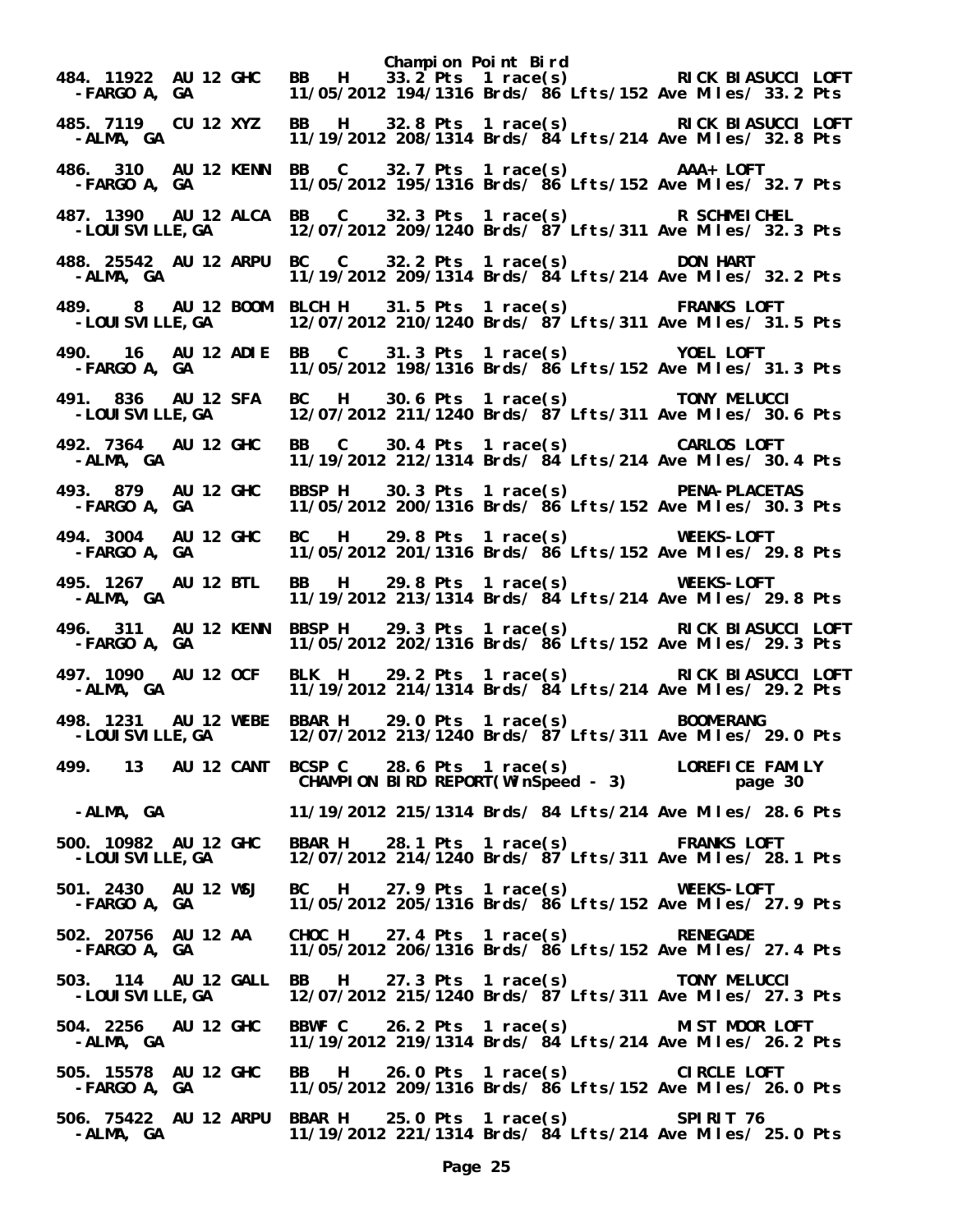**Champion Point Bird 507. 12292 AU 12 A BSPL H 24.5 Pts 1 race(s) RENEGADE -FARGO A, GA 11/05/2012 212/1316 Brds/ 86 Lfts/152 Ave Miles/ 24.5 Pts 508. 920 AU 12 HAR BC C 24.4 Pts 1 race(s) R BERKY -ALMA, GA 11/19/2012 222/1314 Brds/ 84 Lfts/214 Ave Miles/ 24.4 Pts 509. 6454 AU 12 ARC BB H 24.0 Pts 1 race(s) PENA-PLACETAS -LOUISVILLE,GA 12/07/2012 219/1240 Brds/ 87 Lfts/311 Ave Miles/ 24.0 Pts 510. 229 AU 12 TFC BC H 23.8 Pts 1 race(s) MALAY LOFT**  11/19/2012 223/1314 Brds/  $\frac{3}{4}$  Lfts/214 Ave Miles/ 23.8 Pts **511. 66 AU 12 GUYS BC H 23.6 Pts 1 race(s) MALAY LOFT -FARGO A, GA 11/05/2012 214/1316 Brds/ 86 Lfts/152 Ave Miles/ 23.6 Pts 512. 10010 AU 12 GHC RED C 23.1 Pts 1 race(s) MALAY LOFT**  11/05/2012 215/1316 Brds/ 86 Lfts/152 Ave Miles/ 23.1 Pts **513. 12254 AU 12 LYNC BB C 22.6 Pts 1 race(s) THREE C -ALMA, GA 11/19/2012 225/1314 Brds/ 84 Lfts/214 Ave Miles/ 22.6 Pts 514. 6 AU 12 SWL BB H 22.3 Pts 1 race(s) AAA+ LOFT -LOUISVILLE,GA 12/07/2012 221/1240 Brds/ 87 Lfts/311 Ave Miles/ 22.3 Pts 515. 714 AU 12 DBJ BC C 22.1 Pts 1 race(s) MALAY LOFT -FARGO A, GA 11/05/2012 217/1316 Brds/ 86 Lfts/152 Ave Miles/ 22.1 Pts 516. 3 AU 12 HKY BB H 22.0 Pts 1 race(s) MIST MOOR LOFT -ALMA, GA 11/19/2012 226/1314 Brds/ 84 Lfts/214 Ave Miles/ 22.0 Pts 517. 10 AU 12 SWL BB H 21.7 Pts 1 race(s) WEEKS-LOFT**  11/05/2012 218/1316 Brds/ 86 Lfts/152 Ave Miles/ 21.7 Pts **518. 12096 AU 12 PUEB BB H 21.5 Pts 1 race(s) R & M FAMILY LOFT -LOUISVILLE,GA 12/07/2012 222/1240 Brds/ 87 Lfts/311 Ave Miles/ 21.5 Pts CHAMPION BIRD REPORT(WinSpeed - 3) page 31 519. 771 AU 12 GHC DC H 20.8 Pts 1 race(s) TONY MELUCCI**  11/19/2012 228/1314 Brds/  $\frac{34}{21}$  Lfts/214 Ave Miles/ 20.8 Pts **520. 436 AU 12 RO BC H 20.7 Pts 1 race(s) DESHONK & SON -FARGO A, GA 11/05/2012 220/1316 Brds/ 86 Lfts/152 Ave Miles/ 20.7 Pts 521. 15577 AU 12 GHC BC C 20.7 Pts 1 race(s) CIRCLE LOFT -LOUISVILLE,GA 12/07/2012 223/1240 Brds/ 87 Lfts/311 Ave Miles/ 20.7 Pts 522. 425 AU 12 OCAL BB H 20.2 Pts 1 race(s) DESHONK & SON -FARGO A, GA 11/05/2012 221/1316 Brds/ 86 Lfts/152 Ave Miles/ 20.2 Pts 523. 1311 AU 12 SMCC WGRZ H 19.9 Pts 1 race(s) HOWARD/KIRK -LOUISVILLE,GA 12/07/2012 224/1240 Brds/ 87 Lfts/311 Ave Miles/ 19.9 Pts 524. 3825 AU 12 GHC BB H 19.8 Pts 1 race(s) WEEKS-LOFT -FARGO A, GA 11/05/2012 222/1316 Brds/ 86 Lfts/152 Ave Miles/ 19.8 Pts 525. 105 IF 12 UCPR BC C 19.6 Pts 1 race(s) GRANDE LOFT -ALMA, GA 11/19/2012 230/1314 Brds/ 84 Lfts/214 Ave Miles/ 19.6 Pts 526. 5209 AU 12 GHC BB H 19.3 Pts 1 race(s) DESHONK & SON -FARGO A, GA 11/05/2012 223/1316 Brds/ 86 Lfts/152 Ave Miles/ 19.3 Pts 527. 912 AU 12 GHC BCWF C 19.0 Pts 1 race(s) FRASER LOFT -LOUISVILLE,GA 12/07/2012 225/1240 Brds/ 87 Lfts/311 Ave Miles/ 19.0 Pts 528. 6919 AU 12 GHC BB H 18.8 Pts 1 race(s) WEEKS-LOFT -FARGO A, GA 11/05/2012 224/1316 Brds/ 86 Lfts/152 Ave Miles/ 18.8 Pts 529. 9696 CU 12 XYZ BBWF H 18.4 Pts 1 race(s) RICK BIASUCCI LOFT -ALMA, GA 11/19/2012 232/1314 Brds/ 84 Lfts/214 Ave Miles/ 18.4 Pts**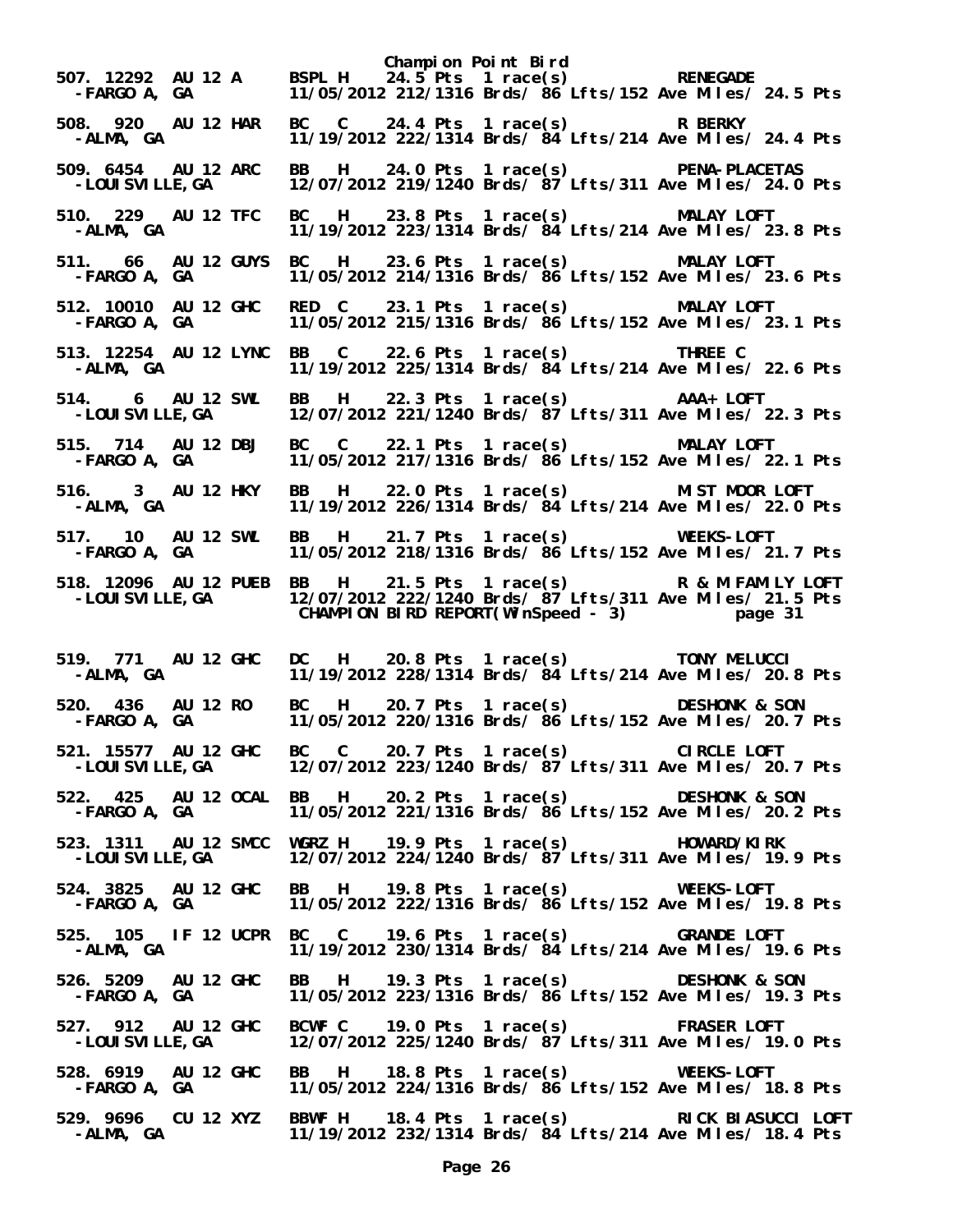**Champion Point Bird 530. 1027 AU 12 OCAL BB C 18.2 Pts 1 race(s) JC GALLAGHER -LOUISVILLE,GA 12/07/2012 226/1240 Brds/ 87 Lfts/311 Ave Miles/ 18.2 Pts 531. 10210 AU 12 ARPU BB C 17.8 Pts 1 race(s) YOEL LOFT -FARGO A, GA 11/05/2012 226/1316 Brds/ 86 Lfts/152 Ave Miles/ 17.8 Pts 532. 7707 AU 12 GHC DC C 17.8 Pts 1 race(s) GRINGO LOFT -ALMA, GA 11/19/2012 233/1314 Brds/ 84 Lfts/214 Ave Miles/ 17.8 Pts 533. 546 AU 12 KRPC BB H 17.4 Pts 1 race(s) YOEL LOFT**  12/07/2012 227/1240 Brds/  $87$ <sup>'</sup>Lfts/311 Ave Miles/ 17.4 Pts **534. 746 AU 12 GHCS BB H 16.9 Pts 1 race(s) GRANDE LOFT -FARGO A, GA 11/05/2012 228/1316 Brds/ 86 Lfts/152 Ave Miles/ 16.9 Pts 535. 7132 CU 12 XYZ BBWF C 16.6 Pts 1 race(s) BELLEVIEW LOFT**  11/19/2012 235/1314 Brds/ 84 Lfts/214 Ave Miles/ 16.6 Pts **536. 15574 AU 12 GHC BBWF C 15.7 Pts 1 race(s) CIRCLE LOFT -LOUISVILLE,GA 12/07/2012 229/1240 Brds/ 87 Lfts/311 Ave Miles/ 15.7 Pts 537. 6505 AU 12 GHC BBSP C 15.4 Pts 1 race(s) BLUE GRASS LOFT -FARGO A, GA 11/05/2012 231/1316 Brds/ 86 Lfts/152 Ave Miles/ 15.4 Pts CHAMPION BIRD REPORT(WinSpeed - 3) page 32 538. 12 AU 12 DAVE BBWF C 15.4 Pts 1 race(s) HOWARD/KIRK**  11/19/2012 237/1314 Brds/  $\frac{34}{155}$  Lfts/214 Ave Miles/ 15.4 Pts **539. 124 AU 12 UTEN BC H 15.0 Pts 1 race(s) MALAY LOFT -FARGO A, GA 11/05/2012 232/1316 Brds/ 86 Lfts/152 Ave Miles/ 15.0 Pts 540. 3371 AU 12 SCHE BC H 14.8 Pts 1 race(s) GRANDE LOFT -ALMA, GA 11/19/2012 238/1314 Brds/ 84 Lfts/214 Ave Miles/ 14.8 Pts 541. 2584 AU 12 THP BBWF C 14.2 Pts 1 race(s) BELLEVIEW LOFT -ALMA, GA 11/19/2012 239/1314 Brds/ 84 Lfts/214 Ave Miles/ 14.2 Pts 542. 1263 AU 12 SMCC BB H 14.1 Pts 1 race(s) B. MITIU**  12/07/2012 231/1240 Brds/ 87 Lfts/311 Ave Miles/ 14.1 Pts **543. 600 AU 12 KRPC BB H 14.0 Pts 1 race(s) YOSVANY OJEDA -FARGO A, GA 11/05/2012 234/1316 Brds/ 86 Lfts/152 Ave Miles/ 14.0 Pts 544. 779 AU 12 UTEN BB H 13.6 Pts 1 race(s) WEEKS-LOFT -ALMA, GA 11/19/2012 240/1314 Brds/ 84 Lfts/214 Ave Miles/ 13.6 Pts 545. 6442 AU 12 KEN BCWF C 13.2 Pts 1 race(s) TRETO FAMILY LOFT -LOUISVILLE,GA 12/07/2012 232/1240 Brds/ 87 Lfts/311 Ave Miles/ 13.2 Pts 546. 17531 AU 12 GHC BC C 13.0 Pts 1 race(s) CARLOS LOFT -ALMA, GA 11/19/2012 241/1314 Brds/ 84 Lfts/214 Ave Miles/ 13.0 Pts 547. 15126 AU 12 AA BC C 12.6 Pts 1 race(s) YOSVANY OJEDA -FARGO A, GA 11/05/2012 237/1316 Brds/ 86 Lfts/152 Ave Miles/ 12.6 Pts 548. 1087 AU 12 OCAL BC C 12.4 Pts 1 race(s) PLEASANT VIEW LOF**  11/19/2012 242/1314 Brds/ 84 Lfts/214 Ave Miles/ 12.4 Pts **549. 10206 AU 12 ARPU BB C 12.4 Pts 1 race(s) GRANDE LOFT -LOUISVILLE,GA 12/07/2012 233/1240 Brds/ 87 Lfts/311 Ave Miles/ 12.4 Pts 550. 17511 AU 12 GHC BC H 12.1 Pts 1 race(s) D MCNEILUS -FARGO A, GA 11/05/2012 238/1316 Brds/ 86 Lfts/152 Ave Miles/ 12.1 Pts 551. 4611 AU 12 GHC RC H 11.6 Pts 1 race(s) R BERKY -LOUISVILLE,GA 12/07/2012 234/1240 Brds/ 87 Lfts/311 Ave Miles/ 11.6 Pts 552. 12202 AU 12 WSL RC H 11.2 Pts 1 race(s) GUAJIRO LOFT -ALMA, GA 11/19/2012 244/1314 Brds/ 84 Lfts/214 Ave Miles/ 11.2 Pts**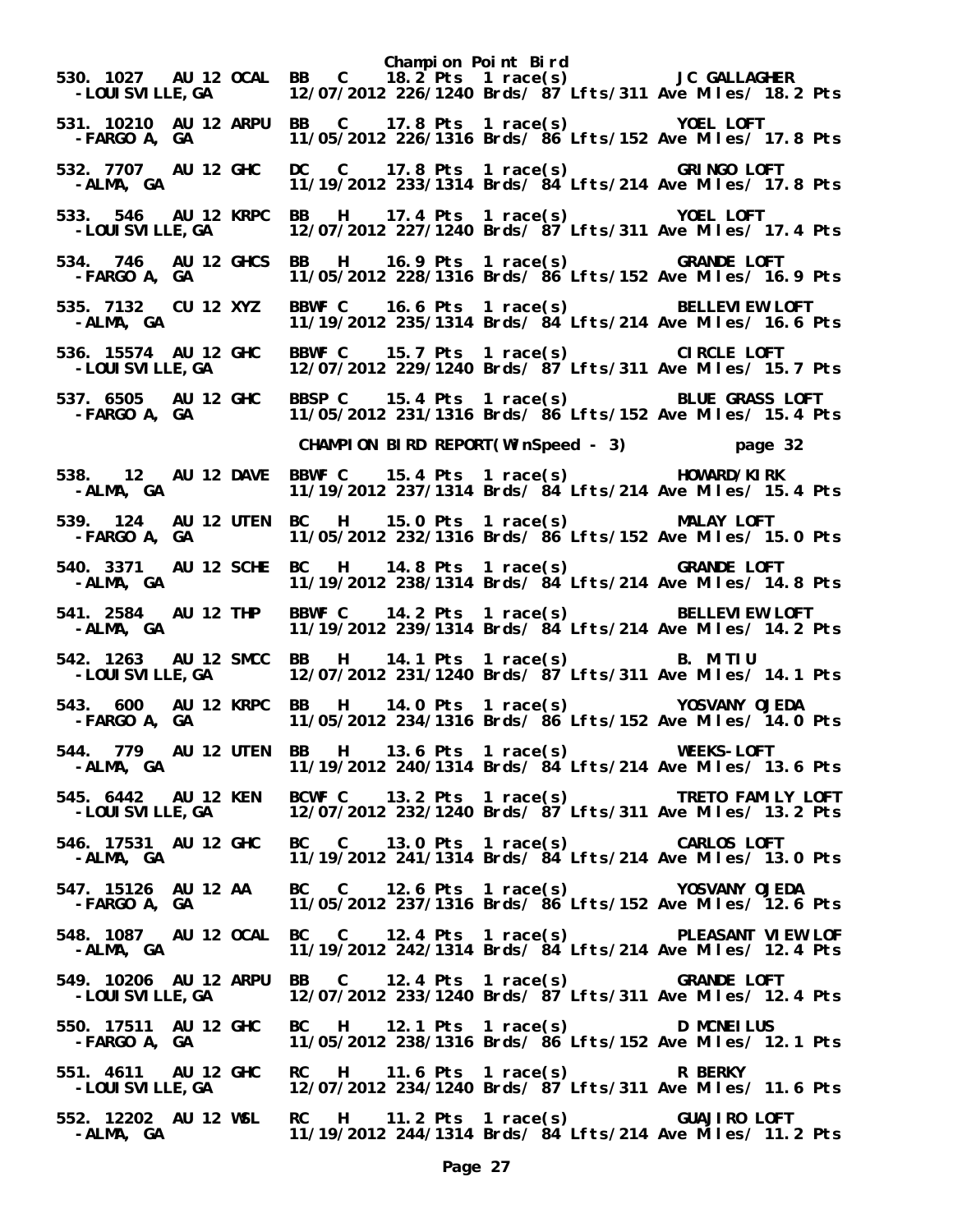**Champion Point Bird 553. 23 AU 12 NEW DC H 11.1 Pts 1 race(s) CIRCLE LOFT -FARGO A, GA 11/05/2012 240/1316 Brds/ 86 Lfts/152 Ave Miles/ 11.1 Pts 554. 7860 AU 12 AA BB H 10.8 Pts 1 race(s) R BERKY -LOUISVILLE,GA 12/07/2012 235/1240 Brds/ 87 Lfts/311 Ave Miles/ 10.8 Pts 555. 1319 AU 12 GHC BC H 10.6 Pts 1 race(s) DRAGAN LOFT -FARGO A, GA 11/05/2012 241/1316 Brds/ 86 Lfts/152 Ave Miles/ 10.6 Pts 556. 1026 AU 12 OCAL BB C 10.6 Pts 1 race(s) PLEASANT VIEW LOF**  11/19/2012 245/1314 Brds/  $\frac{3}{4}$  Lfts/214 Ave Miles/ 10.6 Pts **557. 6518 AU 12 GHC BB H 10.2 Pts 1 race(s) BLUE GRASS LOFT CHAMPION BIRD REPORT(WinSpeed - 3) page 33 -FARGO A, GA 11/05/2012 242/1316 Brds/ 86 Lfts/152 Ave Miles/ 10.2 Pts 558. 43011 AU 12 ARPU BCWF H 10.0 Pts 1 race(s) ANDY-JAN-JULIE -ALMA, GA 11/19/2012 246/1314 Brds/ 84 Lfts/214 Ave Miles/ 10.0 Pts 559. 710 AU 12 DBJ BB H 9.4 Pts 1 race(s) RICK BIASUCCI LOFT**  11/19/2012 247/1314 Brds/ 84 Lfts/214 Ave Miles/ 9.4 Pts **560. 149 AU 12 KRPC BC H 9.1 Pts 1 race(s) RAMBO LOFT**  12/07/2012 237/1240 Brds/ 87 Lfts/311 Ave Miles/ 9.1 Pts **561. 3387 AU 12 SCHE BC H 8.7 Pts 1 race(s) OSCAR AGULIERA -FARGO A, GA 11/05/2012 245/1316 Brds/ 86 Lfts/152 Ave Miles/ 8.7 Pts 562. 12064 AU 12 PUEB BC C 8.2 Pts 1 race(s) YOSVANY OJEDA**  11/05/2012 246/1316 Brds/ 86 Lfts/152 Ave Miles/ 8.2 Pts **563. 61 AU 12 HI BC C 7.8 Pts 1 race(s) PENA-PLACETAS -FARGO A, GA 11/05/2012 247/1316 Brds/ 86 Lfts/152 Ave Miles/ 7.8 Pts 564. 15 IF 12 DENN BB H 7.6 Pts 1 race(s) RICK BIASUCCI LOFT**  11/19/2012 250/1314 Brds/  $\frac{34}{15}$  Lfts/214 Ave Miles/ 7.6 Pts **565. 717 AU 12 DBJ BC H 7.4 Pts 1 race(s) AAA+ LOFT -LOUISVILLE,GA 12/07/2012 239/1240 Brds/ 87 Lfts/311 Ave Miles/ 7.4 Pts 566. 12860 AU 12 GHC BC H 7.1 Pts 1 race(s) ANDY-JAN-JULIE -ALMA, GA 11/19/2012 251/1314 Brds/ 84 Lfts/214 Ave Miles/ 7.1 Pts 567. 12796 AU 12 JETT BBWF H 6.6 Pts 1 race(s) BOOMERANG**  12/07/2012 240/1240 Brds/  $87$ <sup>'</sup>Lfts/311 Ave Miles/ 6.6 Pts **568. 43010 AU 12 ARPU SLT C 6.5 Pts 1 race(s) ANDY-JAN-JULIE -ALMA, GA 11/19/2012 252/1314 Brds/ 84 Lfts/214 Ave Miles/ 6.5 Pts 569. 1132 AU 12 POLK BB C 6.3 Pts 1 race(s) PENA-PLACETAS -FARGO A, GA 11/05/2012 250/1316 Brds/ 86 Lfts/152 Ave Miles/ 6.3 Pts 570. 14603 AU 12 JEDD RC C 5.8 Pts 1 race(s) THREE C -LOUISVILLE,GA 12/07/2012 241/1240 Brds/ 87 Lfts/311 Ave Miles/ 5.8 Pts 571. 318 CU 12 HC BB H 5.3 Pts 1 race(s) RICK BIASUCCI LOFT**  11/19/2012 254/1314 Brds/ 84 Lfts/214 Ave Miles/ 5.3 Pts **572. 116 AU 12 GALL BB C 5.0 Pts 1 race(s) FRASER LOFT -LOUISVILLE,GA 12/07/2012 242/1240 Brds/ 87 Lfts/311 Ave Miles/ 5.0 Pts 573. 12413 AU 12 GHC RED C 4.7 Pts 1 race(s) WEEKS-LOFT -ALMA, GA 11/19/2012 255/1314 Brds/ 84 Lfts/214 Ave Miles/ 4.7 Pts 574. 12115 AU 12 LYNC BC C 4.4 Pts 1 race(s) PARKVIEW LOFT -FARGO A, GA 11/05/2012 254/1316 Brds/ 86 Lfts/152 Ave Miles/ 4.4 Pts 575. 8044 IF 12 FOY BC H 4.1 Pts 1 race(s) RICH ZAMBITO -LOUISVILLE,GA 12/07/2012 243/1240 Brds/ 87 Lfts/311 Ave Miles/ 4.1 Pts**